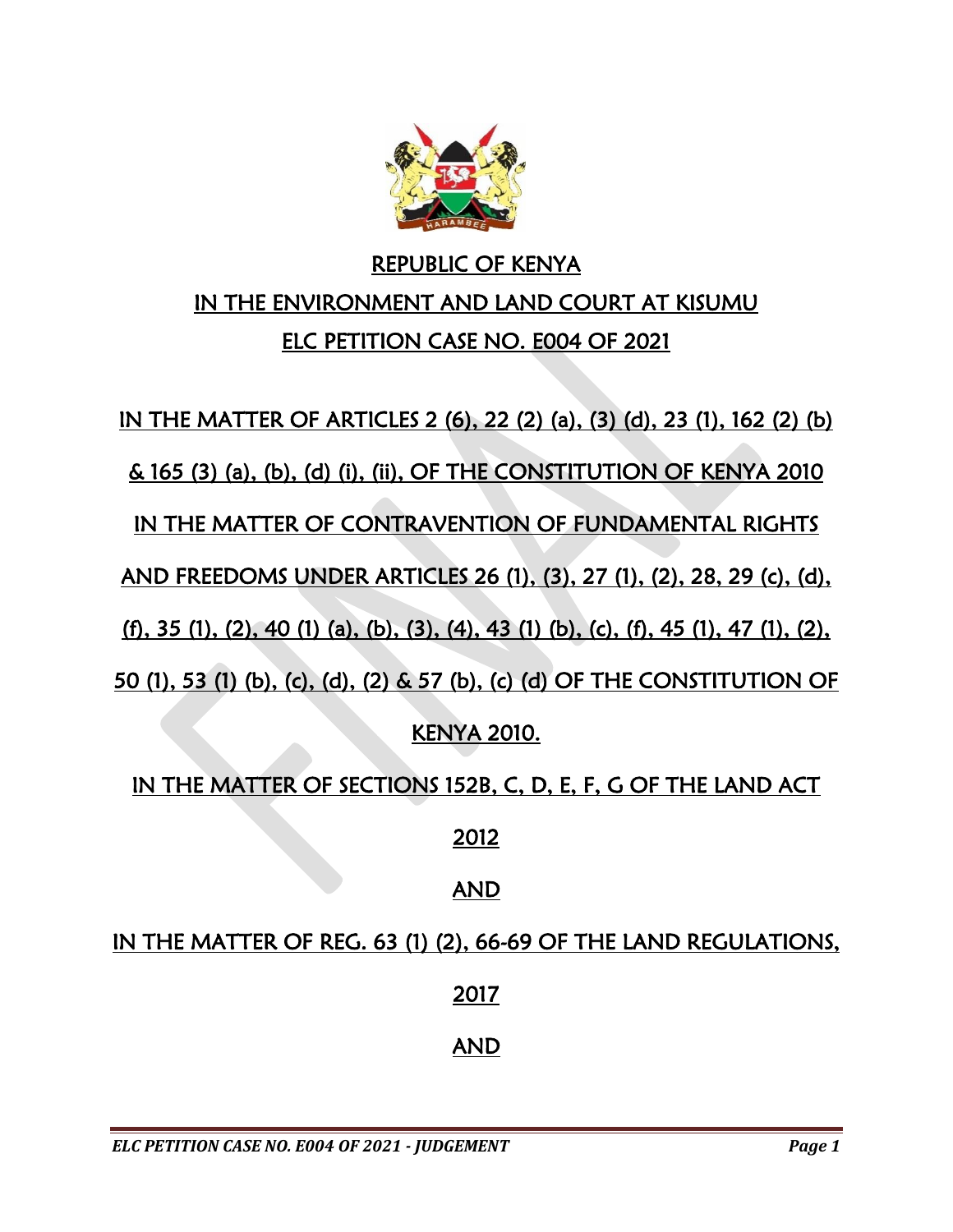## IN THE MATTER OF SECTIONS 2, 3, 4, 5, 6, 7, 10, 11 & 12 OF THE FAIR

## ADMINSTRATIVE ACTION ACT, 2015.

## AND

## IN THE MATTER OF INTERNATIONAL LAW INSTRUMENTS:

UNIVERSAL DECLARATION OF HUMAN RIGHTS INTERNATIONAL

COVENANT ON ECONOMIC, SOCIAL AND CULTURAL RIGHTS (ICESCR)

INTERNATIONAL COVENANT ON CIVIL AND POLITICAL RIGHTS

MAASTRICHT GUIDELINES ON VIOLATIONS OF ECONOMIC SOCIAL

## AND CULTURAL RIGHTS.

UN BASIC PRINCIPLES AND GUIDELINES ON DEVELOPMENT BASED

## EVICTION AND DISPLACEMENT (2007)

AFRICAN CHARTER ON HUMAN AND PEOPLES' RIGHTS (AFRICAN

CHARTER)

## AND

## IN THE MATTER OF THE RESETTLEMENT OF PROJECT AFFECTED

## PERSONS IN KIBOS WITHIN KISUMU BY KENYA RAILWAYS

## **CORPORATION**

## **BETWEEN**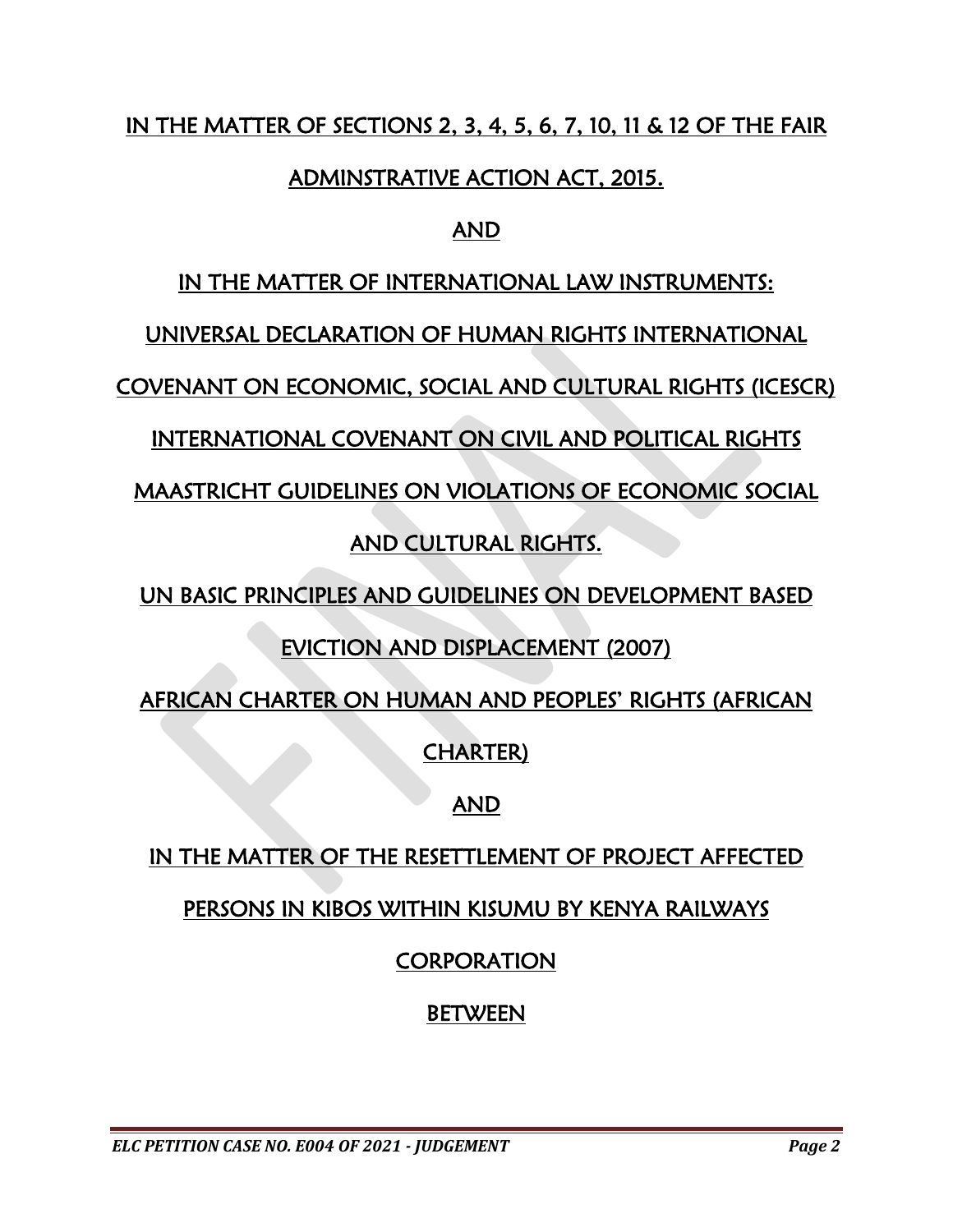| (Suing in the public interest on their own behalf and on behalf of 3,500 co- |  |
|------------------------------------------------------------------------------|--|
| petitioners being residents of Kibos settlement located in Kisumu facing     |  |
| evictions)                                                                   |  |

| <b>CVILLIUIDI</b>                                        |
|----------------------------------------------------------|
| <b>VERSUS</b>                                            |
| THE KENYA RAILWAYS CORPORATION15T RESPONDENT             |
| THE CABINET SECRETARY FOR TRANSPORT, INFRASTRUCTURE,     |
| HOUSING AND URBAN DEVELOPMENT2ND RESPONDENT              |
|                                                          |
| CABINET SECRETARY, MINISTRY OF INTERIOR AND COORDINATION |
|                                                          |
| THE NATIONAL LAND COMMISSION5TH RESPONDENT               |
|                                                          |
|                                                          |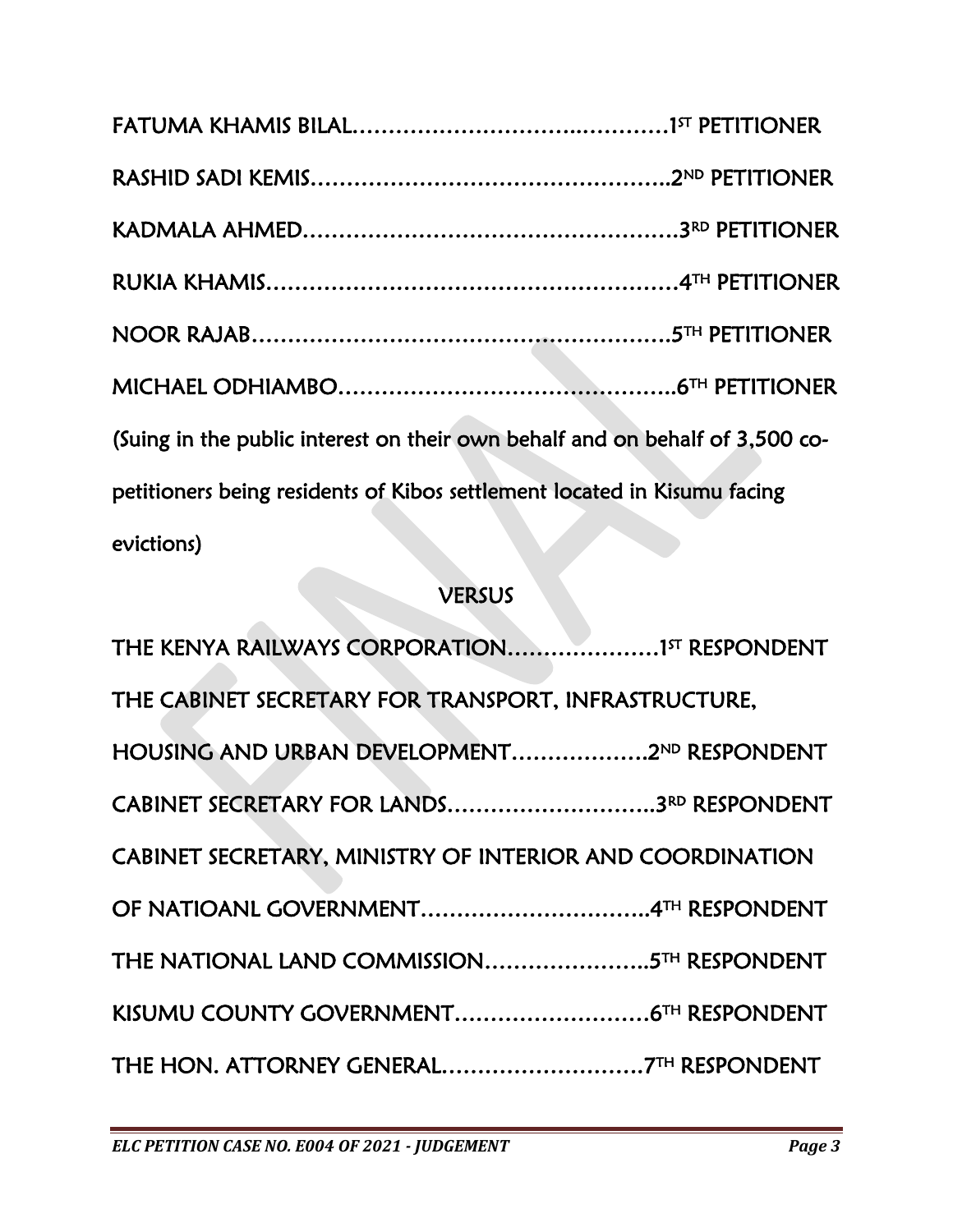#### JUDGEMENT

## The Petitions

Before this court are two Petitions that were consolidated into one because the parties and the issues are the same. These are petitions number 1 of 2020 and Petition number E004 of 2021. The petitioners allege in the consolidated petition that Sometime in 1937, the Nubian Community was moved by colonial government to the suit block of land from the present area occupied by the Kisumu Airport, since then, the Nubian Community has known no other home.

According to the petitioners, the Nubian Community have remained in possession and occupation of the said land since 1937 without any interruptions or eviction threats until 9th March 2020 when the Kenya Railways Corporation wrote an eviction notice to the Kibos Community giving them 7 (seven) days' notice to vacate.

Pursuant to the said allocation of land, the Government of Kenya under the Physical Planning Act (CAP 286) the Ministry of Lands in 2012 formally recognized the Kibos Township and prepared Development Plans for the area.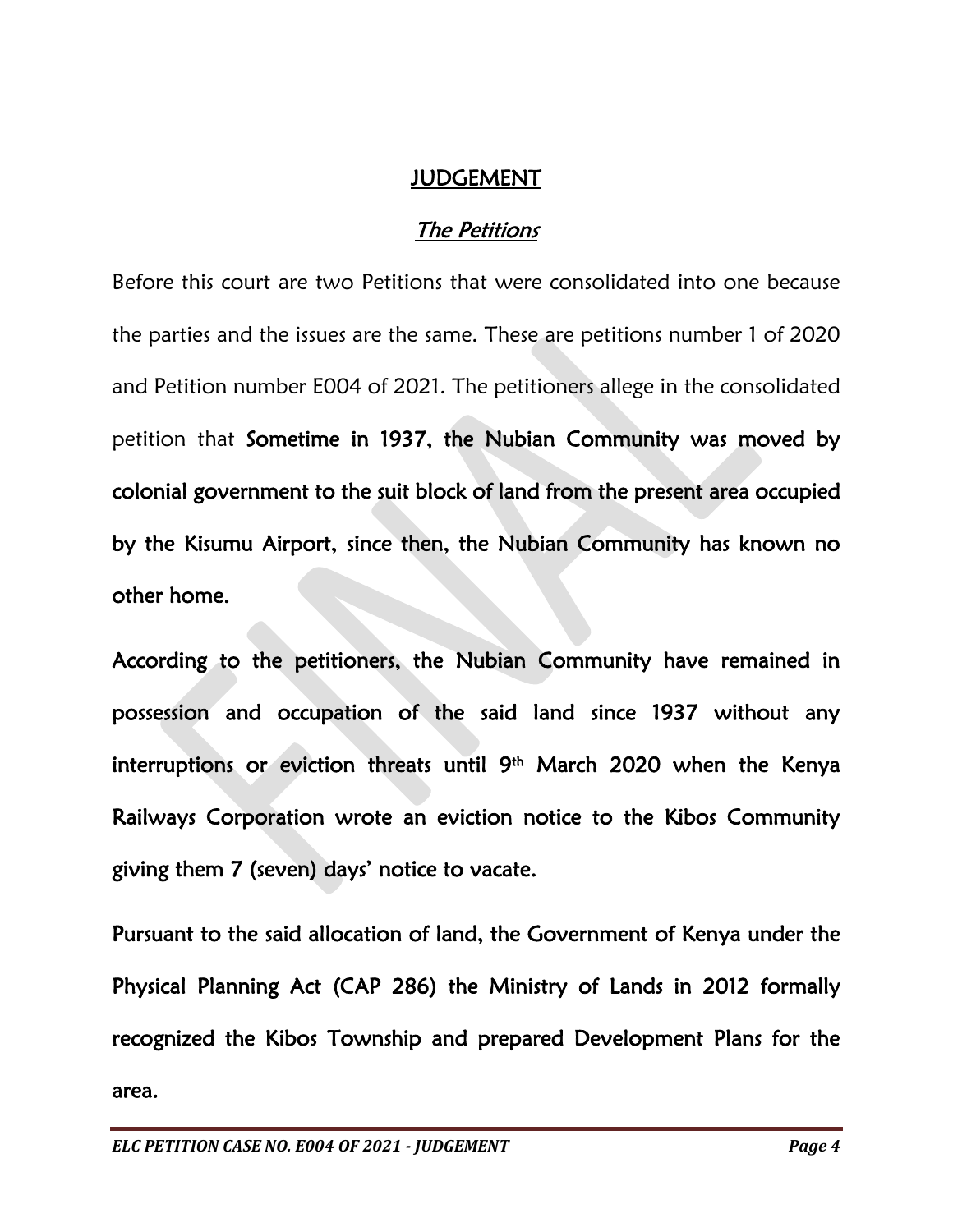The Ministry of Lands on the 23rd October 2012, issued a notice for completion of the Development Plans under the Physical Planning Act (CAP 286). The Ministry of Lands invited all interested persons to submit any objections to the Development Plans within 60 (sixty days) from the 23rd October 2012. The Kenya Railways Corporation did not submit any objection of the Development Plans of Kibos Township.

During the development of the Development Plans the Ministry of Lands and the Kisumu County had no objection for the Nubian Community to be allocated that parcel of land.

On February 13<sup>th</sup> 2015 through a notice in the Nation Newspaper the Director of Physical Planning put a notice on formalization of Kibos Informal Settlement Upgrading Scheme.

Through the formalization process of Kibos settlement through the development Plans the Kibos settlement was to get letters of allotment awaiting a community Land Title Deed.

On or about the 9<sup>th</sup> March 2020, officials working for Kenya Railways Corporation informed them that their structures would be demolished and they would be evicted within 7 days on 16th March 2020.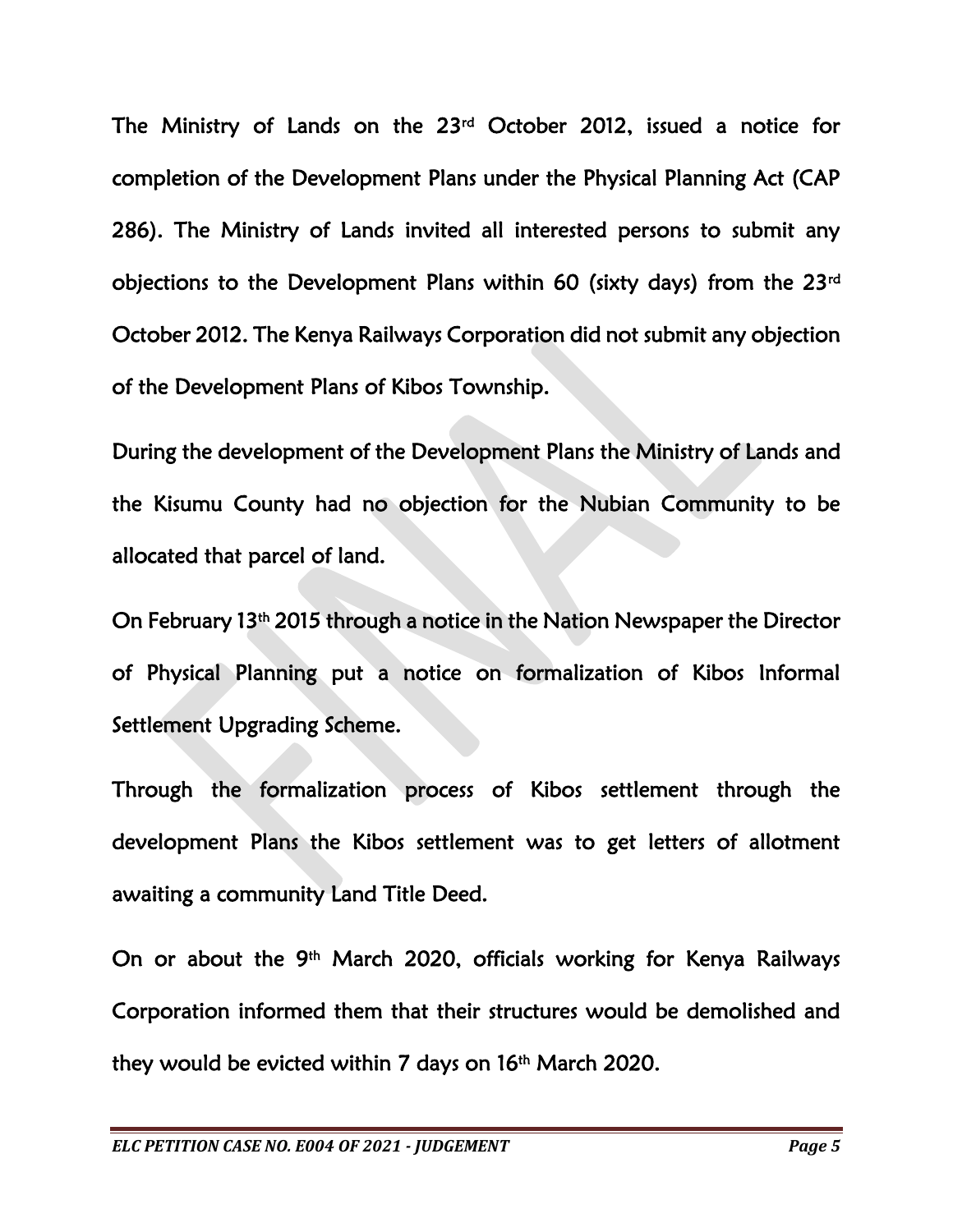The Petitioners and other residents of Kibos informal Settlement were partially evicted by the 1<sup>st</sup> Respondent from their settlements contrary to the Land Laws Amendment Act of 2016 that mandates a 90-day eviction period and there should be measures for resettlement so as not to render the petitioners homeless. Among other Statutory procedures that the 1<sup>st</sup> Respondent is bound to follow in an eviction process, neither has the  $1<sup>st</sup>$ Respondent addressed the Petitioners herein and other residents on the Relocation Action Plan (RAP) and made the same public. There is also no involvement of the National Land Commission and the Board of Trustees of the Settlement fund.

The Petitioners and residents of Kibos Settlement were thus put in danger of cruel and degrading actions arising from an illegal, irregular and unprocedural eviction notice. Their children faced the imminent danger of being stranded in the cold for days with no access to reasonable shelter, food and other basic amenities. The children's school program was also interrupted as they attend schools within the area, and the children who have registered for their final examinations in centres within the area, which centres were also set for demolition among many other structures, were plunged into miasma. The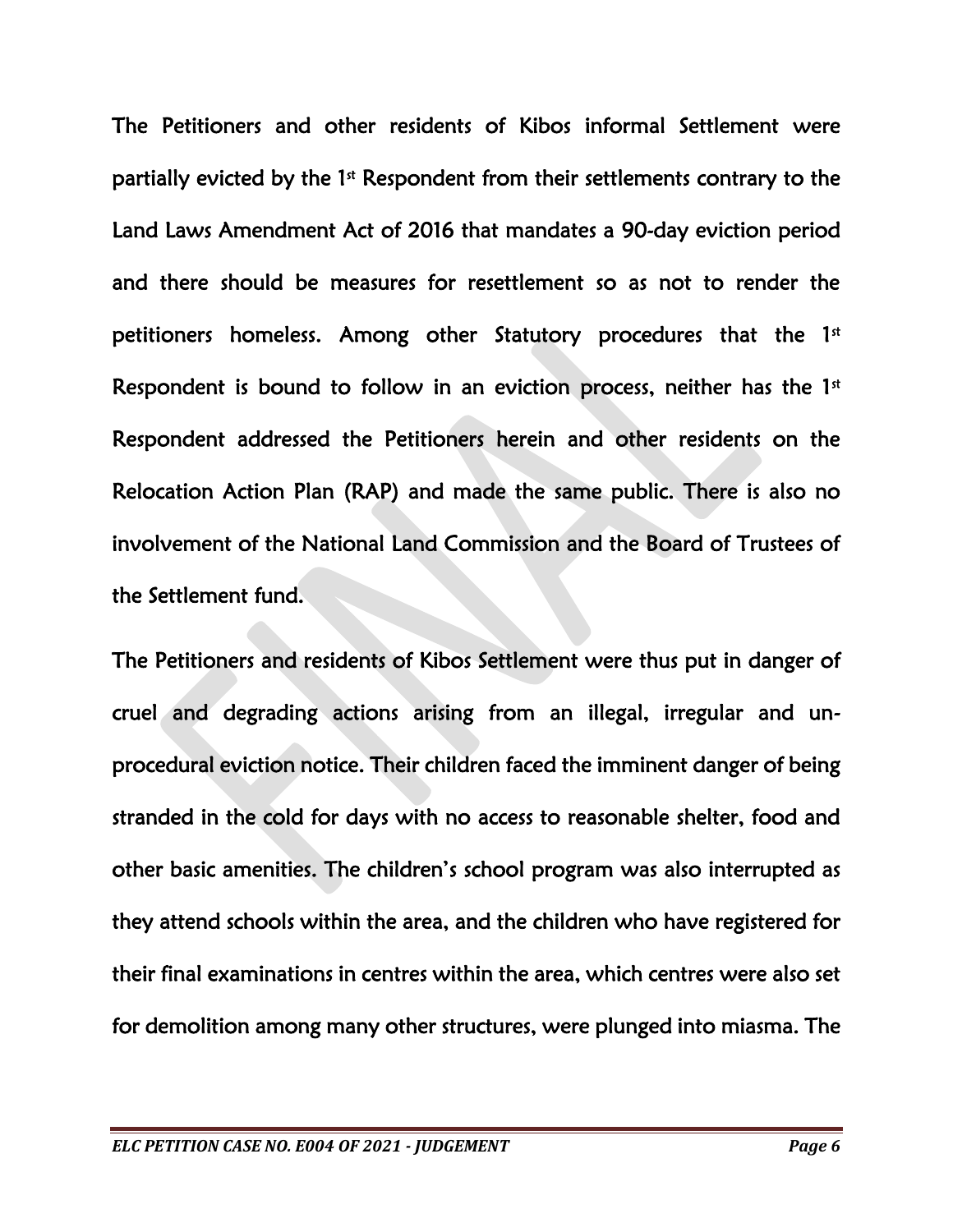damage to other social amenities such as health centres, toilets and water storage facilities was catastrophic.

Consequently, children were stranded in the cold for days with no access to reasonable shelter, food and other basic amenities. The children's school program was interrupted as they attend schools within the area, and the children who had registered for their final examinations in centres within the area, which centres were demolished among may other structures.

The petitioners contend that it is in the interest of justice and the public that the relief sought herein are granted as prayed to avert the possible infringement of the Petitioners unlimited right to freedom from torture and cruel, inhuman or degrading treatment or punishment, and their right to housing, access to information and fair administrative action.

The Petitioners pray for a declaration that any forcible, violent and brutal eviction through demolition of homes of the Petitioners and any other residents of the Kibos Informal Settlement without according them alternative shelter and/or accommodation leaving them to live in the open exposed them to the elements and vagaries of nature is a violation of their fundamental right to life guaranteed by article 26 (1) and (3) of the Constitution of Kenya, 2020.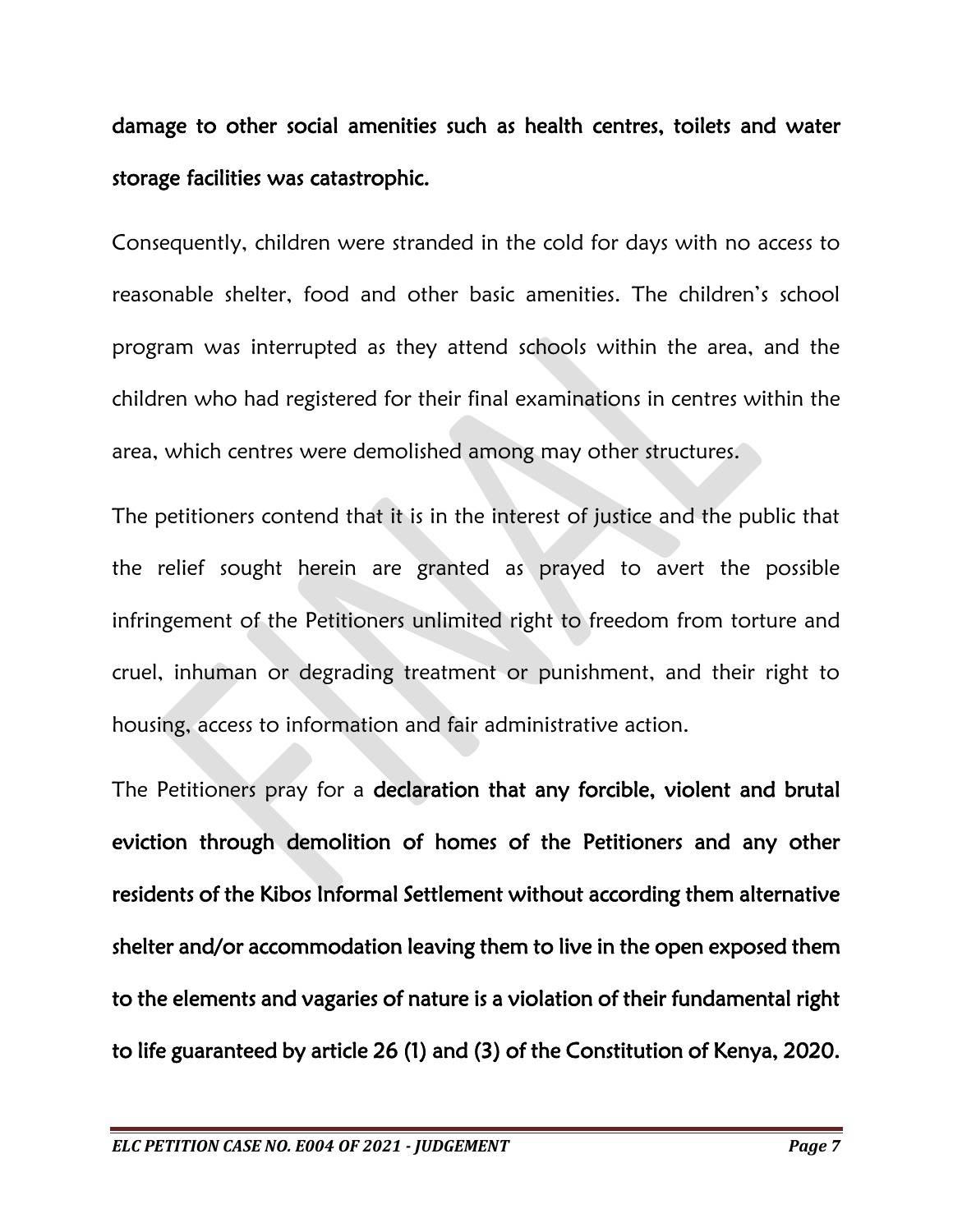Moreover, a declaration that any forcible, violent and brutal eviction through demolition of homes of the Petitioners and other residents of the Kibos Informal Settlement, without according them alternative shelter and/or accommodation leaving them to live in the open exposed to the elements and vagaries of nature by the Respondents is unconstitutional contravening the national values and principals of governance that include human dignity, equity, social justice and need to protect the marginalized as enshrined in Article 10 (2) of the constitution of Kenya, 2010.

Furthermore, declaration that any forcible, violent and brutal eviction through demolition of homes of the Petitioners and other residents of the Kibos Informal Settlement, without any warning, Court Orders, any or reasonable notice in writing or availing them information regarding the evictions and without according them alternative shelter and/or accommodation and leaving them to live in the open exposed to the elements and vagaries of nature is a violation of their fundamental rights to inherent human dignity and the security of the person guaranteed by article s 28 and 29 (c) , (d) and (f) of the Constitution of Kenya, 2010.

The petitioners pray for a declaration that any forcible, violent and brutal eviction through demolition of homes of the Petitioners and other residents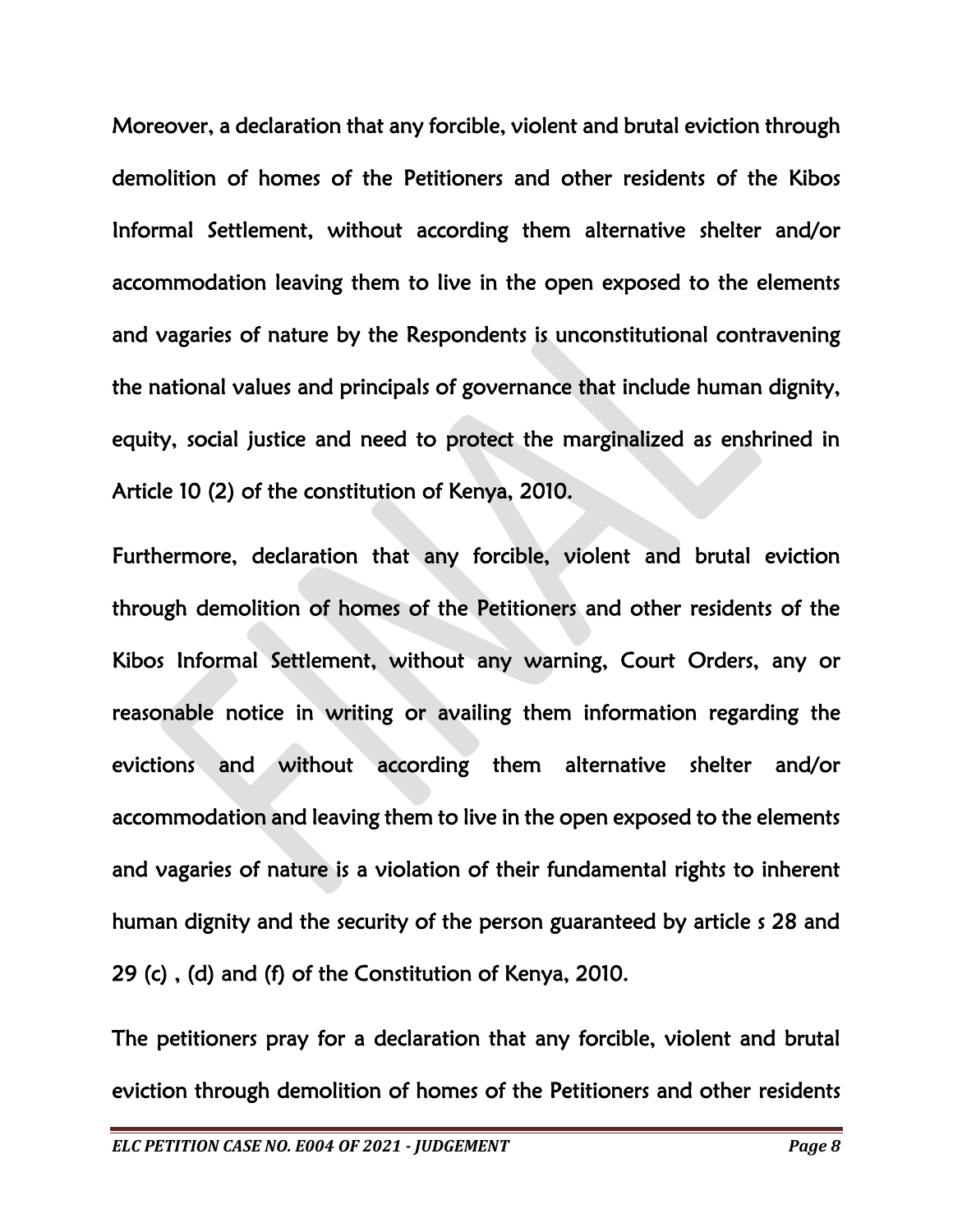of the Kibos Informal Settlement, without warning, any or reasonable notice in writing or availing them information regarding the evictions is a violation of their fundamental right of access to information guaranteed by article 35 (1) of the Constitution of Kenya 2010 and that any forcible, violent and brutal eviction through demolition of homes of the Petitioners and other residents of the Kibos Informal Settlement, and the destruction of the building materials and their household goods in the process, without Court order/s and without according them an opportunity to salvage any of their belongings is a violation of their fundamental right to protection of property guaranteed by article 40 (1), (3) and (4) as read with article 21 (3) of the Constitution of Kenya.

That any forcible, violent and brutal eviction through demolition of homes of the Petitioners and other residents of the Kibois Informal Settlement, without according them alternative shelter and or accommodation and leaving them to live in the open exposed to the elements and vagaries of nature is a violation of their fundamental rights to accessible and adequate housing, reasonable standards of sanitation, health care services, freedom from hunger and the right to clean and safe water in adequate quantities guaranteed by article 43 (1) read with articles 20 (5) and 21 (1), (2) and (3)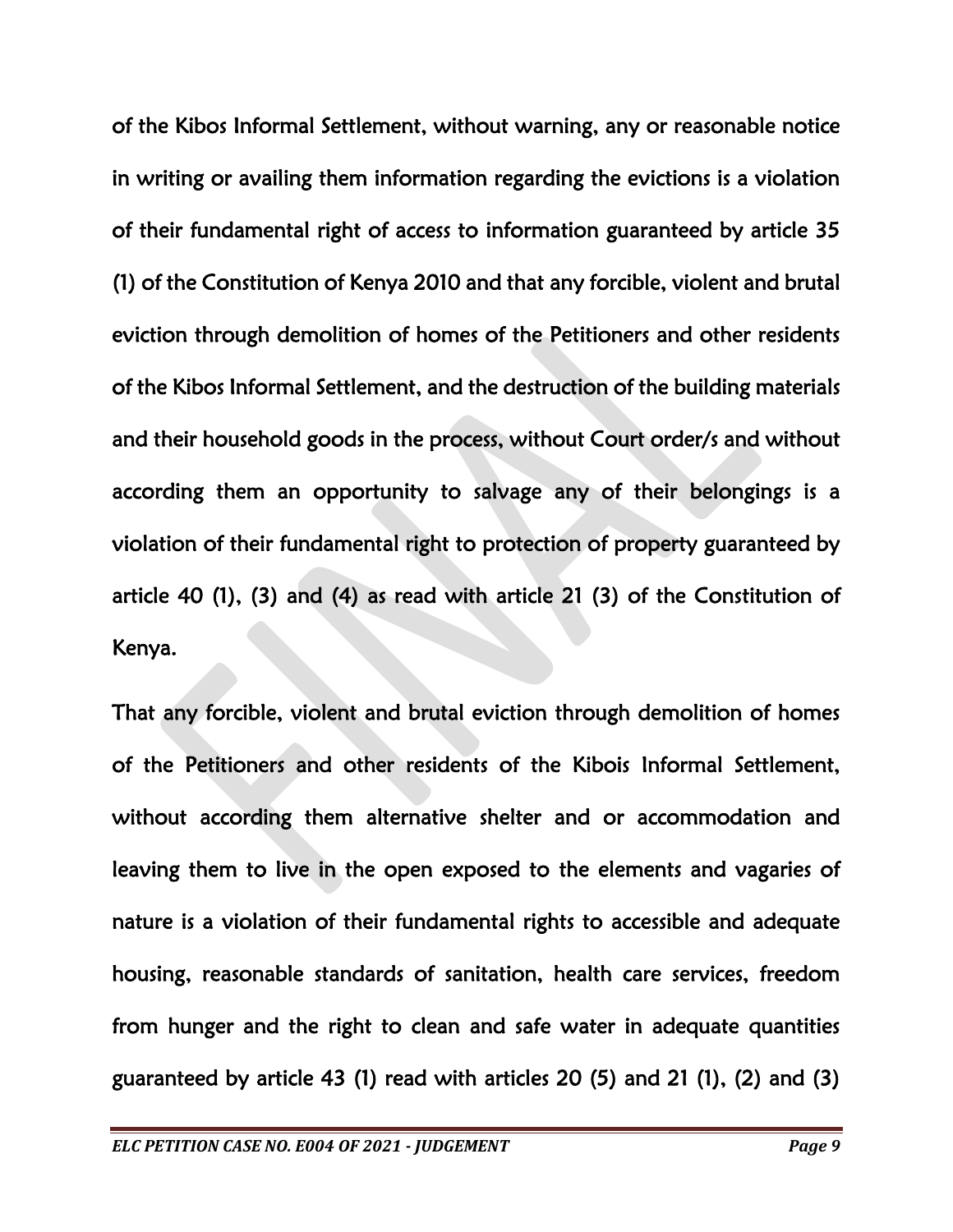of the Constitution of Kenya 2010 and that any violent and brutal eviction through demolition of homes of the Petitioners and other residents of the Kibos Informal Settlement, without any Court order/s, warning, any or reasonable notice in writing or availing them information and reasons regarding the demolitions and evictions is a violation of their fundamental right to fair administrative action guaranteed by article 47 of the Constitution of Kenya 2010.

Most importantly, the petitioners pray for a declaration that any forcible, violent and brutal eviction through demolition of homes of the Petitioners and other residents of the Kibos Informal Settlement without according them alternative shelter and/or accommodation and leaving to live in the open exposed to the elements and vagaries of nature is a violation of their fundamental rights to physical and mental health, and the fundamental right to physical and moral health of the family under articles 16 and 18 of the ACHPR read with article 2 I6) of the Constitution of Kenya 2010 and a declaration that any forcible, violent and brutal eviction through demolition of homes of the Petitioners without according their children alternative shelter and/or accommodation and leaving the children to live in the open exposed to the elements and vagaries of nature is a violation of the fundamental rights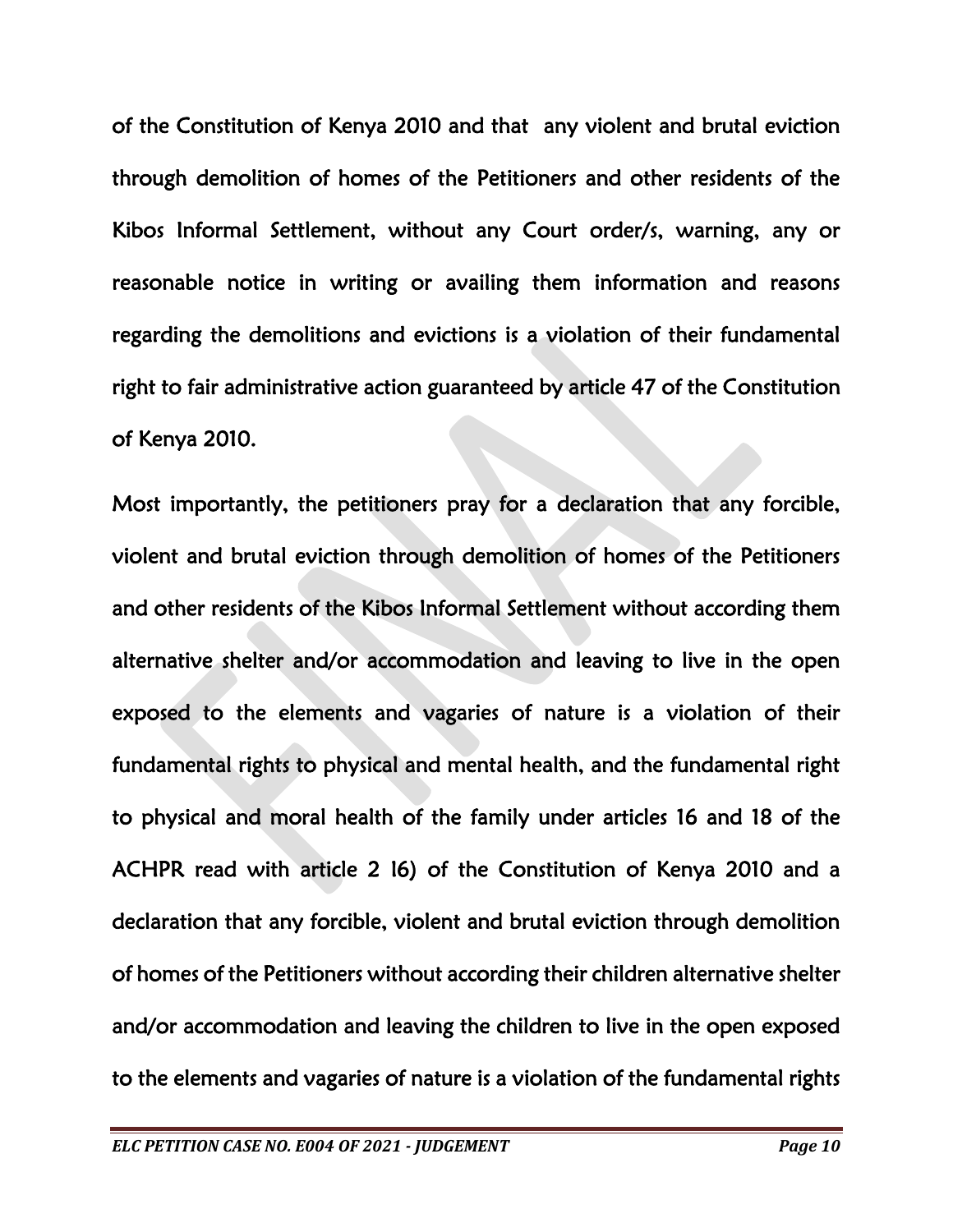of children to basic nutrition, shelter and healthcare and protection from abuse, neglect and all forms of violence and inhuman treatment and to basic education guaranteed by article 53 (1) (b), ( c ), (d) and (2) read together with article 21 (3) of the Constitution of Kenya 2010 and article 28 of the ACHPR read with article 2 (6) of the Constitution of Kenya 2010.

They also seek a declaration that any forcible, violent and brutal eviction through demolition of homes of the elderly persons among the Petitioners without according them alternative shelter and/or accommodation rendering them to live in the open exposed to the elements and vagaries of nature is a violation of the fundamental rights of the elderly persons to the pursuit or personal development, to live in dignity, respect and freedom from abuse and to receive reasonable are and assistance from the state guaranteed by article 57 (b) (c ) and (d) as read with article 21 (3) of the Constitution of Kenya 2010.

Lastly, the petitioners pray for an order that the  $1<sup>st</sup>$  to  $6<sup>th</sup>$  Respondents bear the Petitioner's costs of this litigation while the Interested Parties each bear their own costs;

The petitioners ultimately pray for a structural interdict or continuing mandamus under Article 23 of the Constitution of Kenya 2010, directing the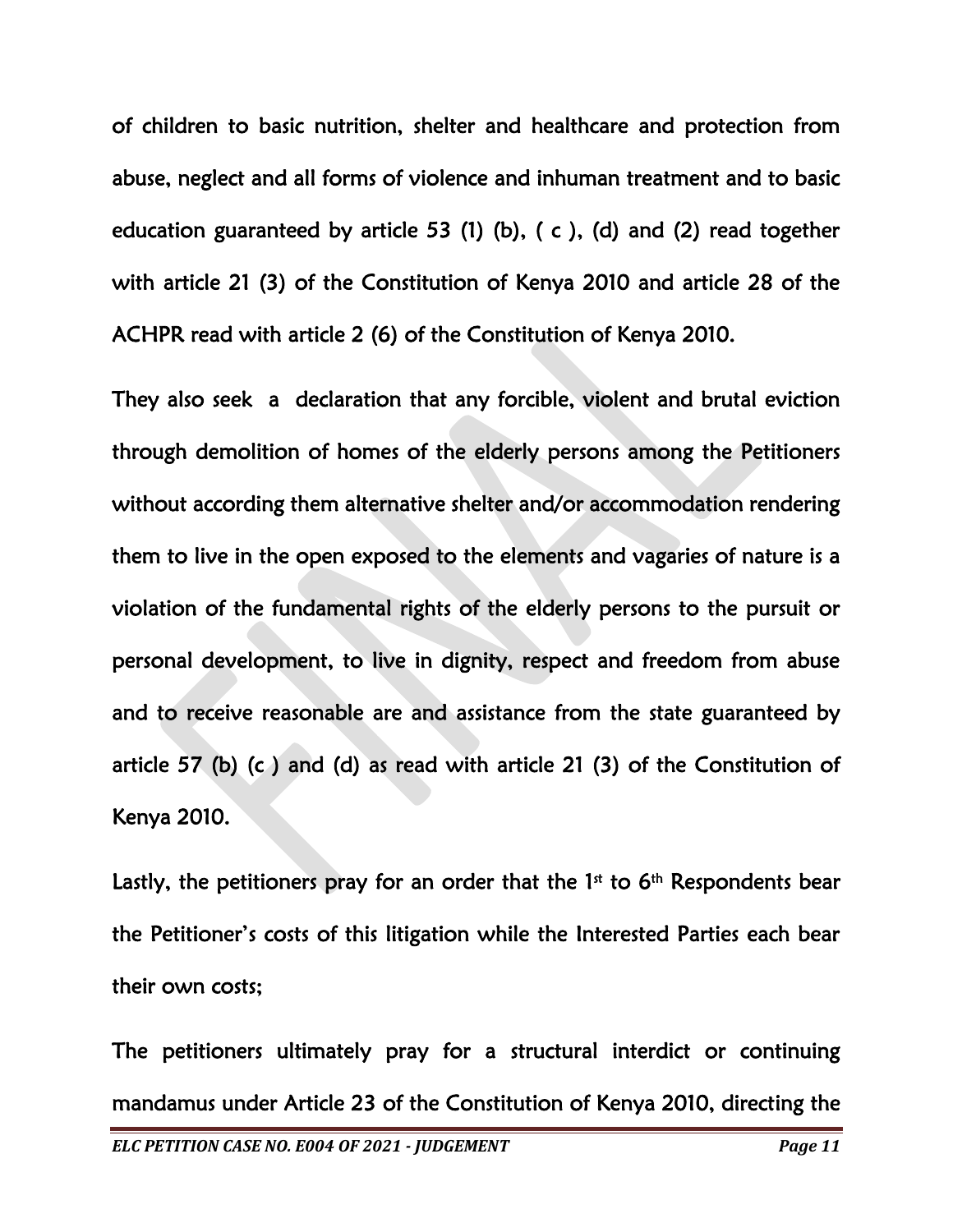1<sup>st</sup> to 6<sup>th</sup> Respondents to file affidavits in court, within a period determined by the court, indicating their status of compliance with the orders issued in this petition.

### Answer to the petition

In answer to the Petition for and on behalf of the  $1<sup>st</sup>$  Respondent, the Kenya Railway Corporation states that the suit land is surveyed and reserved as Kenya Railways land vide vesting order 1986 contained in legal notice number 24 of 1986 which replaced and revoked vesting of land regulation 1963 (L/N440/1963) which created an inclusive property interest thereon in favour of East African Railway Corporation the predecessor to the 1<sup>st</sup> respondent.

From the drawing, maps and plans both from the survey of Kenya and records held by first respondent, the subject land is clearly demarcated, surveyed and alienated as the Kibos Railways station reserve. All this can be seen in the following maps/drawings:-

- a) Map N. 2206 also marked as X.386 clearly showing the area marked as a Railway Reserve and marked in blue.
- b) A drawing No. 2206/1 showing the same are designated as the Kibos Railway Station Reserve.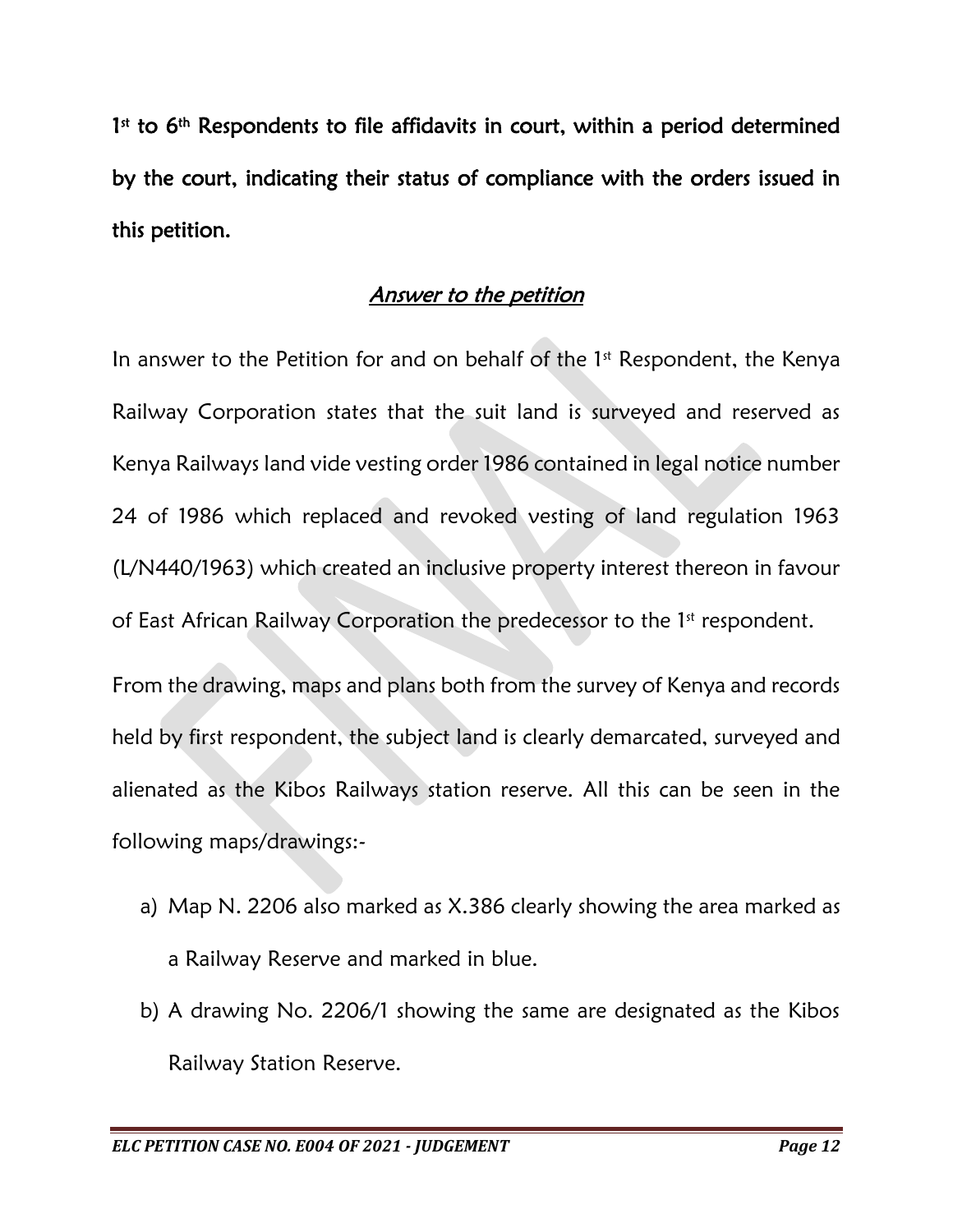- c) Deed plan No. 424626 dated the  $22<sup>nd</sup>$  August 1918 showing the extend and boundaries for the said Kibos Railway Station Reserve.
- d) R.I.M under reference S.A 36/E161 for Kibos Township showing the area reserved for Kibos Railway Station which is parcel No. L.R. 31937 and which clearly shows the beacons and coordinates marking the boundaries.
- e) Two aerial satellite imageries of the parcel of land showing the areas, demarcated, alienated and reserved for the Kibos Railways Station.

The subject land parcel Number L.R 31937 as shown by the above stated maps has never been surrendered to the Government of Kenya for allocation to any party including the petitioners. Again, the said lands since they have always been designated and reserved for the Kibos Railways Station are not un alienated land as per the Government Land Act so there is no way the same could have been alienated in favour for Petitioners.

The said land being clearly marked as reserved for the Kibos Railway Station, there is no way the Petitioners and now respondents in the cross petition could claim ownership thereof or acquire any proprietary rights capable of protection by the law.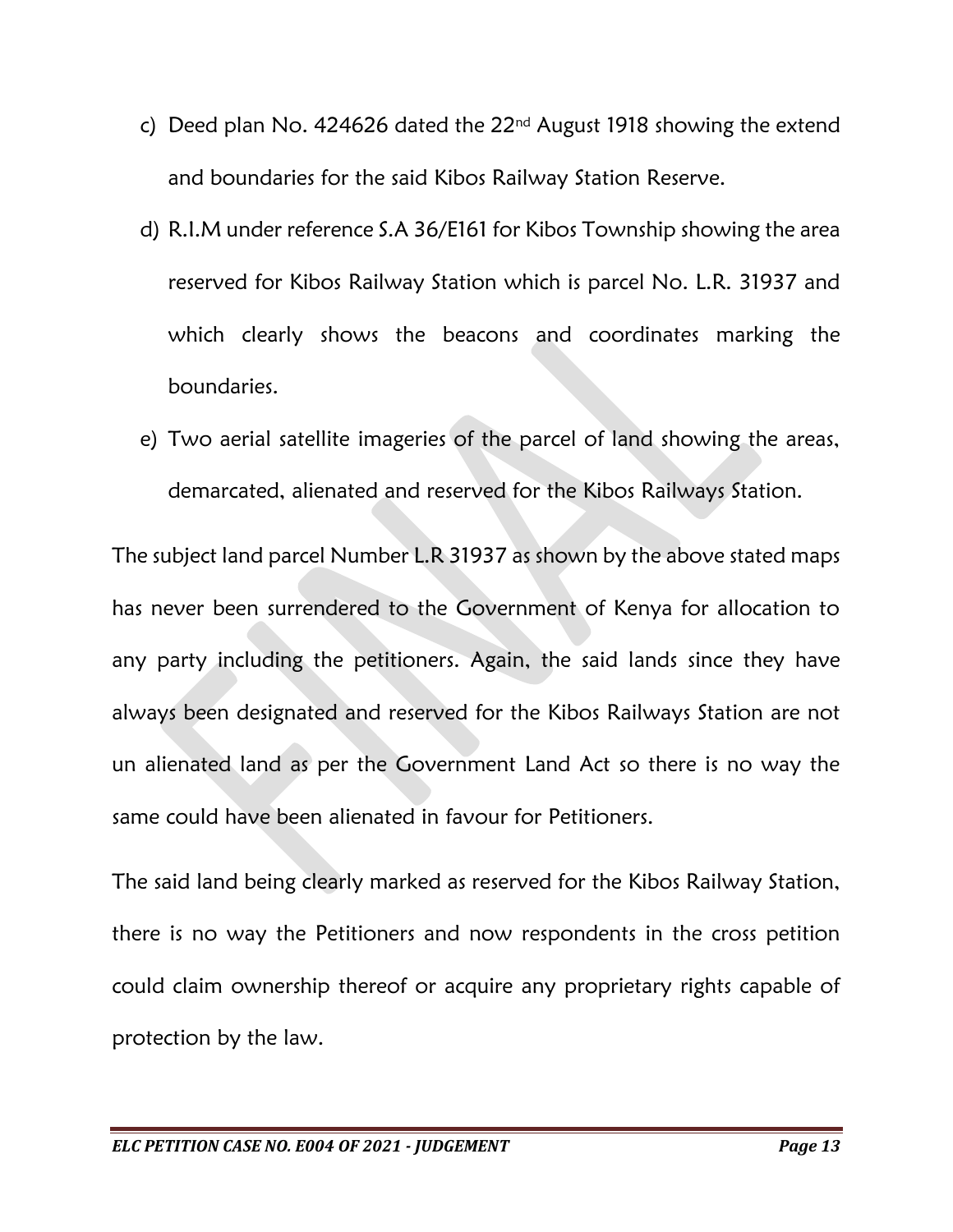The petitioners have not demonstrated that all the procedures in survey, alienation, transfer and registration were duly followed to enable a procedural transition of proprietorship of the suit land from the first Respondent and or cross-petitioner to the respondents in the cross petition.

The first Respondents were never supplied with the annextures to the affidavits and even so if the petitioners hold any ownership documents, then the same must have been obtained either fraudulently or illegally.

The first Respondents reiterate that they were not involved in the transfer of the suit land to neither the Petitioners herein nor any other unnamed persons; the alleged allocation and or ownership by the petitioners' is not only illegal, fraudulent, null and void but is also irregular.

The  $1<sup>st</sup>$  respondent has set down the particulars of fraud, illegality and/or nullity on the part of the Petitioners, their servants and or agents as fraudulently and illegally acquiring the first Respondents land without due regard to the law and due process. Purporting to acquire the suit land and occupy the same through illegal means. Using corrupt and unorthodox means to purport to acquire the defendants land and without consideration. Undertaking fraudulent transfers. Getting allotted the suit land without the consent and or knowledge of the Respondent.

*ELC PETITION CASE NO. E004 OF 2021 - JUDGEMENT Page 14*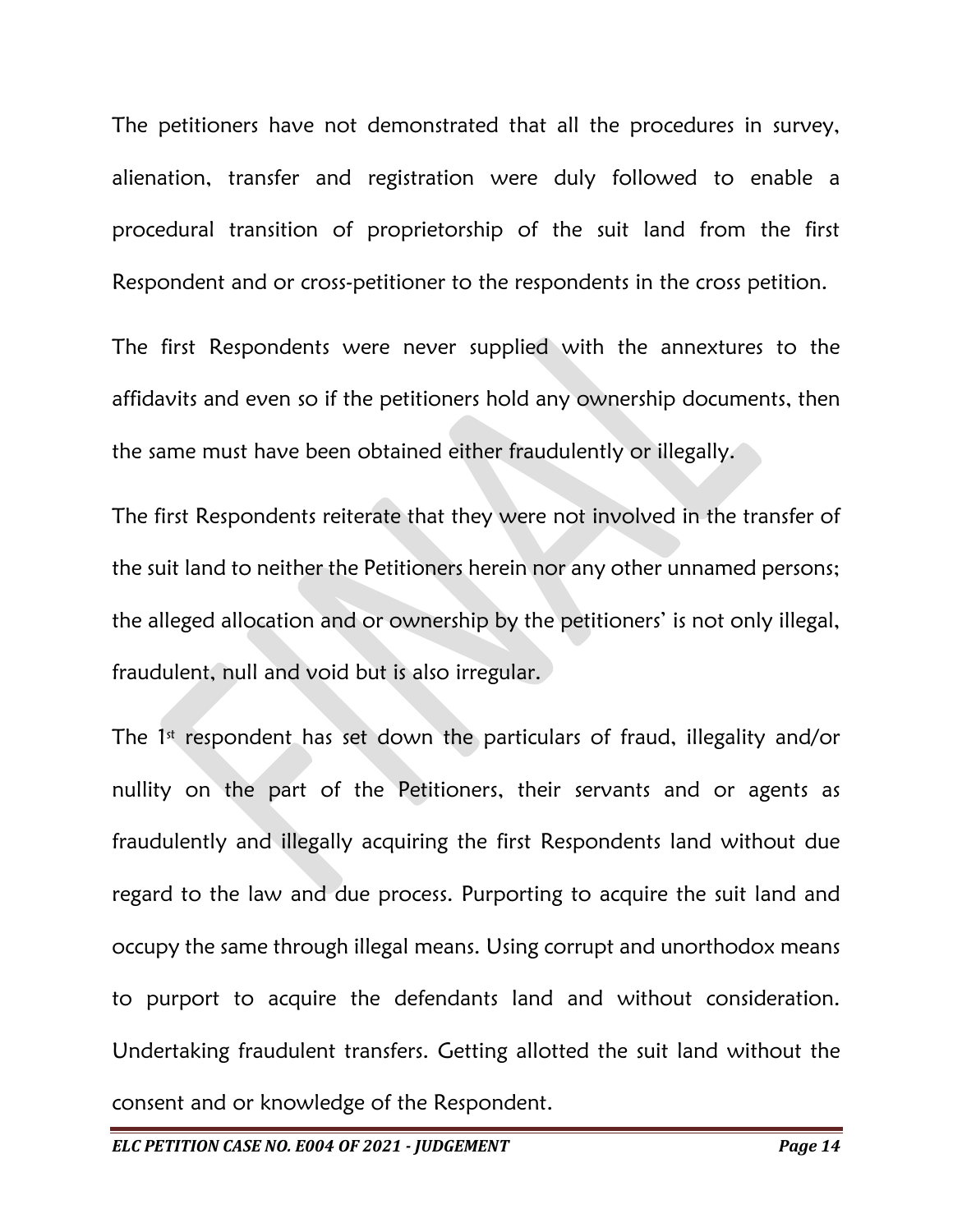The first Respondent states that if indeed the petitioners were allocated the suit land by the Government of Kenya, different from a long term lease granted by the first Respondents then that would mean that such a title and or allocation were irregularly and illegally acquired and the Respondents reserve the right to cross-petition this court for the revocation of the said titles.

According to the 1<sup>st</sup> respondent, the petitioners have themselves admitted that notices were issued to them and apparently it took them almost a year to react to the said notices and have only come to court after the illegal structures were removed in February 2021. The Petitioners are therefore guilty of latches and as such cannot be entitled to the equitable remedies of injunctions they are seeking.

The first Respondent states that the demolitions complained of were undertaken by a Government of Kenya Multi-agency operation team composed of National Government, Administrative Officers, Presidential Delivery Unit, National Police Service and Kenya Railways Officers after sufficient notices were duly served.

The first Respondents deny being responsible for the actions complained of and add that the petitioners and any other encroachers and trespassers on Railway Lands and reserves had been given sufficient notices to vacate and/or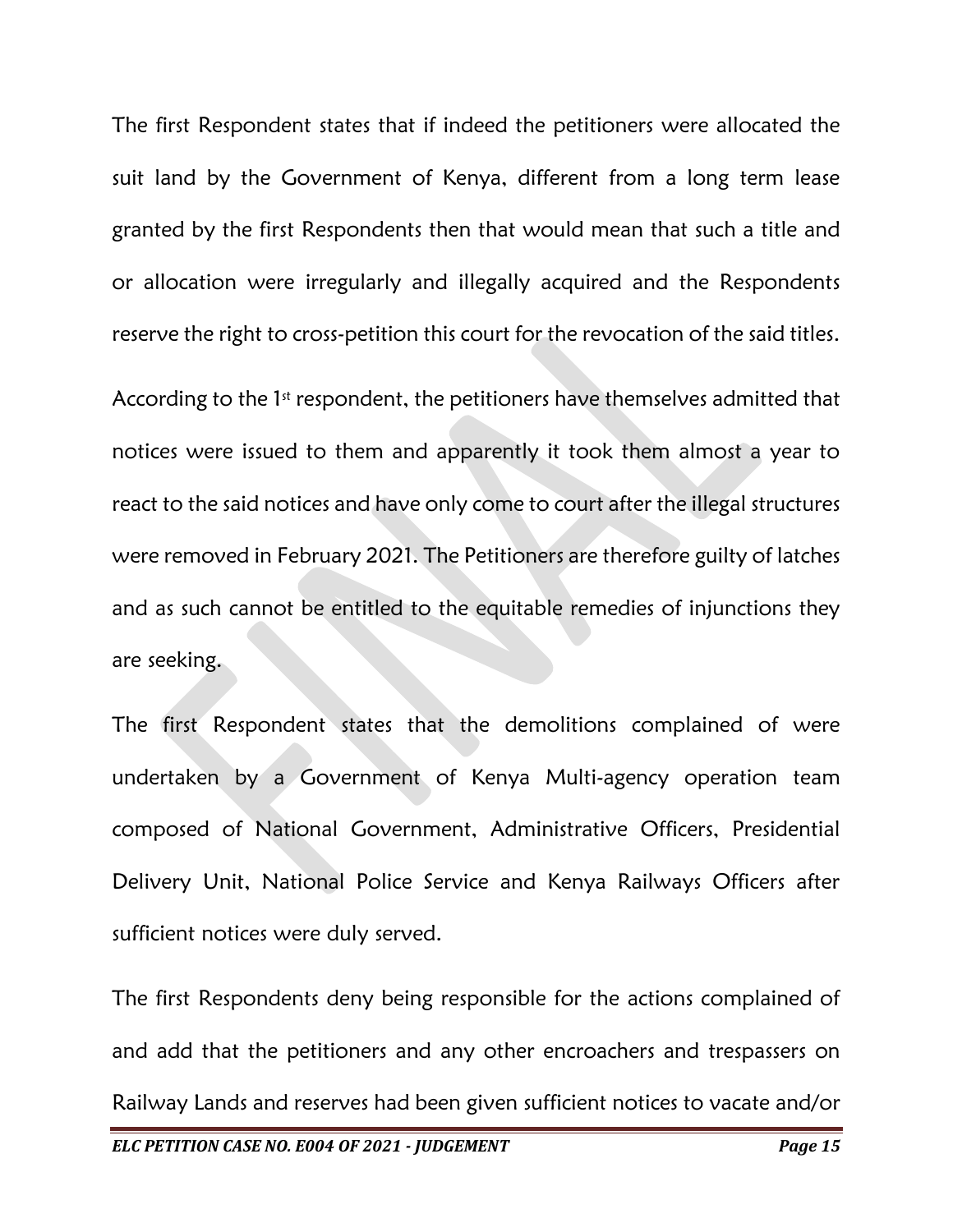remove any illegal structures. The first notice was a Public Notice in the Government Publication on 20/03/18, another in the Daily Newspapers on the 27th September 2019 and again on the 30th of September 2019. The petitioners were also served with another public notice on the 9/8/2020.

The first Respondents further state that the Petitioners in both their petition and evidence, have not exhibited any evidence to show that it is actually the first Respondents' servants and/r agents who were involved in the acts complained of and therefore short of any evidence, the Petitioners complaints against the first Respondents remain mere allegations.

The Respondents in view of the foregoing state that the Petitioners are not entitled to any of the prayers sought in the Petition either in the form of declarations, conservatory orders and/or mandatory injunctions for compensation as they are encroachers on railway reserve with right whatsoever on the said reserve, due process was followed in the demolition and eviction if any. The  $1<sup>st</sup>$  Respondent prays that the petition should be dismissed with costs.

In the Cross- petition, the  $1<sup>st</sup>$  respondent states that vide deed plan No. 424626, survey plan No. 612/125, railway reserve layout-drawing No. 2206/1 and Aerial imagery overlaid by the station boundary from the director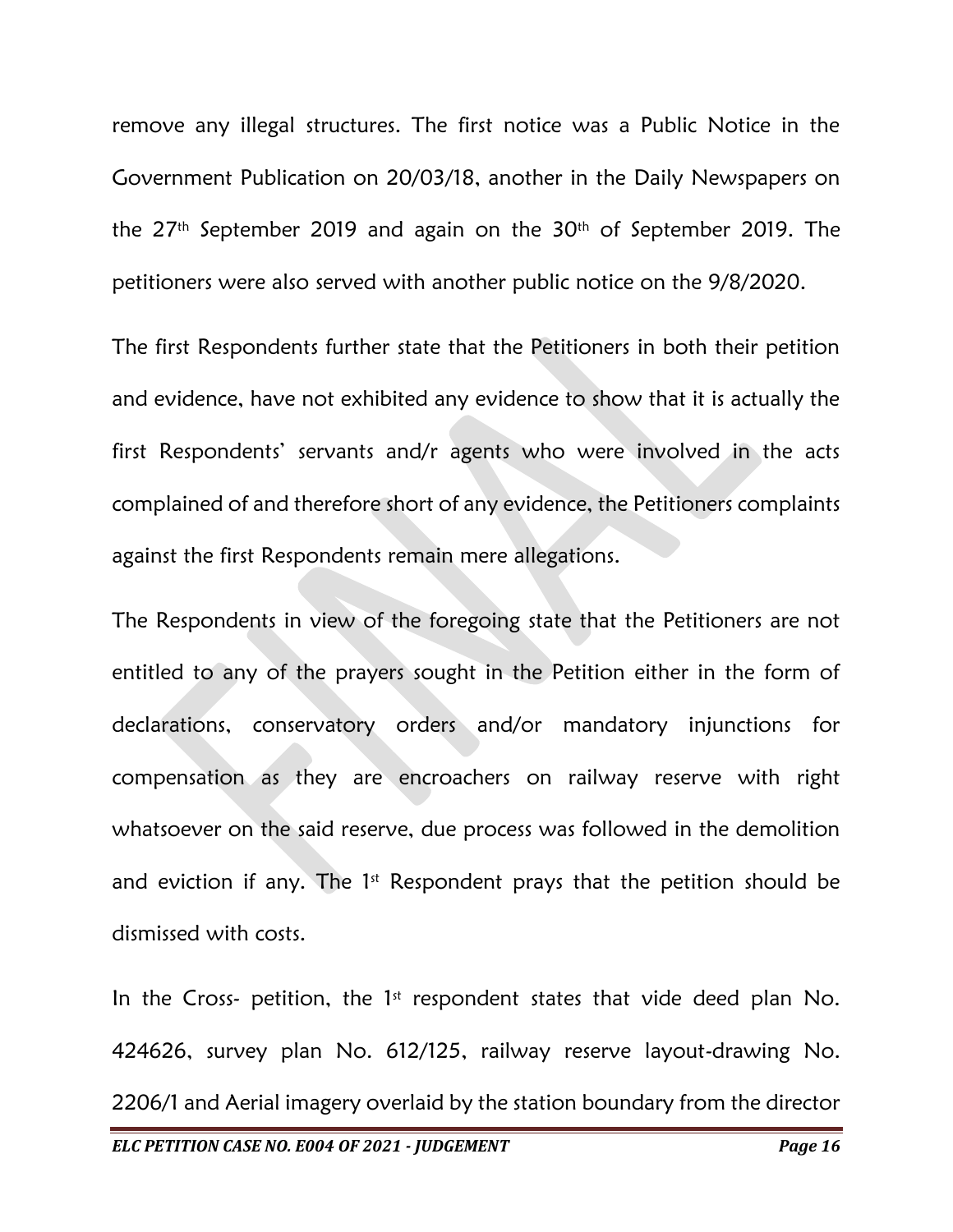of survey, the suit property falls within the Kenya Railways operational land in Kibos Railway station.

The aforementioned plan No. 424626, survey plan No. 612/125, railway reserve layout-drawing No. 2206/1 and Aerial imagery overlaid by the station boundary clearly show the location and extend or the Kibos Railway Station Operational area.

The cross petitioners have never alienated, disposed of, or transferred ownership of the suit land or any part of their operational land in Kibos to the Respondents in the cross Petition or any other person. The cross – Petitioners' have also never surrendered the suit land or any part of their Kibos Railway land to the Government or any other authority for allocation to any entity including the Respondents' in the cross-petition.

In circumstances undertaken in blatant breach of the cross-petitioners right to property, the Respondents' were allocated the suit land from the portion vested in the cross-petitioner. Therefore the allocation and titles (if any) by the Respondents' in the cross-petition over the suit land are creatures of fraud, void and of no legal effect.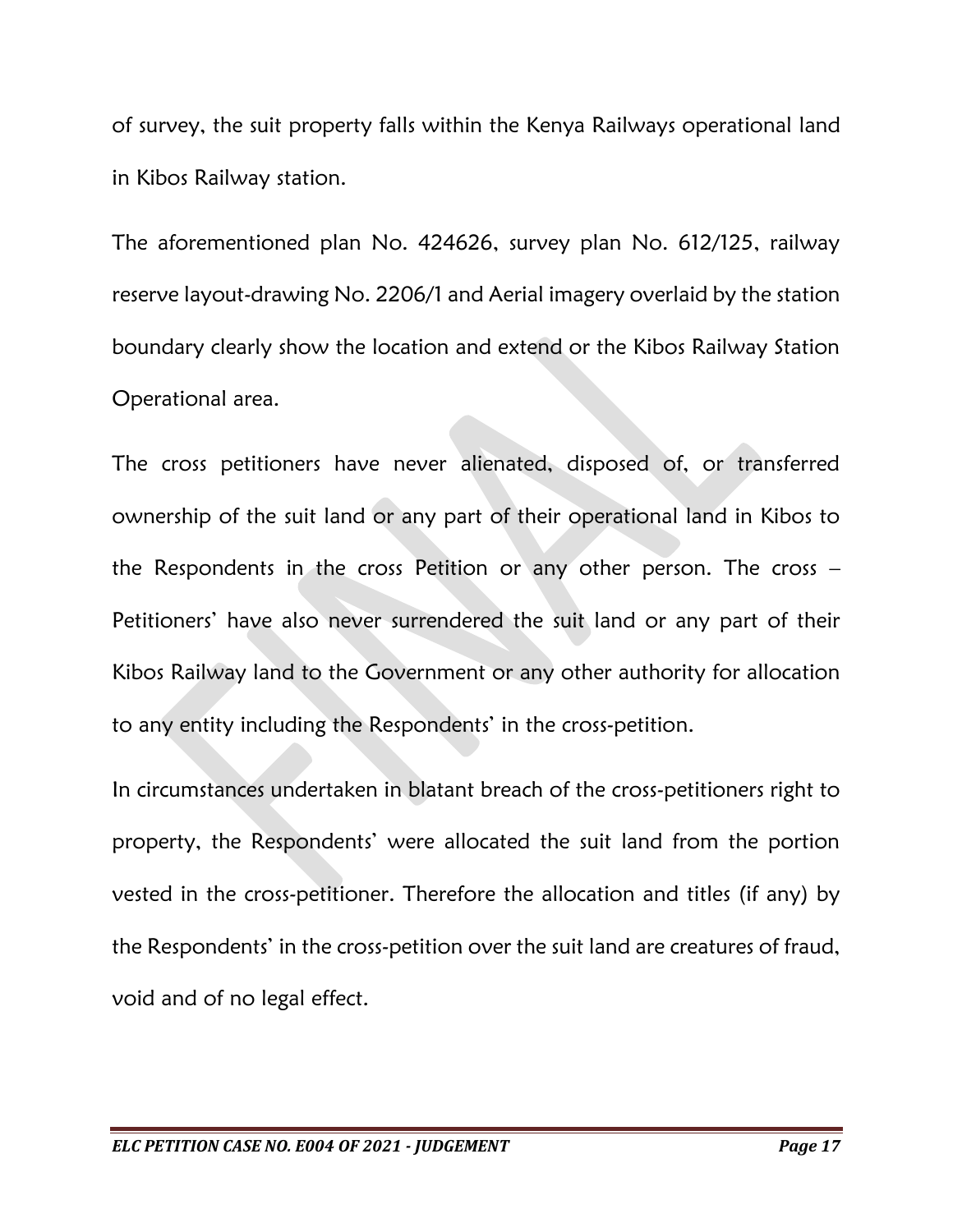In the cross petition the petitioner prays for an order for dismissal and or striking out of the main petition with costs to the 1<sup>st</sup> Respondent. A declaration that the cross- petitioners are rightful owners of all the suit land within Kibos Railway station and or reserve. A declaration that the acquisition of the cross Petitioner's land within Kibos is illegal, null and void. An order compelling the 5th Respondents in the main petition to cancel the certificate of lease and or ownership documents if any held by the  $1<sup>st</sup>$  to  $6<sup>th</sup>$  Respondents in the cross petition and a further order directing the 5th Respondent in the main petition, to rectify the register accordingly and thereafter register the cross-petitioner in the cross petition as the proprietor. A declaration that the occupation of the suit land within Kibos railway reserve by the  $1<sup>st</sup>$  to  $6<sup>th</sup>$  Respondents in the cross-petition is illegal and an order of eviction against the said Respondents. A permanent injunction to restrain the Respondents in the cross-petition, their agents and/or servants from interfering in any way with the Cross-petitioners use and occupation of the suit land, transferring, selling, encumbering and/or any other way dealing with the land within Kibos railway station and/or reserve. Costs of the cross petition.

In the supporting affidavit Geoffrey Wekesa a senior cartographer states that the suit has always been surveyed and reserved as the First Respondents'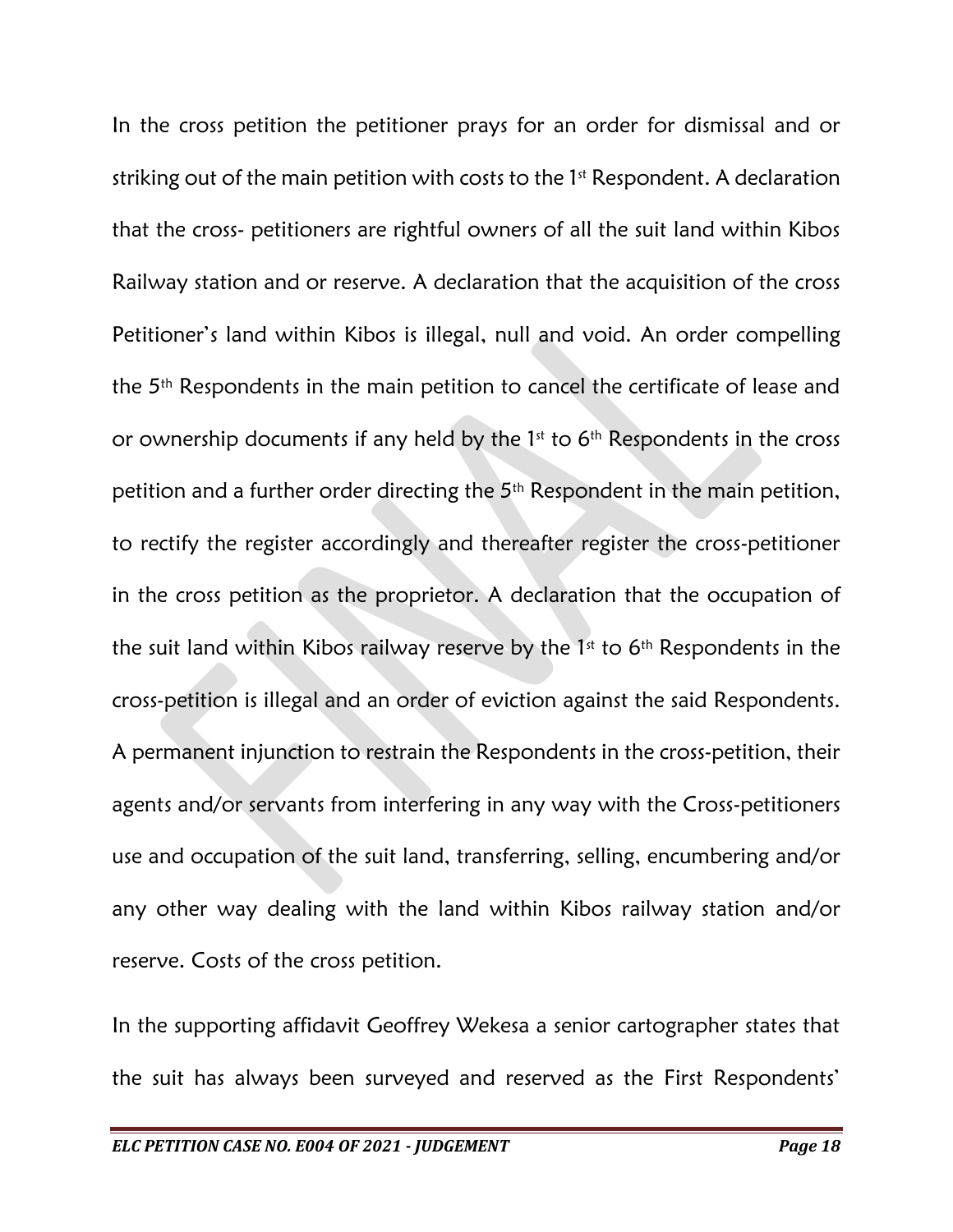(Kenya Railways) land for the Kibos Railway Station, there can be no legal justification for the Petitioners and now respondents in the cross-petition to claim proprietorship rights over the same. The suit land is part of all of land reserved for Kibos Railways station and vested on the cross-petitioner by the operation of the Kenya railways (vesting land) Order 1986 contained in legal Notice No. 24 of 1986 which replaced and revoked vesting of land regulations 1963 (L/N440/1993) which created an inclusive proprietary interest thereon in favour of east African Railways Corporation, predecessor to the  $1<sup>st</sup>$  Respondent.

There is no way the Government would make the plans stated therein in respect of lands reserved for the Kibos Railway Station and if any such plans were ever made, the same ought to have been over the lands reserved for Kibos Township without encroachment to the land specifically designate and reserved for the Kibos Railway Station.

The subject land parcel Number L.R. 31937 as shown by the above stated maps has never been surrendered to the government of Kenya for allocation to any party including the petitioners in the main petition. Again, the said lands since they have always been designated and reserved for the Kibos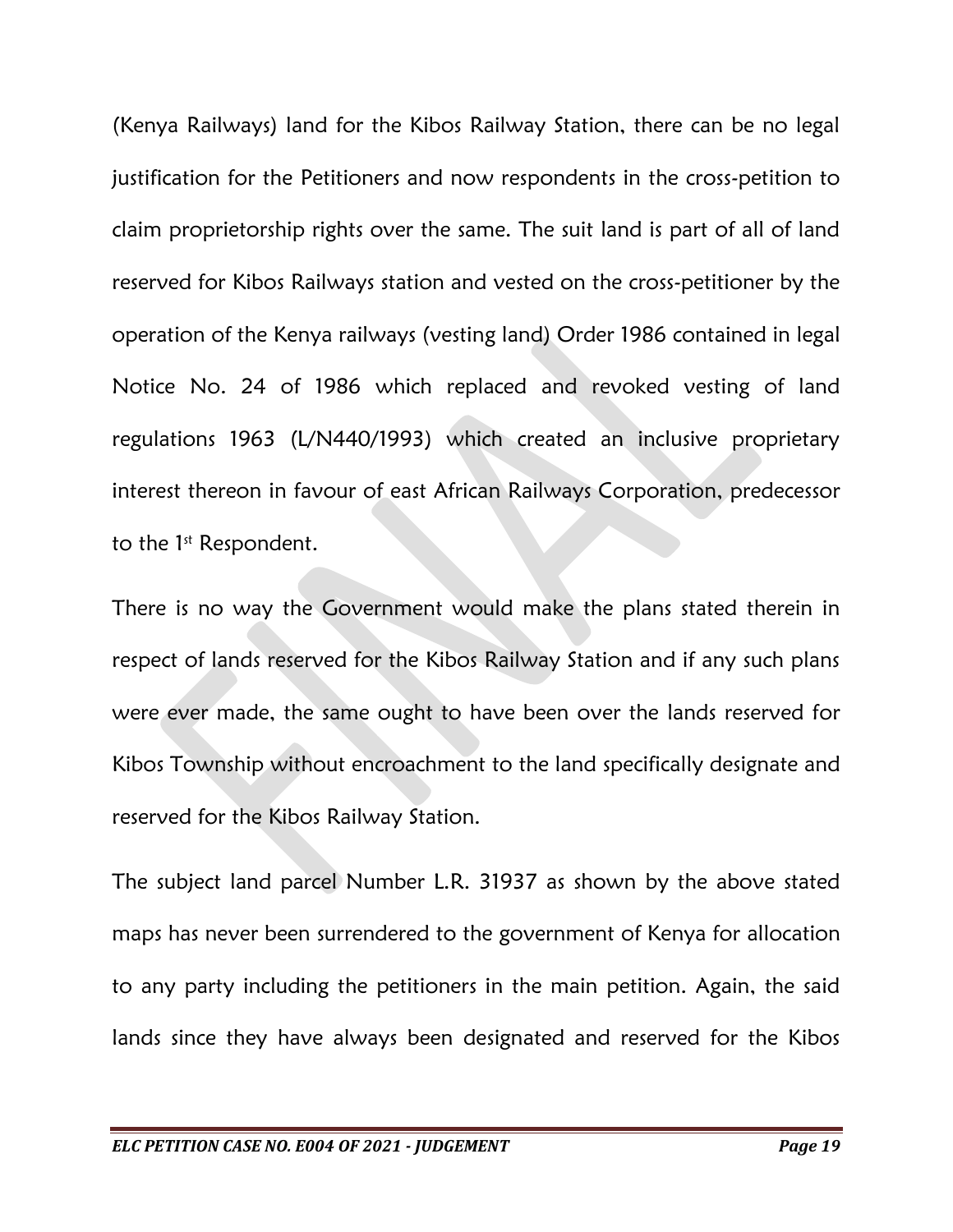Railways Station are not un alienated land as per the Government Land Act so there is no way the same could have been alienated in favour of Petitioner.

The said land being clearly marked as reserved for the Kibos Railway station, there is no way the Petitioners and now respondents in the cross petition could claim ownership thereof or acquire any proprietary rights capable of protection by the law.

According to the Kenya Railways Corporation, the petitioners and now respondents in the cross petition have not demonstrated that all the procedures in survey, alienation, transfer and registration were duly followed to enable a procedural transition of proprietorship of the suit land from the first Respondent and or cross-petitioner to the respondents in the cross petition.

The cross petitioners contend that they were never supplied with the annextures to the affidavits and even so if the petitioners hold any ownership documents, then the same must have been obtained either fraudulently or illegally. The respondents in the cross-petition and all other encroachers or trespassers into and grabbers of Kenya Railways land, reserves and level crossings had been given sufficient notices to vacate and/or remove all illegal structures on such lands. The first notice was a public notice on "My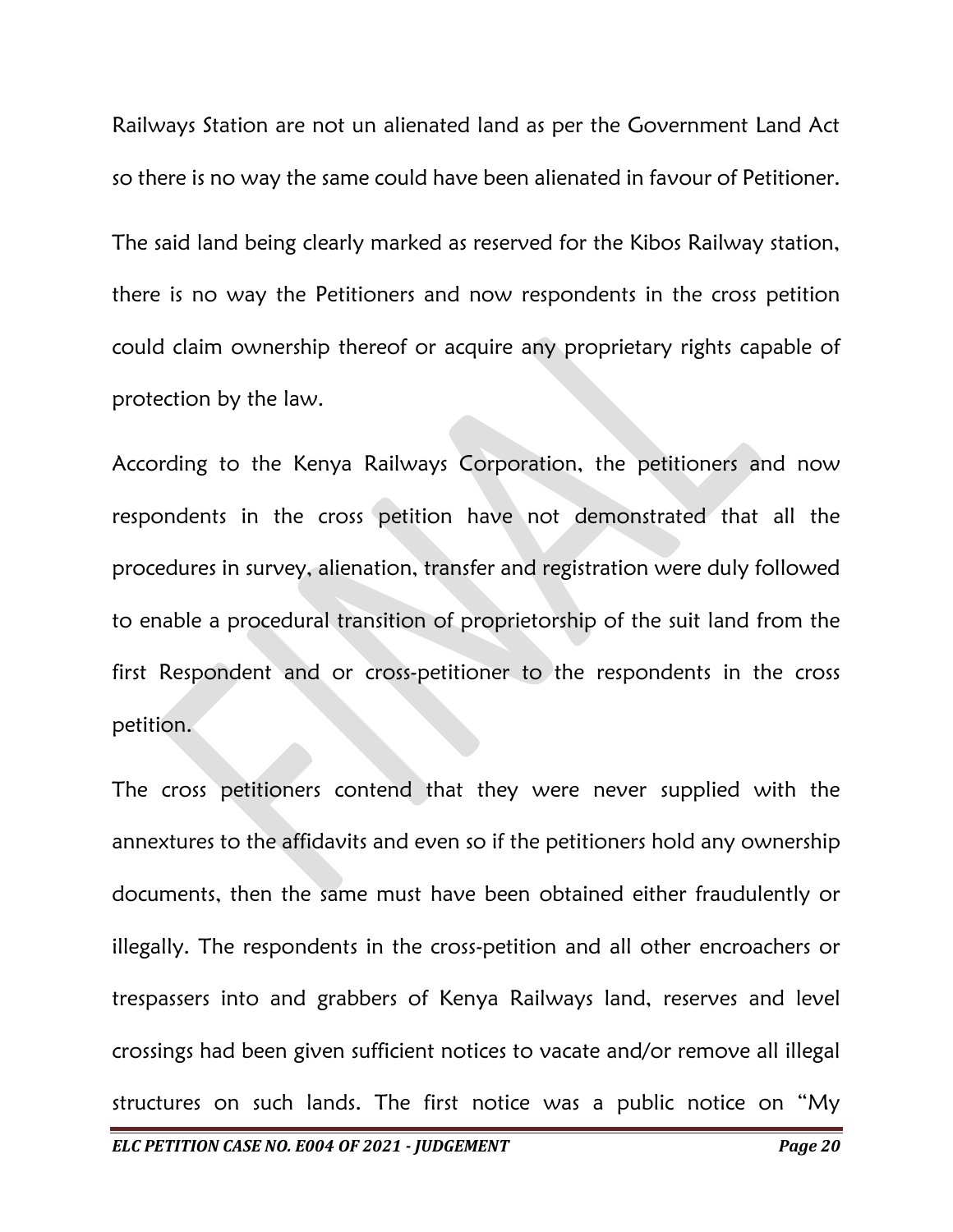Government" publication on 20/03/2018, another in the Daily Newspapers on the 27th September 2019 and against on 30/09/2019. A further General Notice was served on the said encroachers; including the petitioners on the 10<sup>th</sup> March 2020 and still the Petitioners did not heed to the said notices.

The petitioners and now respondents in the cross petition have themselves admitted that notices were issued to them on the 16<sup>th</sup> March 2020 and apparently it took them almost a year to react to the said notices and have only come to court after the illegal structures were removed in February 2021. The Petitioners in the main petition are therefore guilty of latches and as such cannot be entitled to the equitable remedies of injunctions they are seeking.

The petitioners in the main petition together with all other encroachers on Kenya railways Land had been warned by National Government Administrative officers of the impending demolition country wife. After that the operation was carried out by a Multi-Agency operation team composed by National Government administrative officers, presidential delivery unit, national police service and Kenya Railways officers.

The Petitioners in the main petition are not entitled to the orders sought including the orders of injunction as the structure have already been removed so they have been overtaken by events, the petitioners in the main petition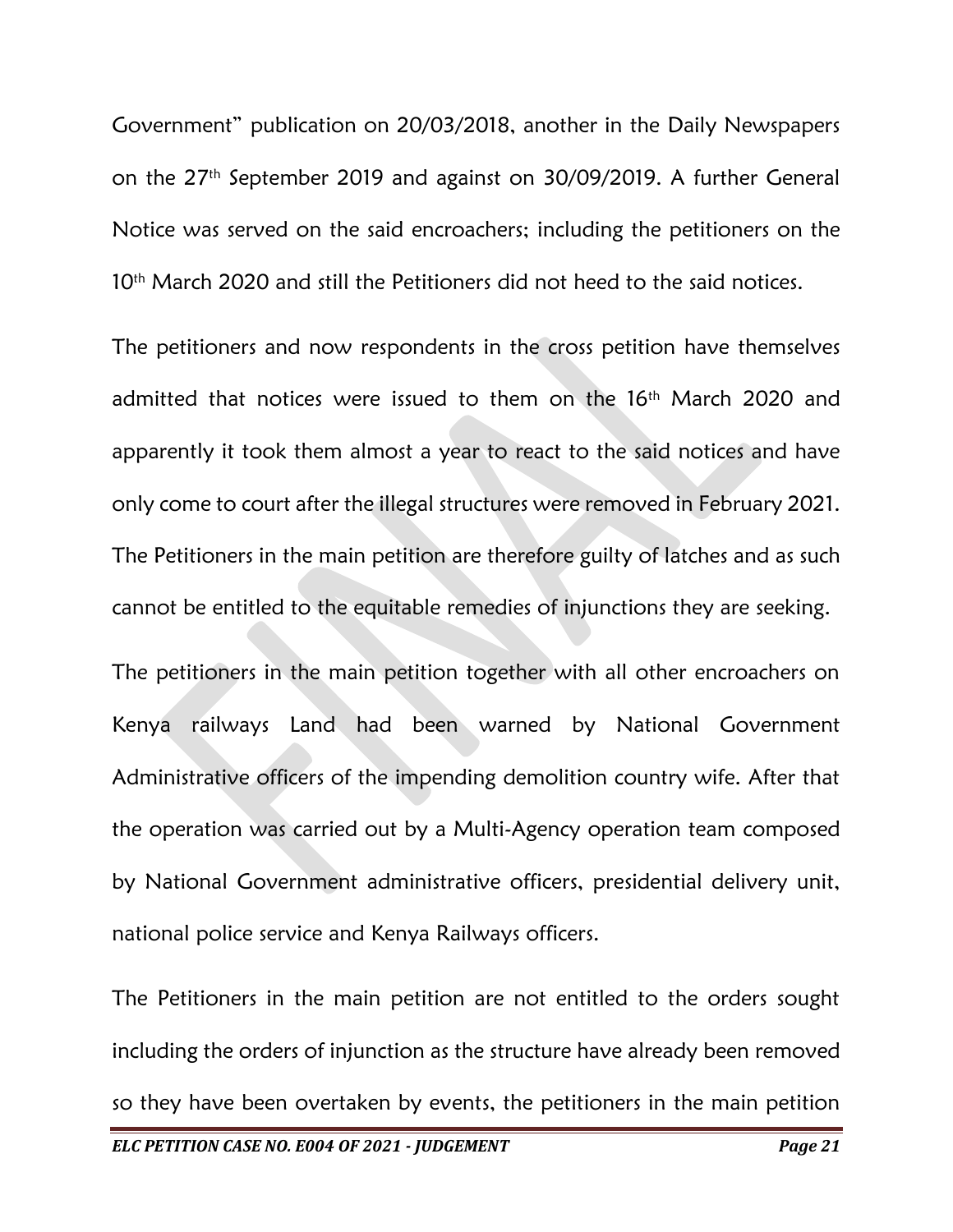have come to court with unclean hands and after undue delay, the balance of convenience does not tilt in their favour as the projects being undertaken and what is complained of is for the benefit of the general public, and they have also not demonstrated whether an award of damages would not be an adequate compensation.

## <u>The 2<sup>nd</sup> respondents Response.</u>

The  $2<sup>nd</sup>$  Respondent filed a replying affidavit stating that pursuant to Executive Order No. 5 of 2020 the framework for Management, co-ordination and integration of Public Port, Rail and Pipeline Services was placed under the Cabinet Secretary, National Treasury and Planning.

That as part of the implementation of the Big Four agenda under the Manufacturing Pillar, the Government identified rail transport as one of the major projects to be undertaken. This project is critical in light of the executive Order No. 1 of 2019.

The suit parcel of land is part of all that parcel of land reserved for Kibos Railway Station and vested on the 1<sup>st</sup> Respondent by operation of the Kenya railways (vesting land) Order 1986 contained in legal Notice No. 24 of 1986 which replaced and revoked vesting of Land Regulations 1963 (L/N440/1993)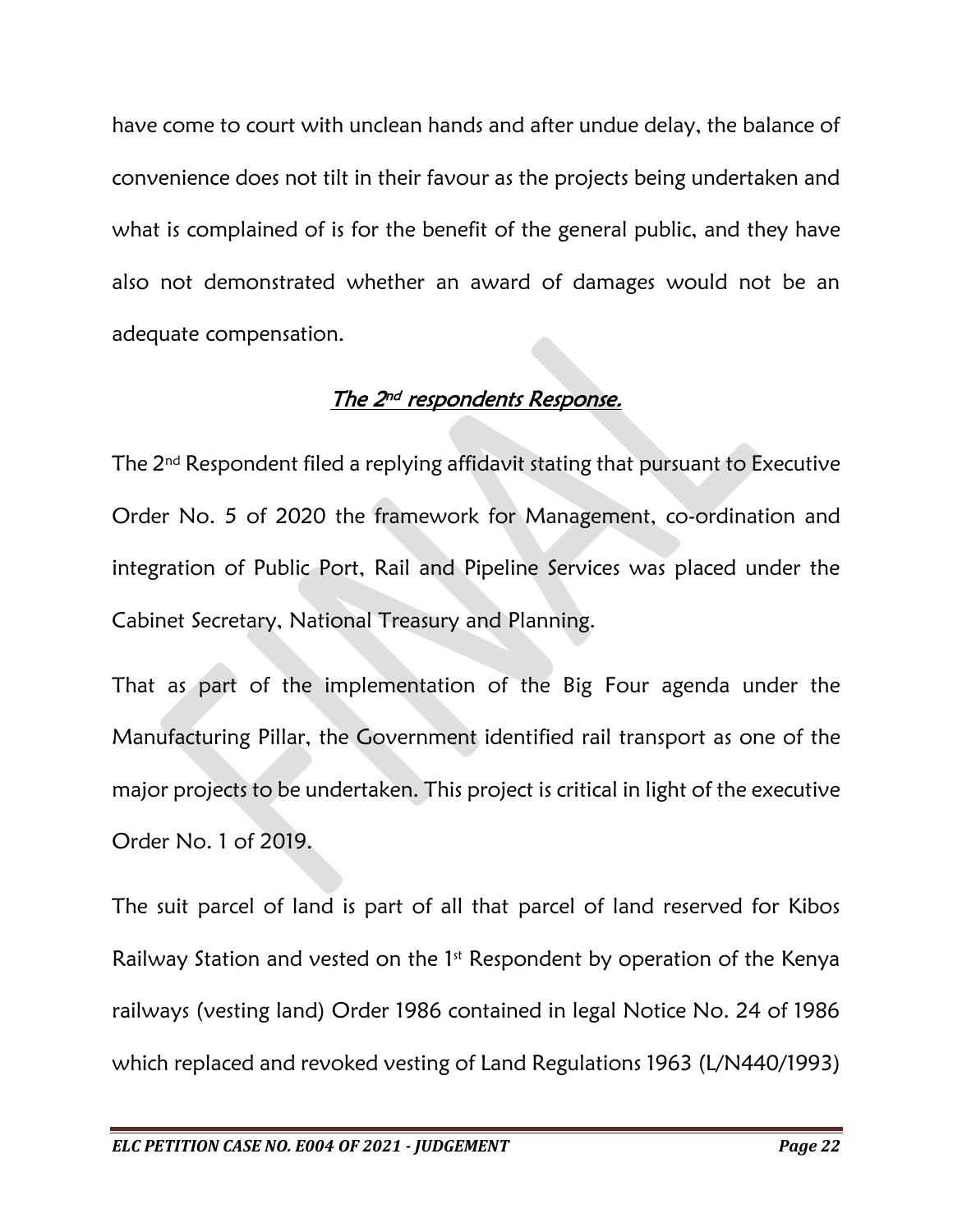which created an inclusive proprietary interest thereon, in favour of East African railways Corporation, predecessor of the 1<sup>st</sup> Respondent herein.

That from the records at Survey of Kenya and records held by the  $1<sup>st</sup>$ Respondent that the subject land is clearly demarcated, surveyed and alienated as the Kibos Railway Station reserve. Being public land and clearly demarcated as reserved for Kibos Railway station, the Petitioners cannot lay claim to it unless they can present proof of legal ownership of suit property.

The 1<sup>st</sup> Respondent has never surrendered the suit land for allocation to the Petitioners hence the Petitioners are simply trespassers and encroachers to that land.

In realization of the need to revive, rehabilitate and re-establish rail transport in Kenya, the National Government has resolved to reclaim all land owned by Kenya Railways Corporation.

The sufficient notice was given to members of the public to vacate and remove illegal structures on all land belonging to the 1<sup>st</sup> Respondent.

The Government has invested Public Funds towards the revival and rehabilitation of the metre gauge railway lien running service from Nakuru to Kisumu and that there will be huge financial loss to the public if the project is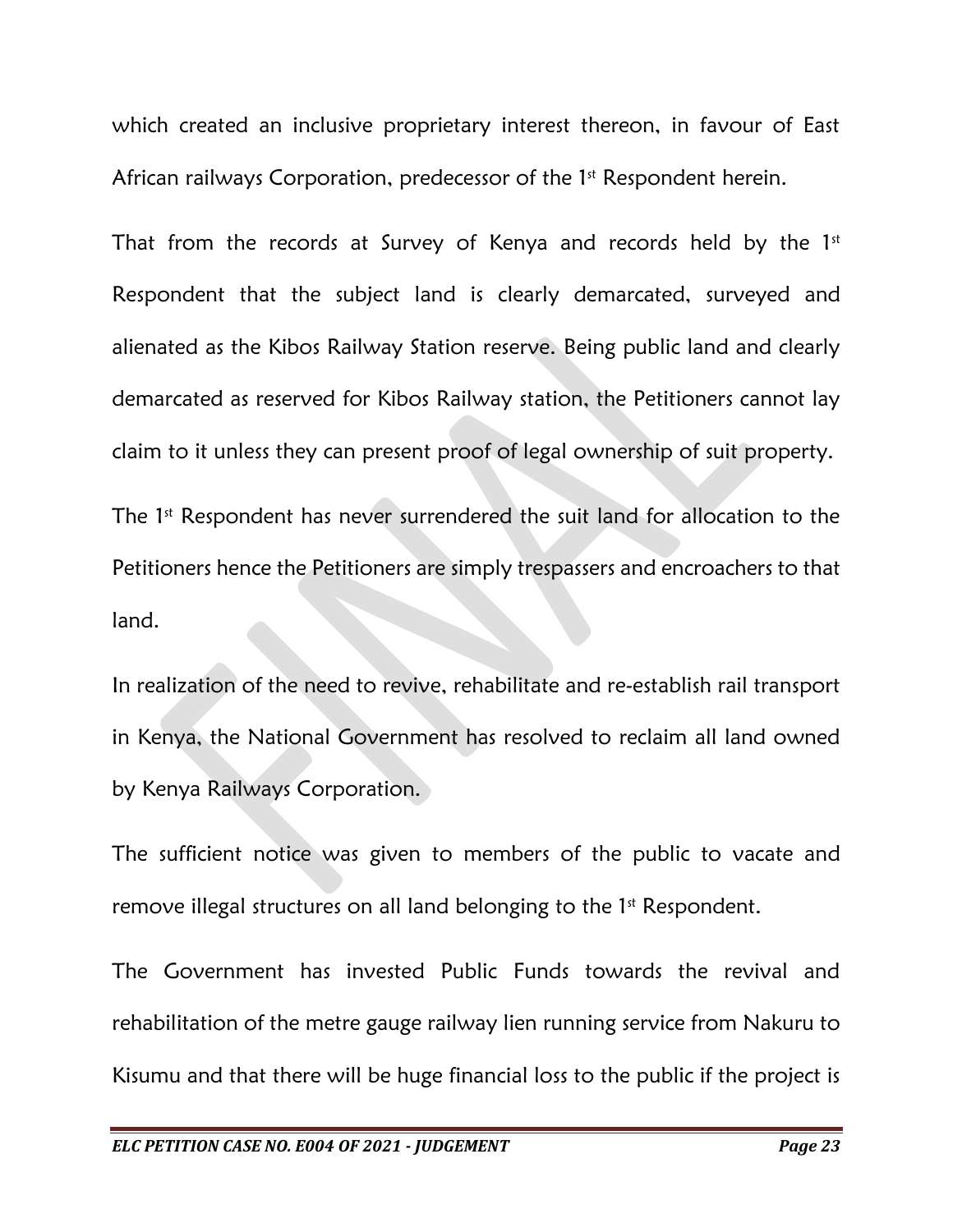stopped by this Honouraable court: public interest outweighs the private interests of the Petitioners.

The Petitioners herein have filed this suit in an attempt to advance personal interests and not public interest as they would want this Honourable Court to believe.

The petition is totally devoid of any merit and does not meet the threshold under the Constitution and statute law for this court to grant the orders sought.

### Response to the Cross Petition

In response to the cross  $-$  petition, the petitioners state that on 30<sup>th</sup> of November 1938, the then Lands Officer, acting under Section 51 of the 1915 Crown Land Ordinance and before the District Commissioner of Kisumu-Londiani, signed an agreement granting license to the Nubian households within Kibos Township in the District of Kisumu as free rental for the duration of their lives and the lives of their wives, and in perpetuity for their heirs on subsequent payment of rents by their heirs upon them obtaining taxable age. The conditions of this agreement did not only allow the Nubian Community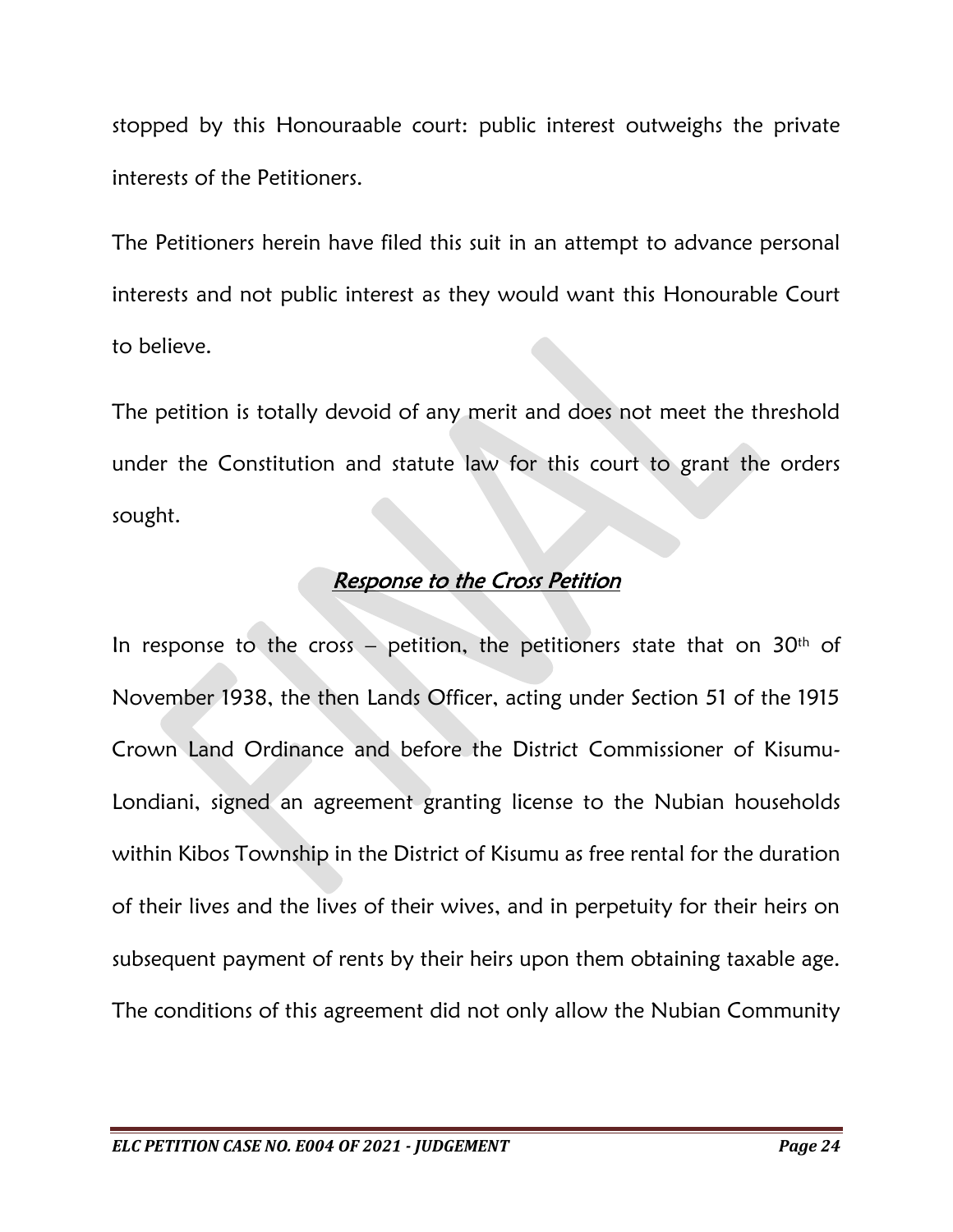of Kibos to settle in Kibos Township, but also gave them the right to cultivate the land within Kibos trading Centre.

On the basis of this allocation of the Crown Land L.R. No. 655 in Kibos Township to the Nubian Community and its recognition as being different from the Railway Reserve, being crown land earmarked for Kenya-Uganda Railways; the same would not have vested in Kenya Railways Corporation as the successor of the east African Railways by virtue of Vesting Order No. 24, the 1<sup>st</sup> Interested Party Affidavit reveals that the east African railway Corporation had no ownership rights even on the railway reserve, ownership being held by the crown.

Railway reserves are clearly demarcated 30 metres on either side of the railway line using railway sleepers, which is the case in Kibos and which physical sleeper demarcation marks the boundary between the Kenya railways reserve and the land belonging to the Nubian Community, which is a good 150 metres distance from the Kenya railway Sleeper. The purported vesting orders of 1963, and 1986 would, therefore, not have vested any part of the parcel of land upon which the Nubian Community were relocated in Kibos on the 30th November 1938, an allocation that was authoritatively done by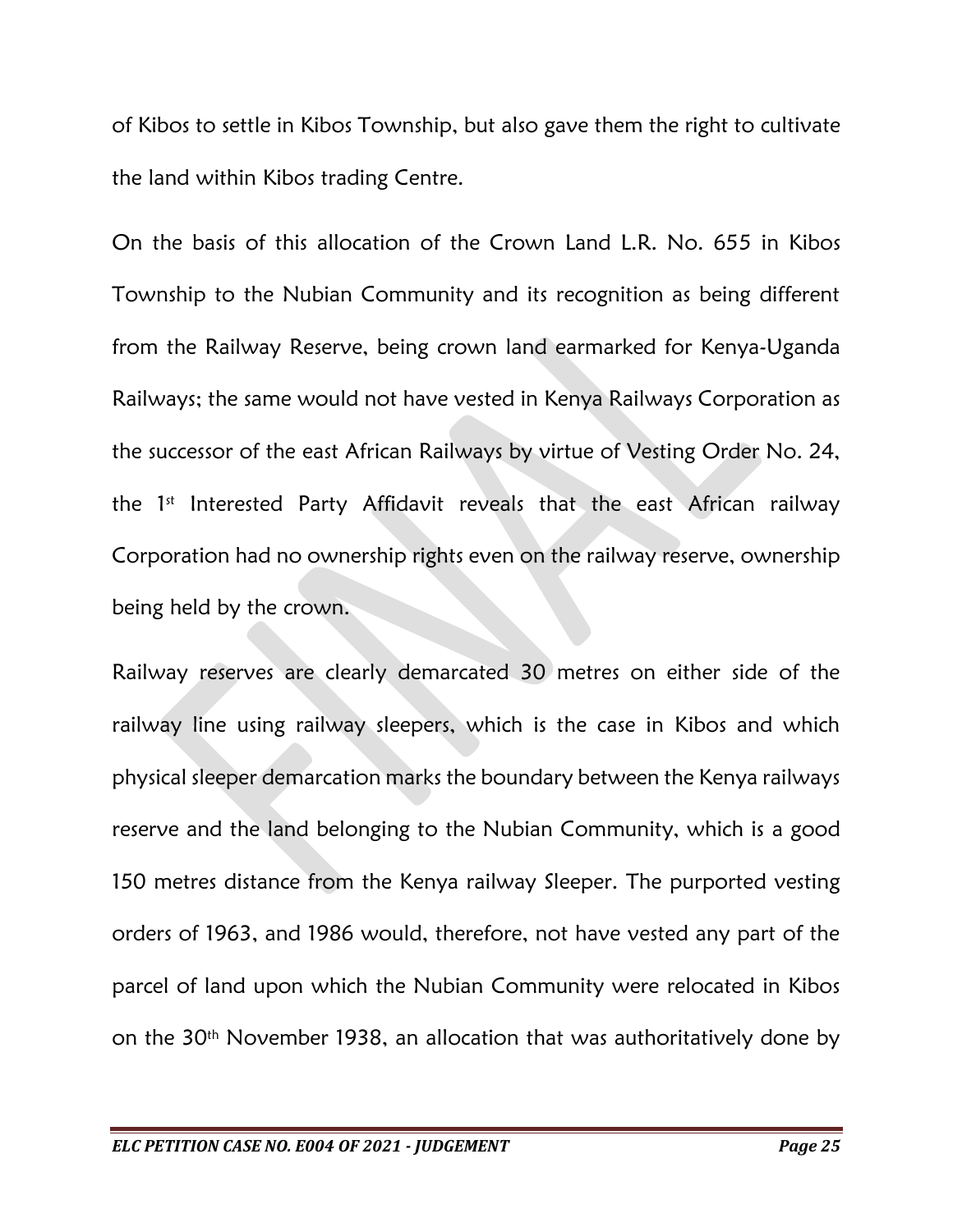the Crown, who had complete and unfettered mandate to alienate and allocate land in Kenya.

The suit land not being the property of Kenya Railways Corporation as the successors of the East African Railway Corporation, the Cross-Petitioners here have failed to indicate any other way that the suit property vested in them either through the production of a title deed to the land or even a gazette Notice that indicates the transfer of the land from the Government of Kenya to themselves. On this basis, the Cross-Petitioners will be put to a strict proof of the vesting of the suit property to them by the Government.

The suit land not having vested in Kenya Railways Corporation in any way known to law, the Corporation had no authority to undertake any activities/operations in the land as per section 13 of the Kenya railways act denotes the power of the Corporation to either sell or dispose of land, or to construct or execute works on land, as this section only empowers the Corporation to so deal with land that is vested in it or that has been placed at its disposal by the Government. The Cross-Petitioners are thus put to a strict proof of authority or mandate to deal with the suit property as per the provisions of section 13 of the Act.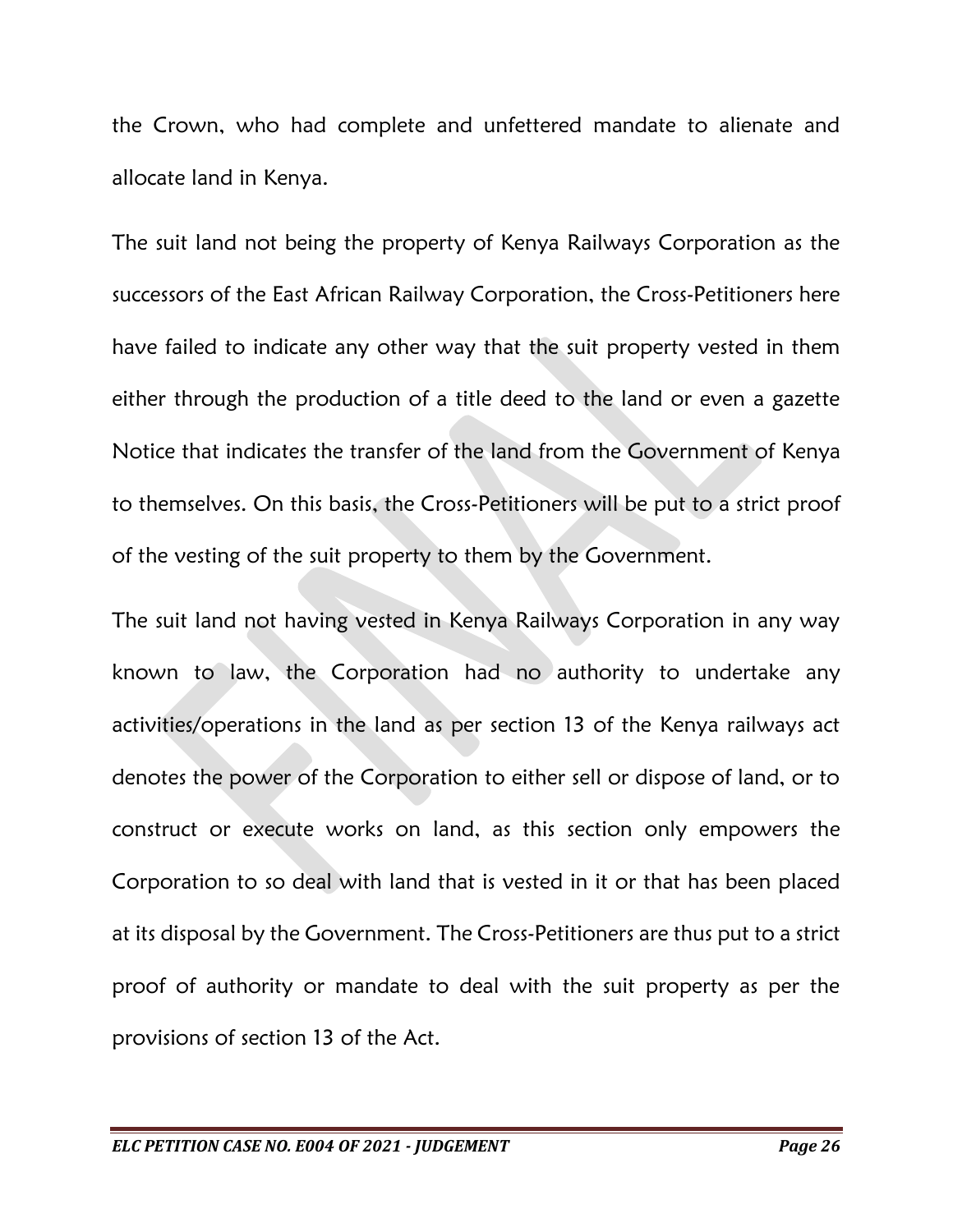The Kenya Railways Act in section 14, which has been relied on by the Crosspetitioners, provides for procedures for acquisition of land needed by Kenya Railways for its operations- which procedure involves a) Negotiation and agreement with registered owners if the land is not public land; b) Notification to the Minister/Cabinet Secretary of Lands of the need for the acquisition of the land if the land is public land or negotiations are not successful in relation to private land. This in essence brings into effect the provisions of the constitution in Articles 40 (3) which deals with compulsory acquisition of land and 40 (4) that requires compensation to occupants of compulsorily acquired land even if they do not hold title to the land. The suit land not being the property of Kenya railways Corporation, the law in the Constitution and in the Kenya railways Act as well as other relevant legal provisions provide them with a clear path of acquisition of land for their operations, and not through unlawful land grabbing as they attempted with the demolitions of 5th February 2021 or this mischievous Cross-Petition through which they seek to acquire land that has not vested in them in any manner known to law. It thus the prayers of the Respondents to this crosspetition that the court sees this cross-petition for what it is an attempt to unlawfully and illegally grab the land belonging to the respondents without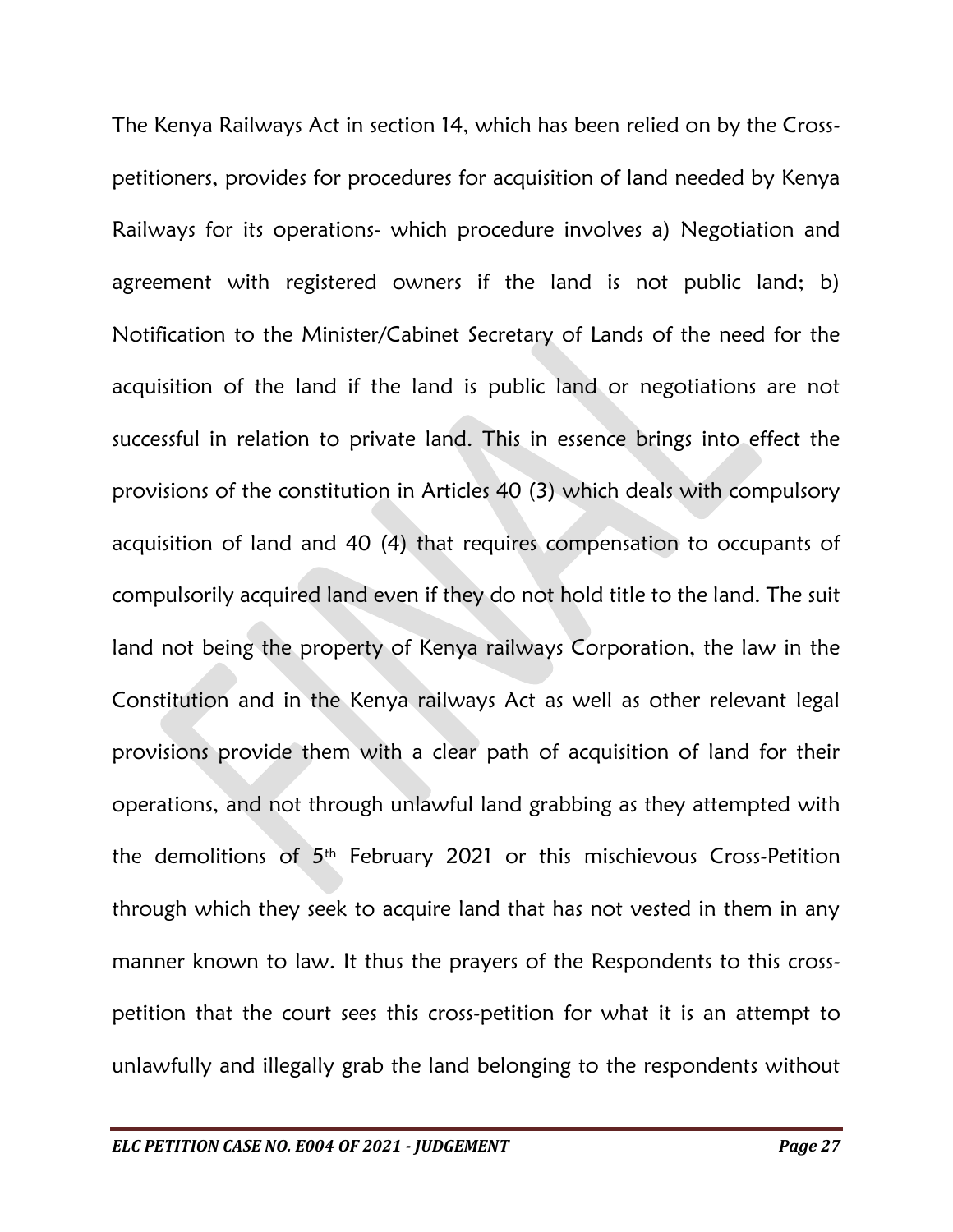following the laid down legal procedures – and thus dismiss and strike out the Cross-petition with costs to the Cross- Petitioners.

The alleged fraud and the particulars of fraud as detailed in paragraph 7 of the cross-petition are unknown to the Respondents to the Cross-Petition as the land in question never vested in the Cross-Petitioners as is exemplified by the fact that the cross-petitioners have failed to table any document of title or any gazetted vesting order which vested the suit property to the corporation or indeed its predecessor the east African railways. The Respondents thus put the cross-petitioners to the strictest proof of the alleged fraud and all the particulars of fraud detailed in the Cross-petition.

The Respondents to the cross-petition state that it is the cross-petitioners who are in reality trying to grab land belonging to the Respondents, and which the respondents have known as home for over 83 years. This can clearly be seen in the documents relied on by the Cross-Petitioners in this cross-petition- Deed Plan No. 424626, Survey plan No. 612/125, railway Reserve Layout Drawing No. 2206/1/ and Aerial Imageries- that are not in themselves proof of ownership of property and are also lacking in authenticity as they indicate no dates, sources not certification as true copies of the original.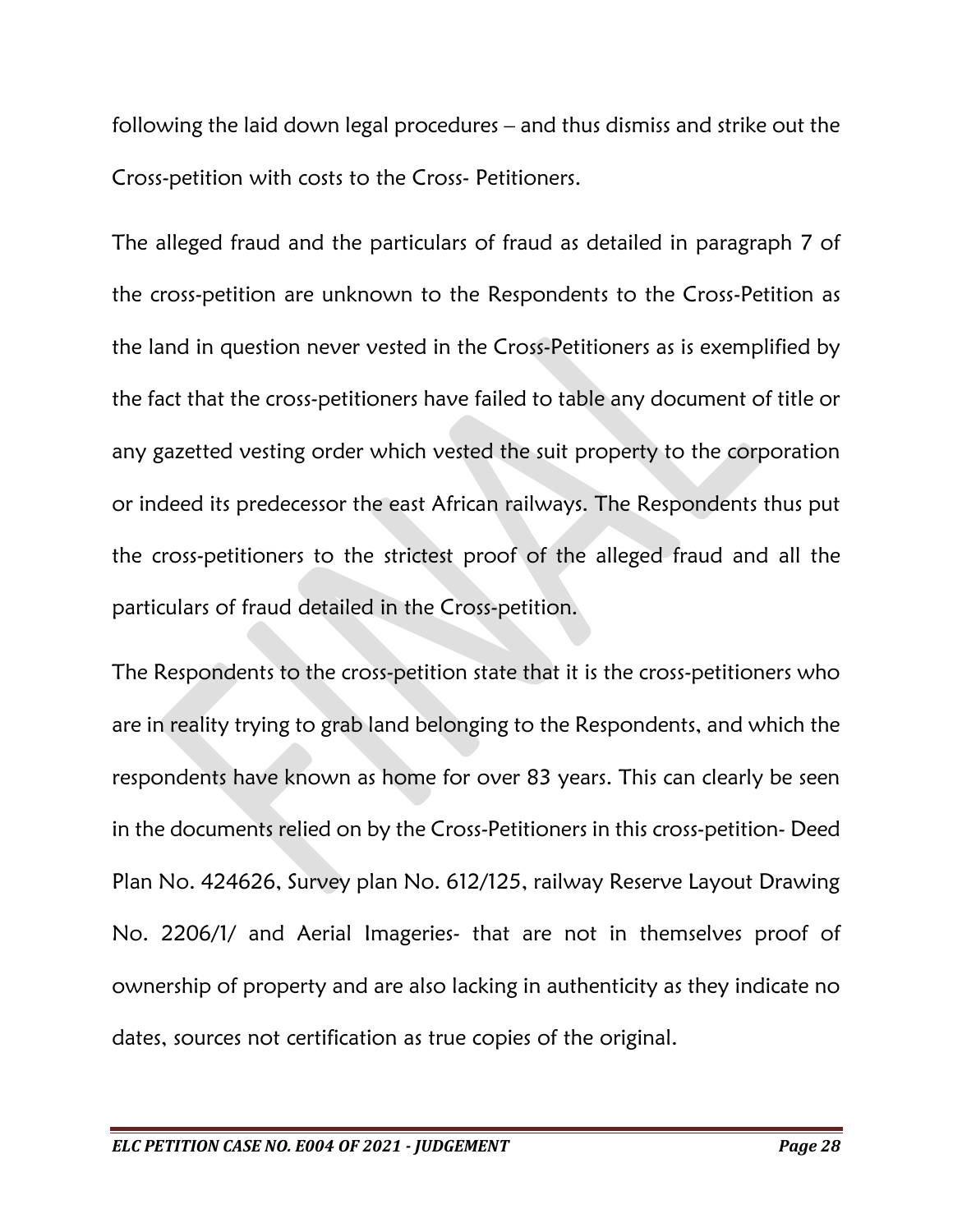Illegally and without any colour of legal authority, the Cross-Petitionershaving no ownership rights to the suit property exemplified by a genuine title document or gazetted vesting order; and knowing that petition No. 1 of 2020 had been filed to determine the contested ownership of the suit property in this Honourable court, and knowing that a Conservatory Order had been issued by this Honourable Court on the 13<sup>th</sup> of March 2020 stopping any planned demolition by the cross-petitioners until that petition was heard and determined- proceeded to undertake demolitions of the settlement of the Nubian Community in Kibos on the night of the 5th of February 2021.

According to the petitioners, this demolition was done without adequate notice and without following the procedural protections required under section 152B, C and g of the Land Act as amended that requires evictions to be undertaken as per the act with the National Land Commission giving at least 3-months' notice and that evictions must be carried out during the day with those undertaking the evictions properly identifying themselves.

Other mandatory requirements for procedural evictions under the section 152G of the Land act require evictions to:

a) Be preceded by the presentation of the formal authorizations for the action;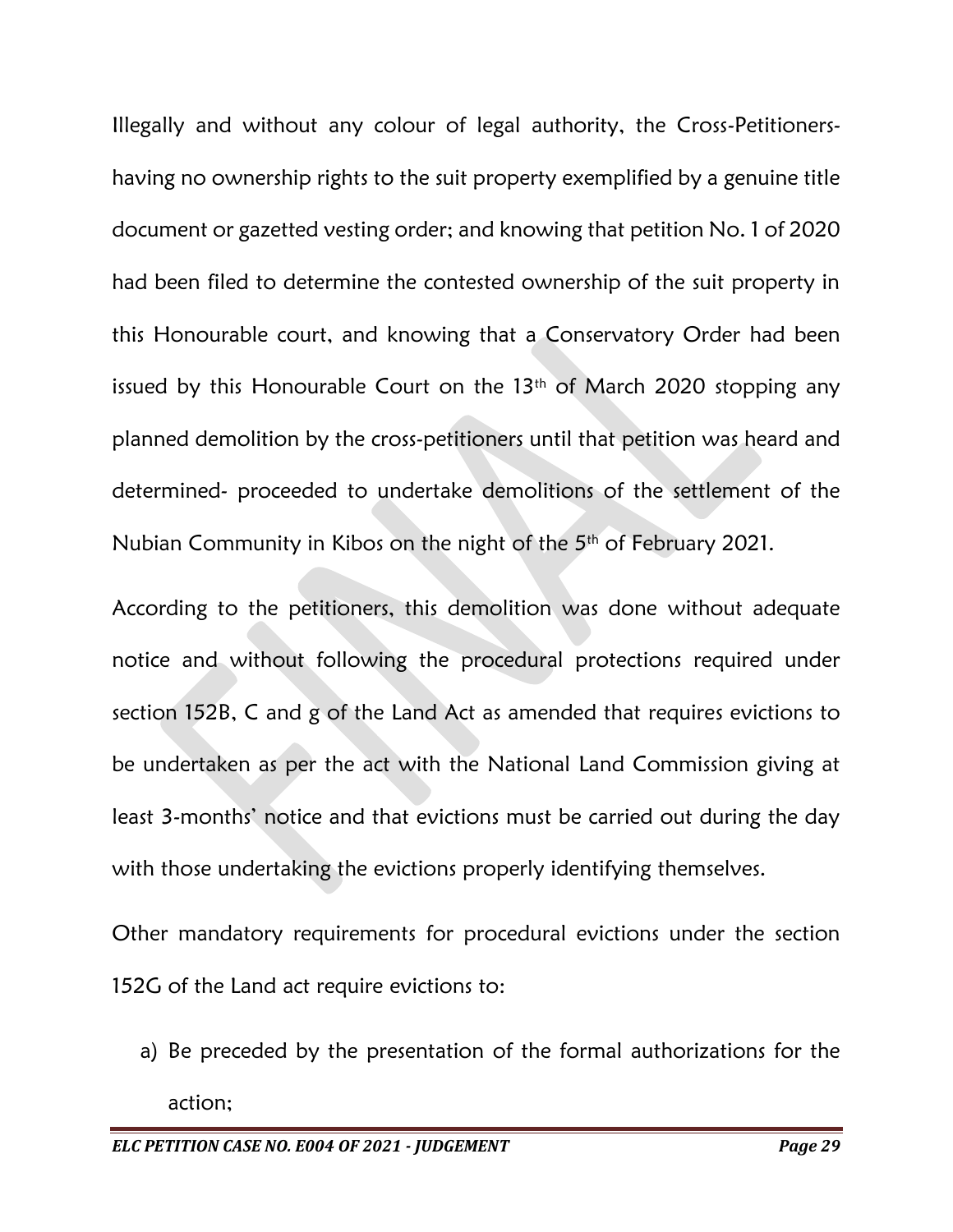- b) Where groups of people are involved, government officials or their representatives to be present during an eviction;
- c) Be carried out in a manner that respects the dignity, right to life and security of those affected;
- d) Include special measures to ensure effective protection to groups and people who are vulnerable such as women, children, the elderly, and persons with disabilities;
- e) Include special measures to ensure that there is no arbitrary deprivation of property or possessions as a result of the eviction;
- f) Include mechanisms to protect property and possessions left behind involuntarily from destruction;
- g) Respect the principles of necessity and proportionality during the use of force; and
- h) Give the affected persons the first priority to demolish and salvage their property.

In undertaking the evictions of  $5<sup>th</sup>$  February 2021 without proper authority, without following the mandatory provisions of national and international law and without allowing people to salvage their property or providing compensations and alternative land as required by law in the processes of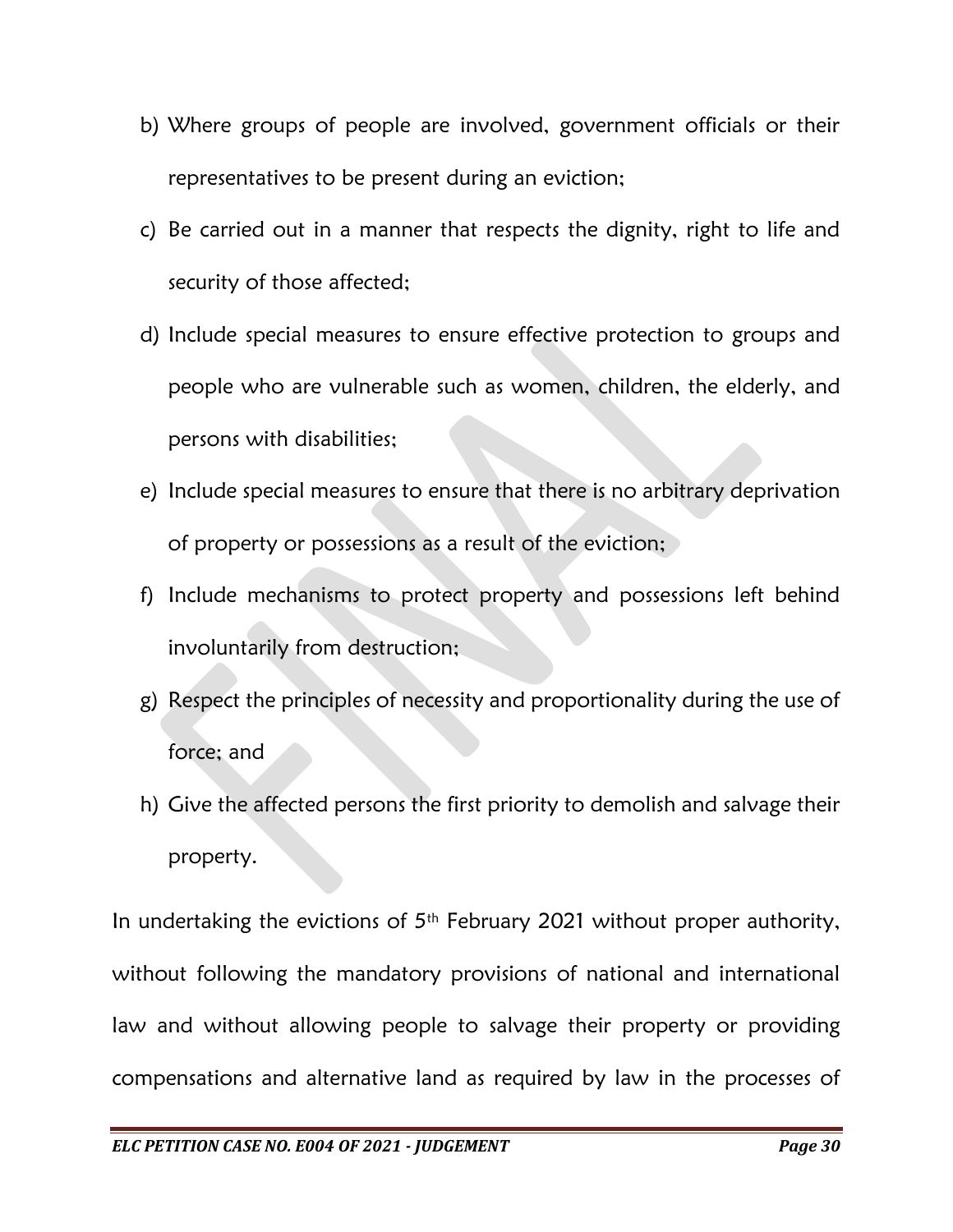compulsory acquisition of land, the Cross-Petitioners have violated a myriad of rights of the Respondents, which include the right to human dignity, the right to property, the right to equality and non-discrimination, the right to participation, the right to bodily integrity, the right to religion, the right to housing, the right to livelihoods and the right to fair administrative practices as detailed in the consolidated petition 1 of 2020 and petition 4 of 2021.

The said demolitions and attempted evictions have placed the Respondents to this Cross-petition and their Community in dire straits of homelessness and destitution, with the community losing their means of livelihoods and being exposed to extreme weather events as well as disease vectors due to limited shelter and lack of access to proper drainage and good sanitation. The community has been further exposed to the COVD-19 disease as the demolition was undertaken during a pandemic and despite a Presidential Moratorium by the President of Kenya who stopped all demolitions and evictions until after the pandemic due to the inability of evicted people to observe the public health requirements of staying at home, social distancing and washing of hand, among others.

The Respondents and their community are thus seeking compensations for the violation of their rights as detailed above and in the Consolidated Petitions 1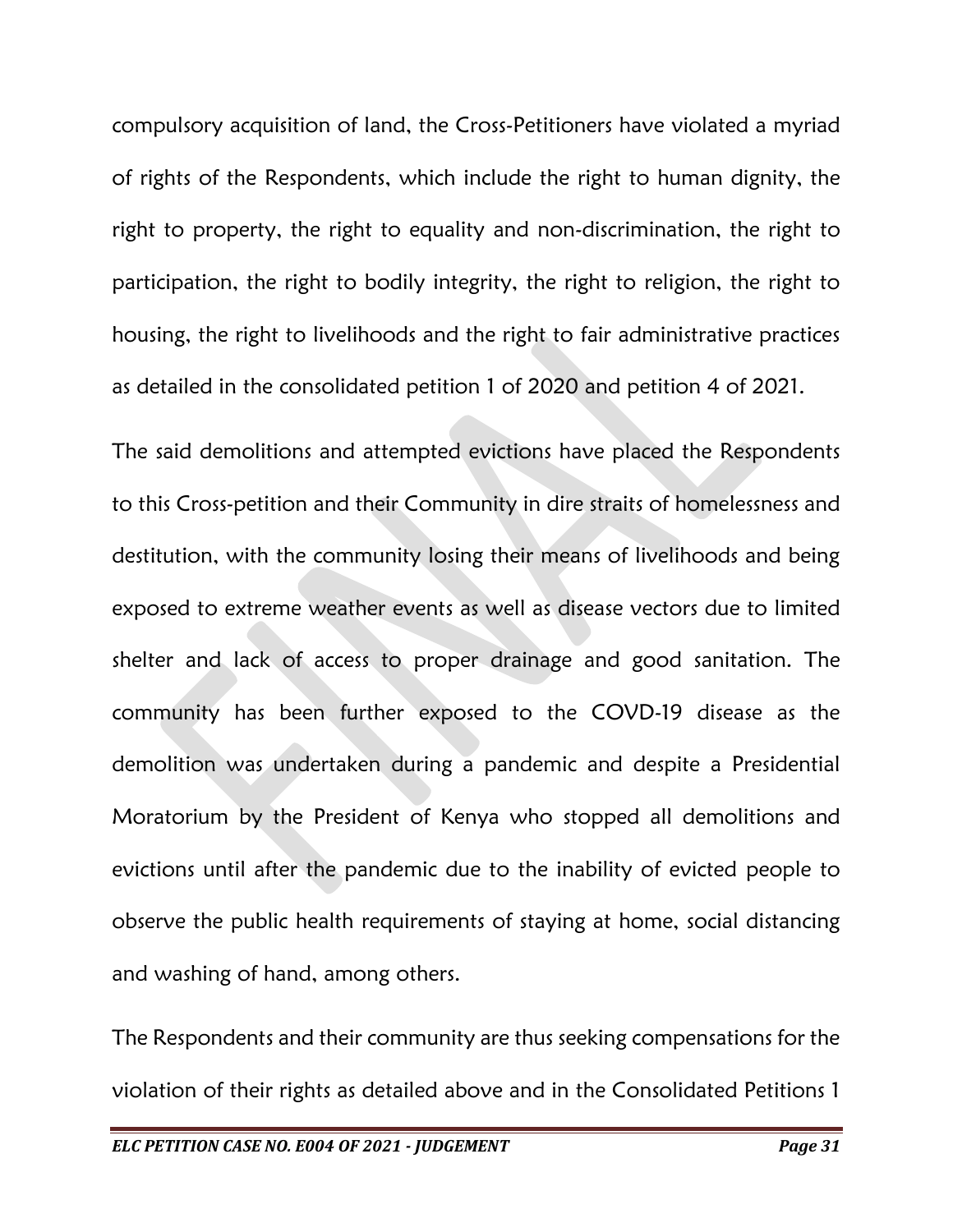of 2020 and 4 of 2021 resulting from the demolition of their settlement by the Cross-Petitioners and their resultant exposure to homelessness and destitution as a result of the compensation.

#### Sixth Respondents Case

The 6<sup>th</sup> Respondent filed a replying affidavit whose import is that the colonial Government settled the Nubians Community at what was then referred to as the old Kisumu the area presently occupied by the Kisumu International Airport before or just at the turn of the 20<sup>th</sup> century. That sometimes in 1937 after protracted negotiations between the Colonial Government and the representatives of the Nubian Community. The Colonial government through His excellency the Governor who had Plenipotentiary powers and authority to alienate land defined under the Crown Ordinance of 1915, alienated part of the Kibos Township Area which was excluded from the Native Land Ordinance and settled approximately 66 Nubian families whose dwelling had been demolished in the "Old Kisumu" Nubian Village.

That pursuant to the Authority delegated to the Governor, further to the Governor's plenipotentiary powers and authority to alienate land as he deems fit under section 5 of the Lands Ordinance 1915, that the Land Officer for the colony and Protectorate of Kenya, pursuant to his own powers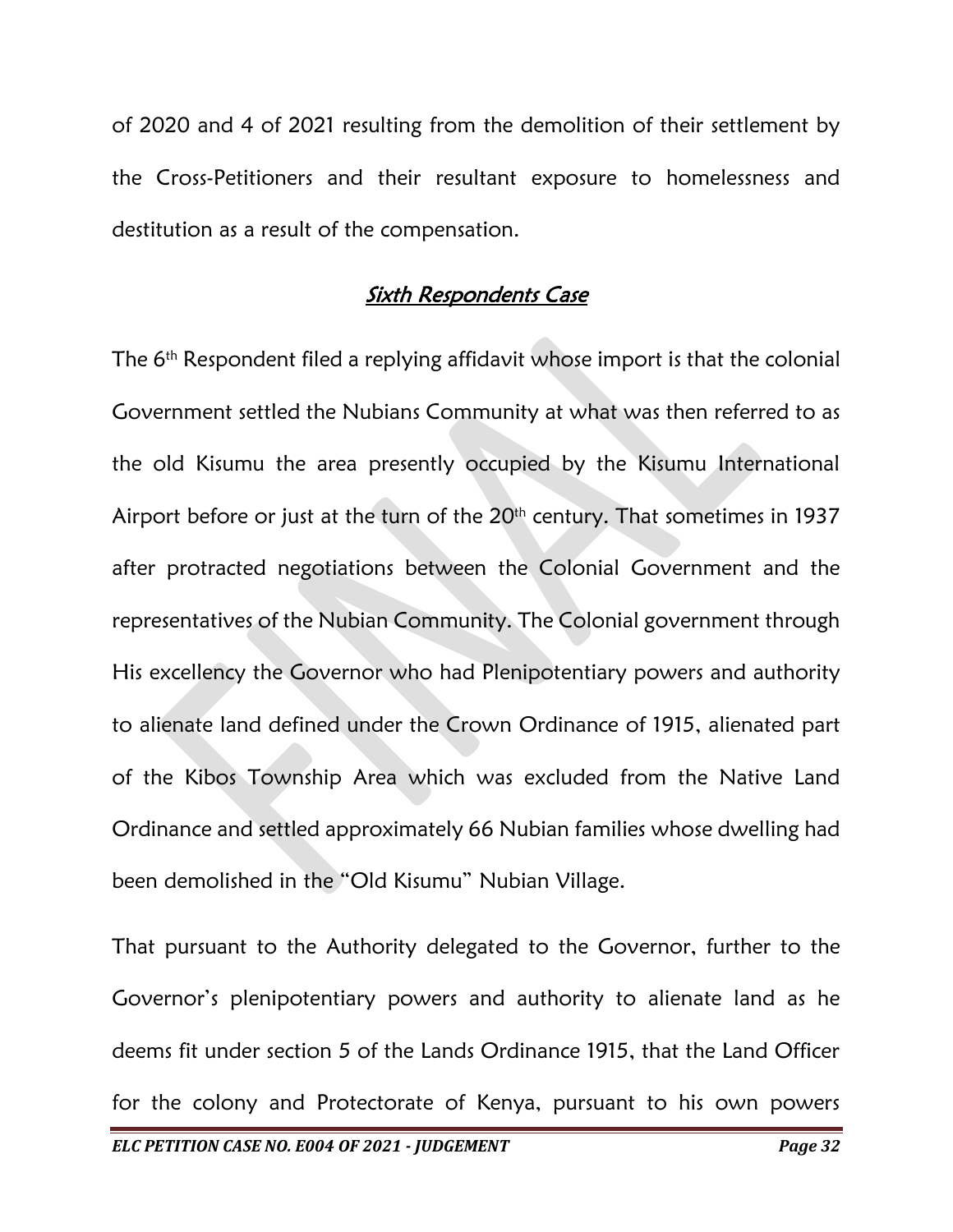granted and Section 51 of the same Ordinance, on or about 30.11.198 before the District Commissioner, signed agreements granting Licences to 53 Nubian household heads within Kibos Trading Centre in the District of Kisumu - Londian granting residence free of rental during the Licensee' lifetime, provided that in the even to the licensee's demise the heirs become liable for payment of tax upon attaining the taxable age.

That the Kibos Township referred to hereinbefore was an expansive 109Ha, registered as Crown Land, L.R. 655 ( a subdivision from the original L.R. No. 654/38 Riyee.1) within which provision was clearly made for the railway lien reserve of 30 meters on either side and for Railway station within the Township, the boundaries of both which were clearly outlined in the map and marked on the ground using Railway sleepers.

That the Nubian Community licensees to the Crown Land L.R. 655 their families and heirs have remained in possession and active occupation in continuity, in publicity while maintaining the set boundaries for over 84 years on all that parcel of land when the Kenya railway Corporation without colour of right issued the Nubian Community a seven (7) day Eviction Notice to vacate the aforesaid land.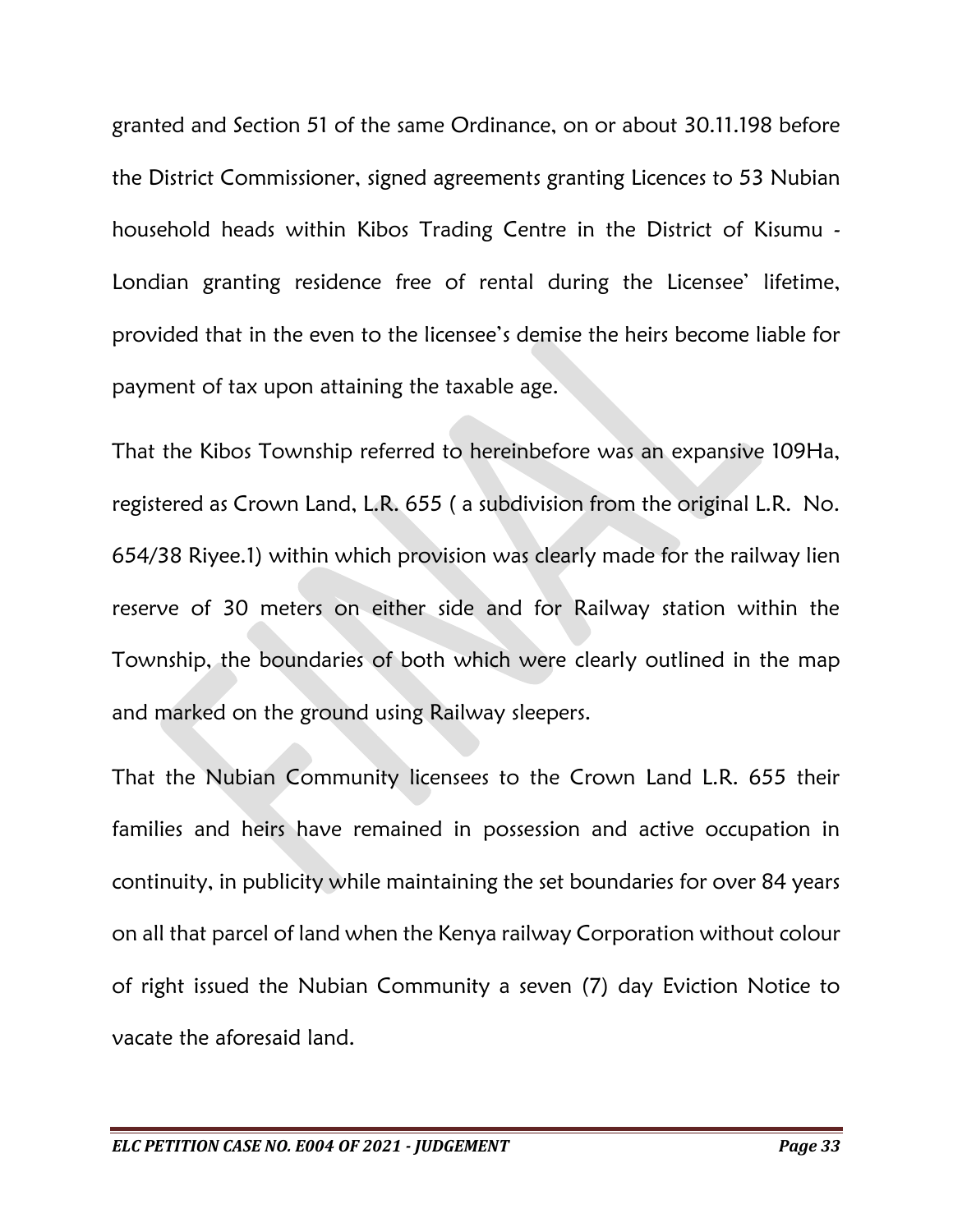That pursuant to the illegal notice issued by the Kenya Railway Corporation, the Government of Kenya under the Physical Planning Act (CAP 286) the Ministry of Lands in 2012 formally recognized the Kibos Township and prepared Development Plans for the Area. The Ministry of Lands on the 23rd October, 2012, issued a Notice for completion of the Development Plans under the Physical Planning Act (CAP 286) and invited all interested parties and/or persons to submit any objections to the Development Plans within a period of ?Sixty (60) days.

That at the lapse of the stipulated Sixty (60) days period no government agency including the  $1<sup>st</sup>$  Respondent raised any objection to the allocation of that parcel of land to the Nubian Community.

That on 13th February, 2015 through a Notice in the Nation Newspaper the Director of Physical Planning put a Notice on the formalization of Kibos Informal settlement Upgrading Scheme. The formalization process of the settlement through the Development Plans, the Kibos Settlement was to get allotment awaiting a community Land title Deed.

That despite the above assertions and the fact that neither the 1<sup>st</sup> Respondent or its predecessors had ever raised any claim over the Land or utilized any legal mechanisms to claim the alleged land, on the 05.03.2021, without notice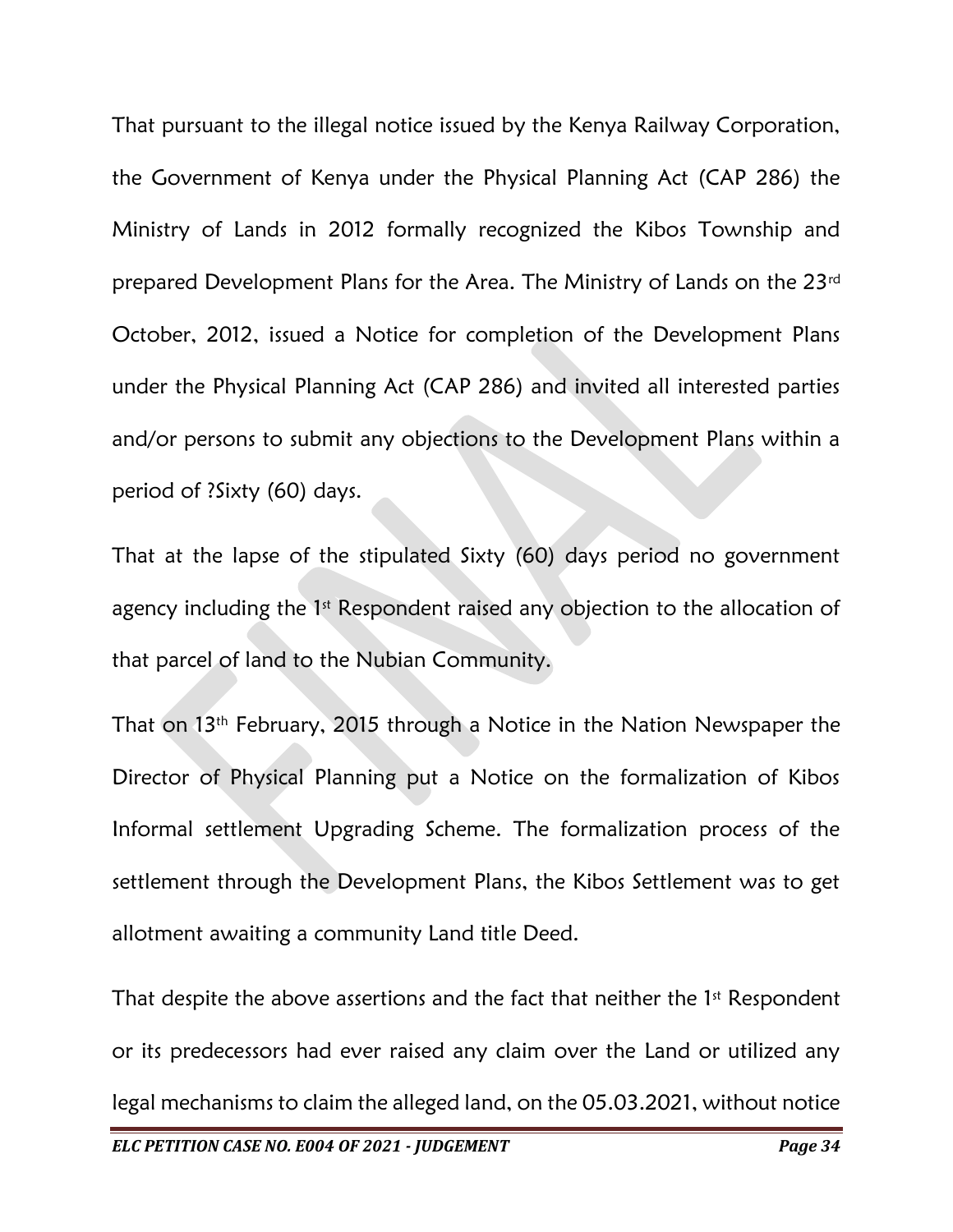and in total disregard of the law and constitutional rights of the family members and heirs of the original licensees to the portion of Kibos Township Crown Land L.R. 655 that has grown to be popularly known as Kibos Nubian Settlement demolished the structures rendering the residents homeless.

That the demolition exercise carried out by the purported multi-agency team created pursuant to a presidential directive in November 2015, was a violation of the obligation of the state to refrain from, and protect against forced evictions from homes and land as prescribed under the provisions of the Constitution, Land Act 2016 and several International legal instruments enacted to protect the human rights.

That illegal demolition and subsequent eviction of the Nubian Community violated their right to housing as guaranteed under article 43 (1) of the Constitution which prayer we ask the court to find in favour of the Petitioners, further we seek the Honourable curt to find that the state, which presided over the illegal demolitions has and still has the obligation to protect such informal dwelling and that the residents are entitled to live peacefully therein even as the state provides for progressive realization better and adequate housing to the residents.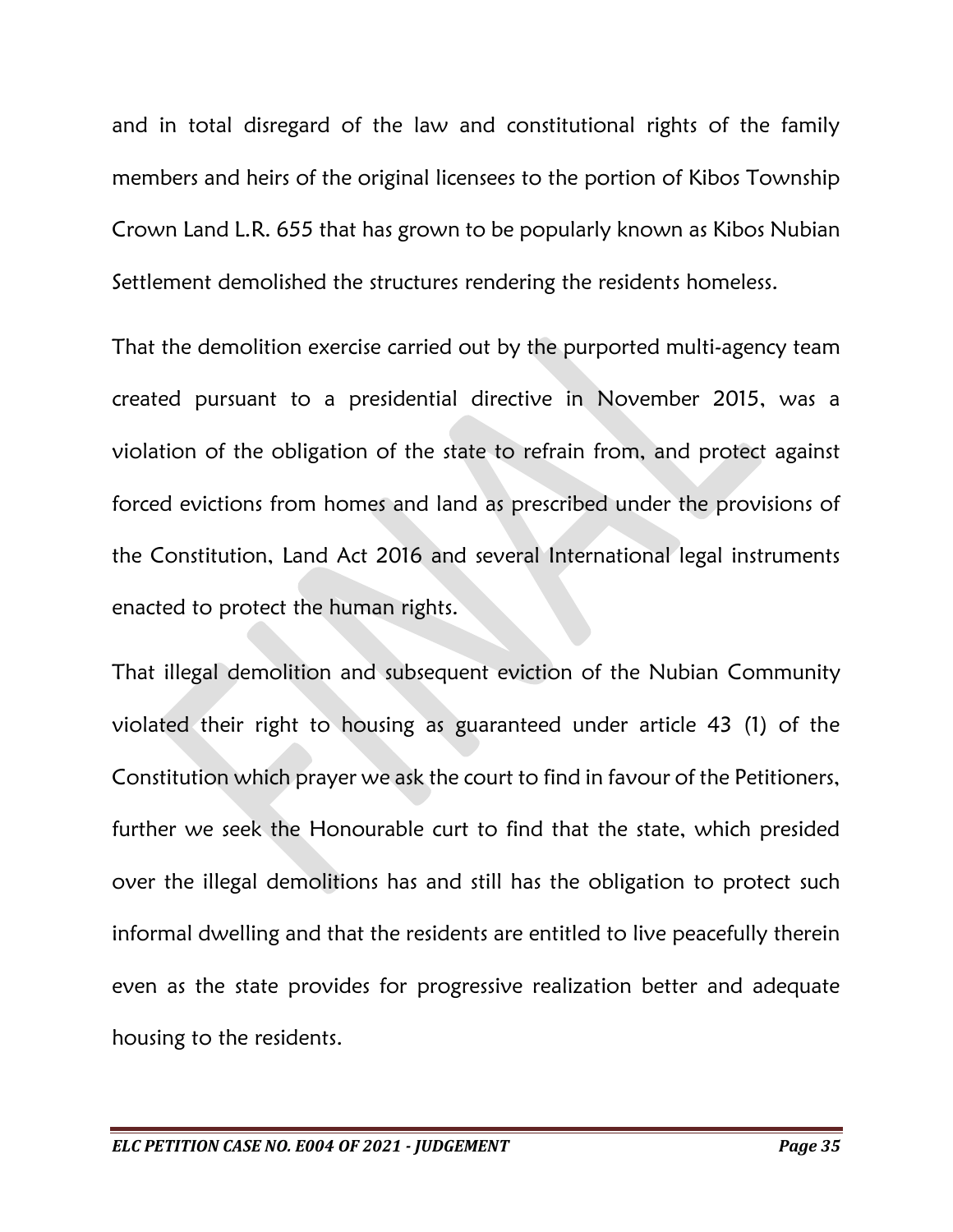That the 6<sup>th</sup> Respondent prays that the Honorable Court invokes its powers under Article 20 of the Constitution to apply the Bill of Rights as enshrined in the Constitution and in particular the right to housing for the current homeless Nubians who formerly occupied all that parcel of Land known as Kibos Township Crown Land. L. R. No. 655.

#### <u>1st Interested Party's Case</u>

The  $1<sup>st</sup>$  interested party filed a supporting affidavit sworn by Dr Annette Mbogoh whose gist is that the colonial government in the first instance settled the Nubian community at what was referred to as the Old Kisumu where the international airport stands now. This was just before or at the turn of the 20<sup>th</sup> Century. The Nubian soldiers who retired from the Kings African Rifles were allocated plots at the Old Kisumu to put up dwelling houses for a period of the retired soldier's individual lives and terminated at the demise of the allottee and the surviving family members were to apply for temporary occupation licence.

On the 11th of March 1936, the colonial government promulgated the scheme for the removal of the Nubian Settlement from the village in Old Kisumu land that was part of the crown land and providing them with accommodation elsewhere probably between the Kaloleni areas and the Kasagam areas of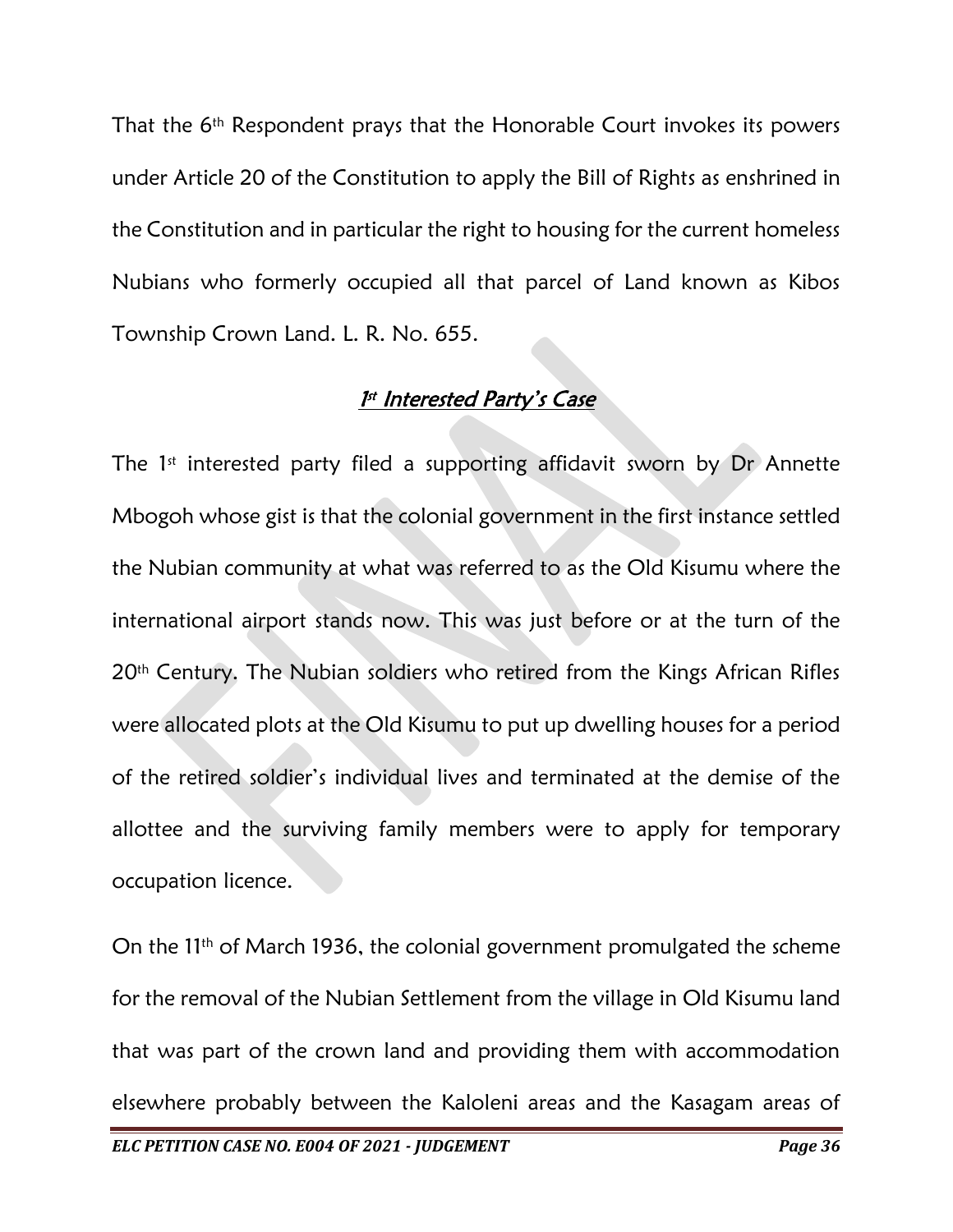Kisumu. That after lengthy negotiations with the government some of the Nubians moved to the new villages created for them in Kaloleni and Kasagam but those who did not move had their houses were demolished.

The Nubians through their advocate mooted a solution that they be allowed to build their houses in land to be allocated at Kibos township. On the 25<sup>th</sup> to 26th January 1938, Sir Robert Brooke Pophan the then governor of Kenya visited Kisumu and told the small group of Nubians who had refused to go to the new village that they were free to go to Kibos if they wished to and that were to build their own houses but would be compensated for their demolished houses. The Nubians lost their demolished houses in the Old Kisumu and surrendered the new houses in Kaloleni and Shaurimoyo that had been built for them in exchange of the land in Kibos and some form of compensation.

On the 30th November, 1938, the land officer as represented by the assistant lands officer for the colony and protectorate of Kenya pursuant to his powers under section 51 of the land ordinance 1915, before the district, signed agreements grantig licenses to 53 Nubian household's heads within Kibos Trading center in the district of Kisumu Londiani by measurement of of 50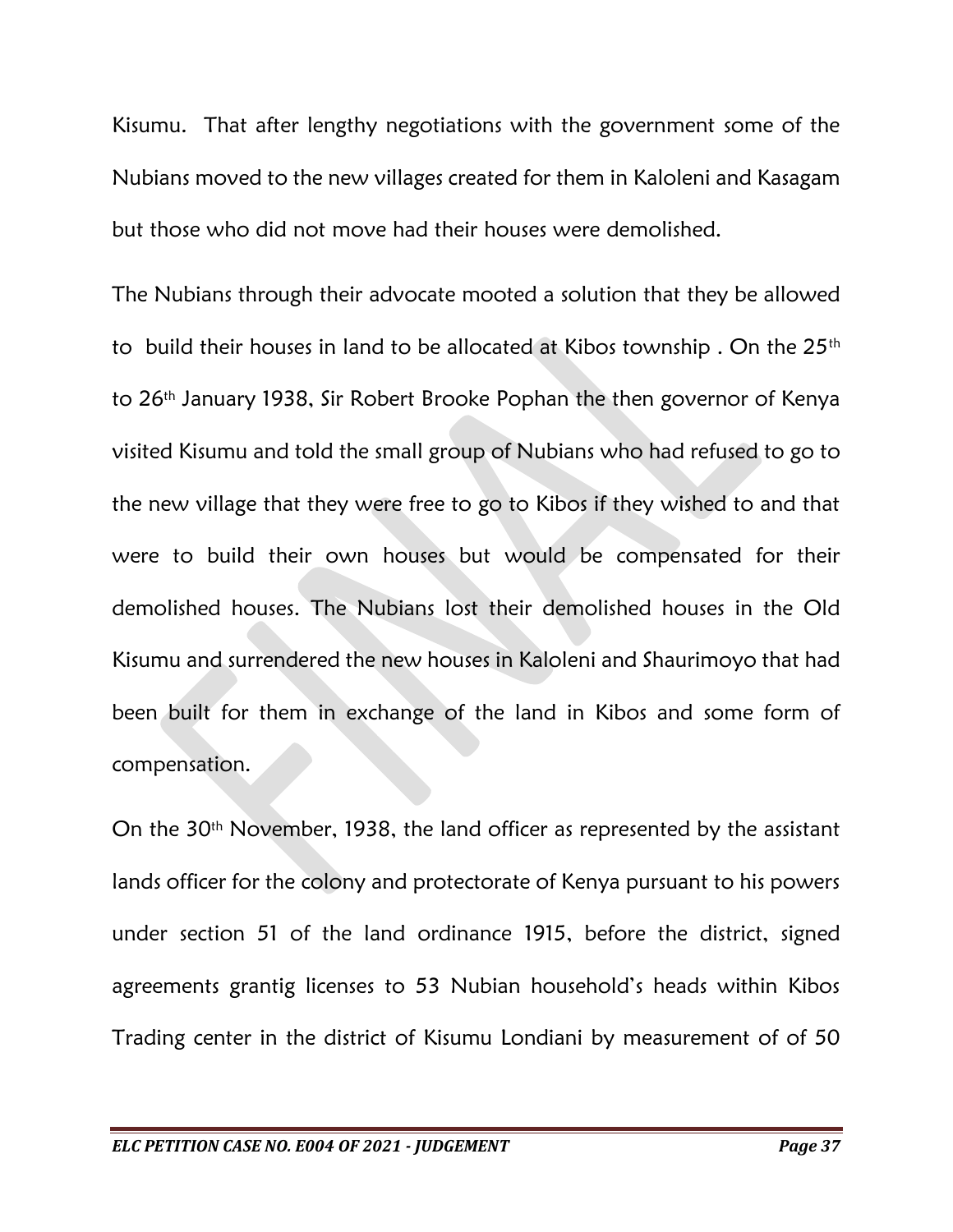feet by 50 feet for purporses of residence free of rental during licensees lifetime.

According to the deponent, the Kibos township is the expansive 109HA of land registered as Crown Land LR NO 655 a subdivision of the original LR NO 654/ 38Riyec within which provision was clearly made for railway line reserve of 30meters on either side of the line marked on the ground by the railway sleepers. The Nubian community were settled on the south-Eastern end of the Kibos Township before the Kibos River in 1937 and have resided on the land todate.

In the year 2012, the ministry of land and settlement prepared the Kibos settlement scheme advisory plan no N9/2012.08 and the Kenya Railways corporation never complained. The Kenya railways corporation has admitted giving a 7 days' notice to the petitioners and thereafter destroying their structures.

This court made a site visit and established that the petitioners have been in occupation of the disputed area for a very long period of time going by the buildings, infrastructure and the amenities, the court was shown the railway station the 30-meter reserve and the Kibos Township.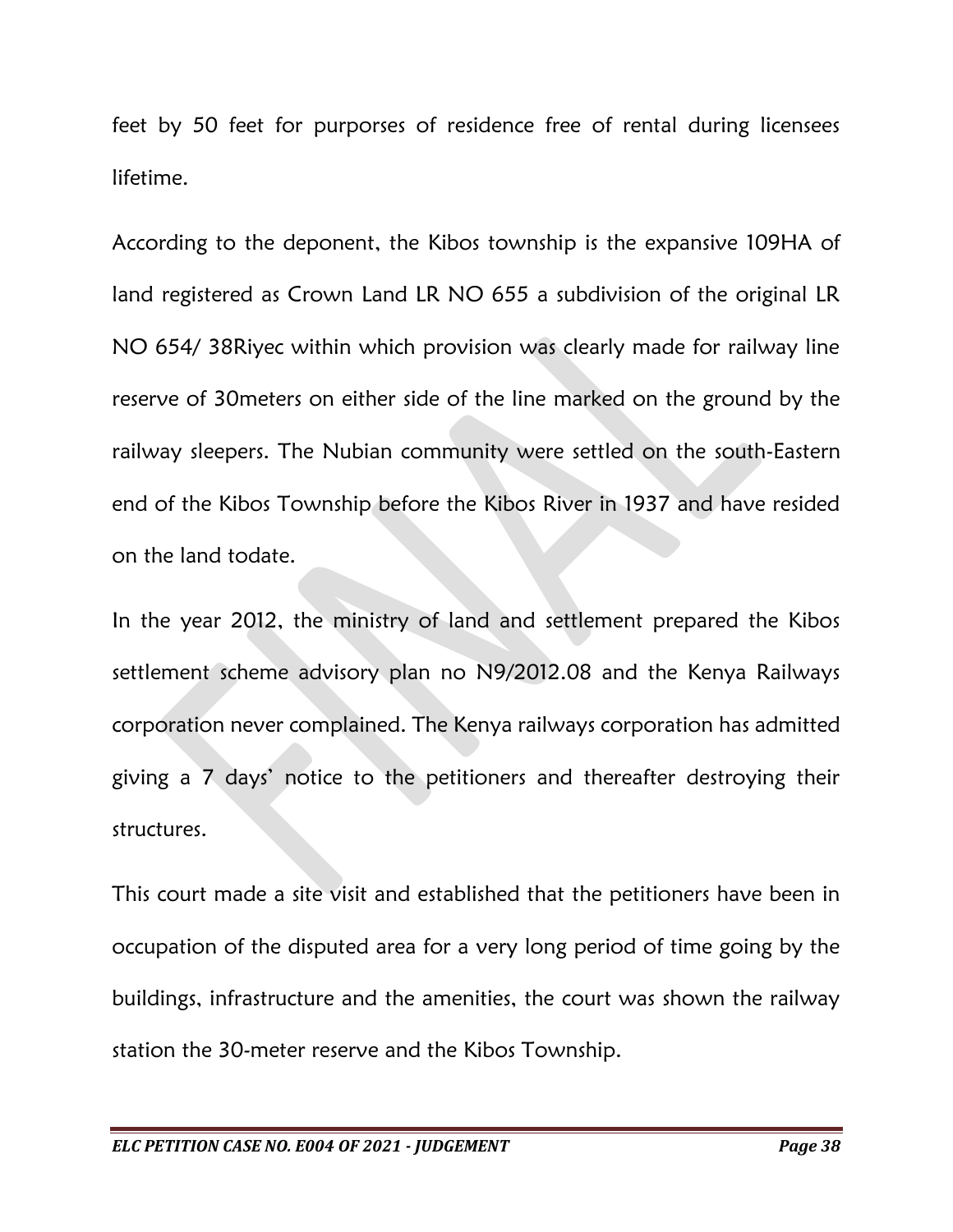## ANALYSIS AND DETERMINATION

I have considered the consolidated petitions, cross petition and the reply to the cross petition and supporting affidavits together with the replying affidavits and the detailed and well researched submissions of all parties and do find the indisputable facts of this matter being that the colonial government in the first instance settled the Nubian community at what was referred to as the Old Kisumu where the international airport stands now. This was just before or at the turn of the  $20<sup>th</sup>$  Century. The Nubian soldiers who retired from the Kings African Rifles were allocated plots at the Old Kisumu to put up dwelling houses for a period of the retired soldier's individual lives and terminated at the demise of the allottee and the surviving family members were to apply for temporary occupation licence.

On the 11<sup>th</sup> of March 1936, the colonial government promulgated the scheme for the removal of the Nubian Settlement from the village in Old Kisumu land that was part of the crown land and providing them with accommodation elsewhere probably between the Kaloleni areas and the Kasagam areas of Kisumu. That after lengthy negotiations with the government some of the Nubians moved to the new villages created for them in Kaloleni and Kasagam but those who did not move had their houses demolished.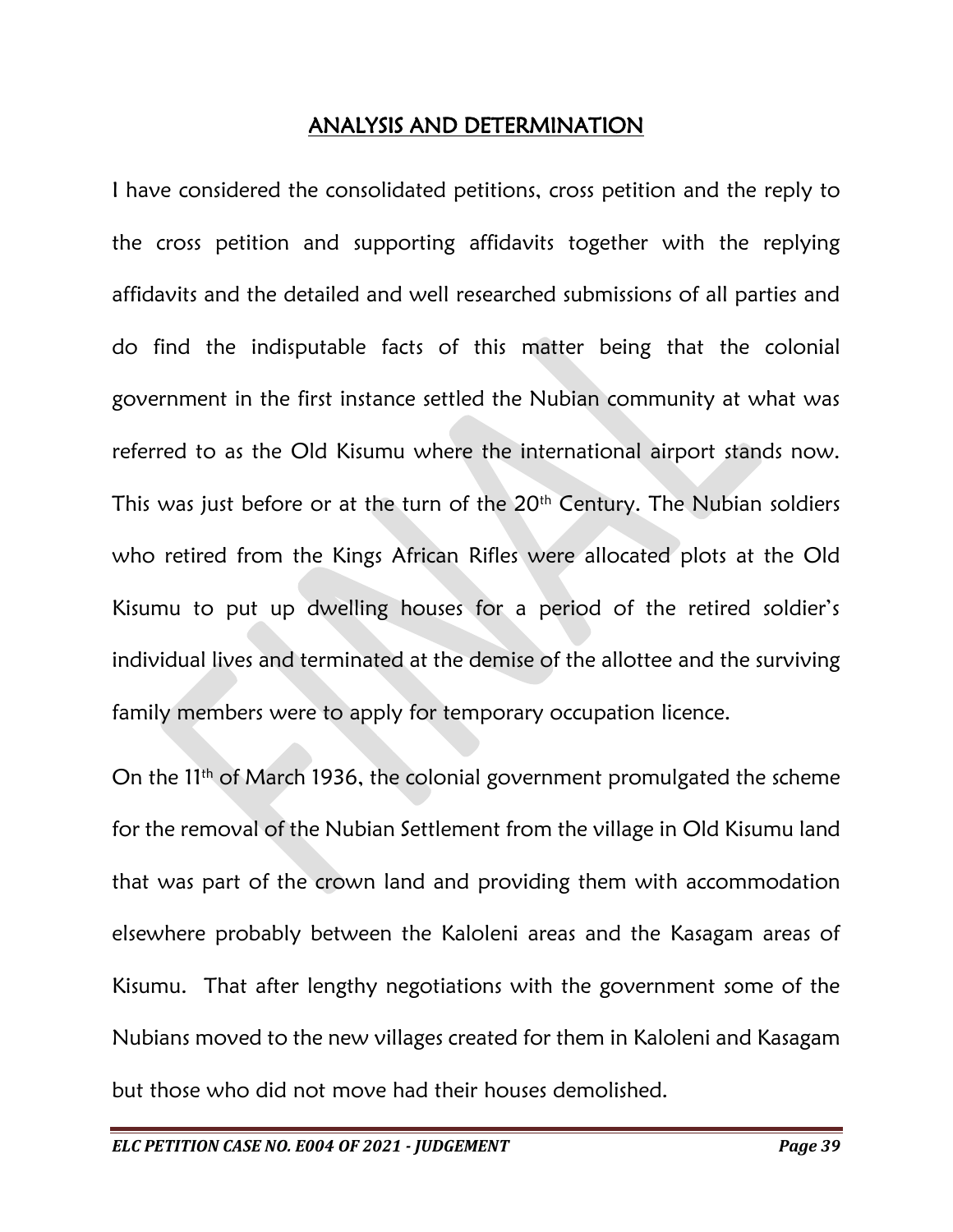The Nubians through their advocate mooted a solution that they be allowed to build their houses in land to be allocated at Kibos township. On the 25<sup>th</sup> to 26th January 1938, Sir Robert Brooke Pophan the then governor of Kenya visited Kisumu and told the small group of Nubians who had refused to go to the new village that they were free to go to Kibos if they wished to and that were to build their own houses but would be compensated for their demolished houses. The Nubians lost their demolished houses in the Old Kisumu and surrendered the new houses in Kaloleni and Shaurimoyo that had been built for them in exchange of the land in Kibos and some form of compensation.

On the 30<sup>th</sup> November, 1938, the land officer as represented by the assistant lands officer for the colony and protectorate of Kenya pursuant to his powers under section 51 of the land ordinance 1915, before the district, signed agreements granting licenses to 53 Nubian household's heads within Kibos Trading center in the district of Kisumu Londiani by measurement of of 50 feet by 50 feet for purporses of residence free of rental during licensee's lifetime.

In the year 2012, the ministry of land and settlement prepared the Kibos settlement scheme advisory plan no N9/2012.08 and the Kenya Railways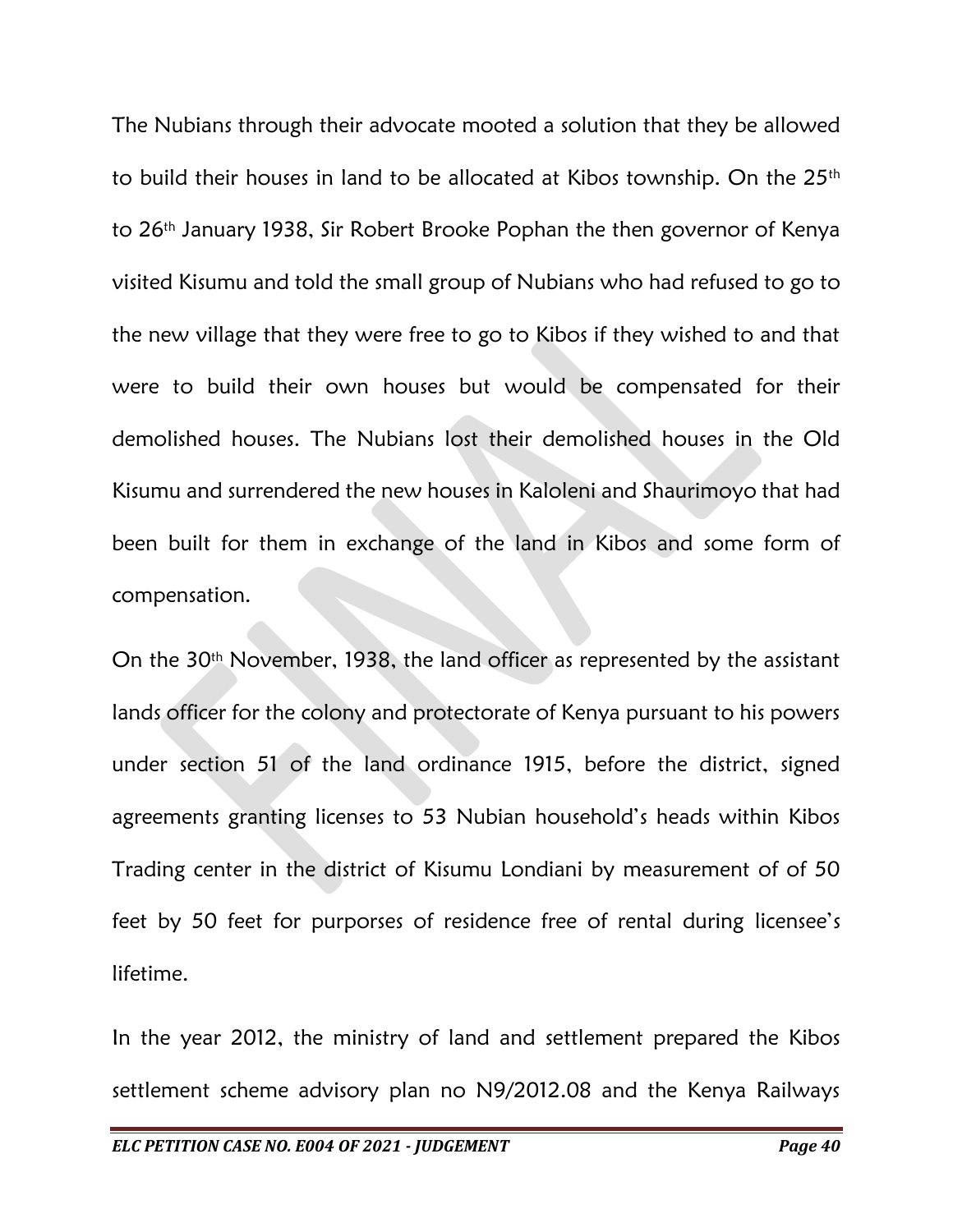corporation never complained. The Kenya railways corporation has admitted giving a 7 days' notice to the petitioners and thereafter destroying their structures.

The petitioners have established that they still maintain a licence in respect of the disputed land and therefore have rights capable of being protected by the court. The colonial government gave them property that can be described as long term licence during their lifetimes and therefore the same cannot be taken away. The act of Kenya Railways evicting the petitioners from the property in dispute is a violation of Article 40 of the constitution of Kenya as it amounts to deprivation of property of a description and a deprivation of an interest in property that was given to the forefathers of the petitioners in the year 1937 when the land tenure at that time was very informal and not as formal as it is today. The petitioners cannot be said to be in an illegal occupation of the land as they have a long term licence comprising a period of their lifetime.

Section 40 of the constitution of Kenya 2010 provides: -

(1) Subject to Article 65, every person has the right, either individually or in association with others, to acquire and own property--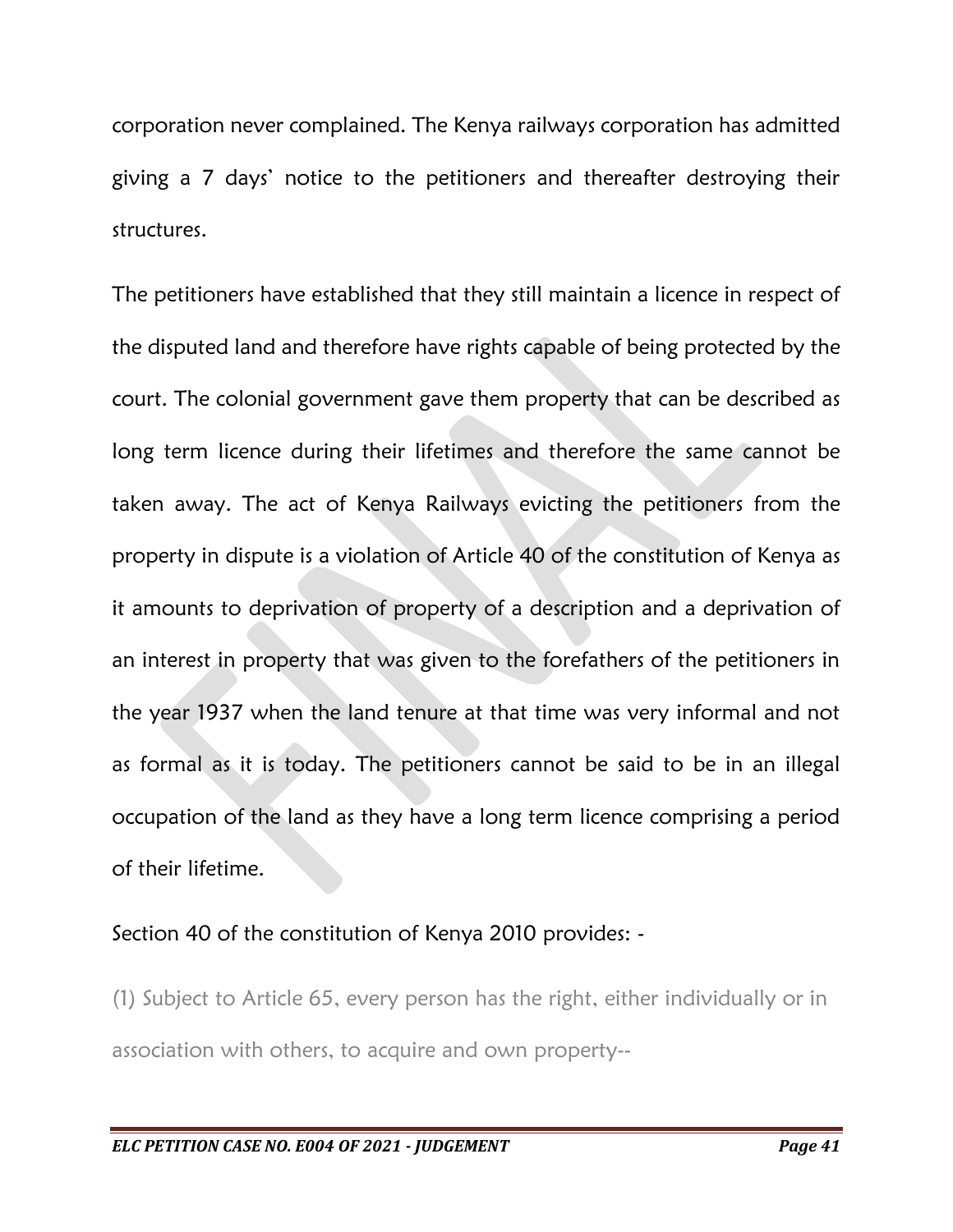- (a) of any description; and
- (b) in any part of Kenya.

(2) Parliament shall not enact a law that permits the State or any person--

(a) to arbitrarily deprive a person of property of any description or of any interest in, or right over, any property of any description; or (b) to limit, or in any way restrict the enjoyment of any right under this Article on the basis of any of the grounds specified or contemplated in Article 27 (4).

(3) The State shall not deprive a person of property of any description, or of any interest in, or right over, property of any description, unless the deprivation--

(a) results from an acquisition of land or an interest in land or a conversion of an interest in land, or title to land, in accordance with Chapter Five; or

(b) is for a public purpose or in the public interest and is carried out in accordance with this Constitution and any Act of Parliament that--

(i) requires prompt payment in full, of just compensation to the person; and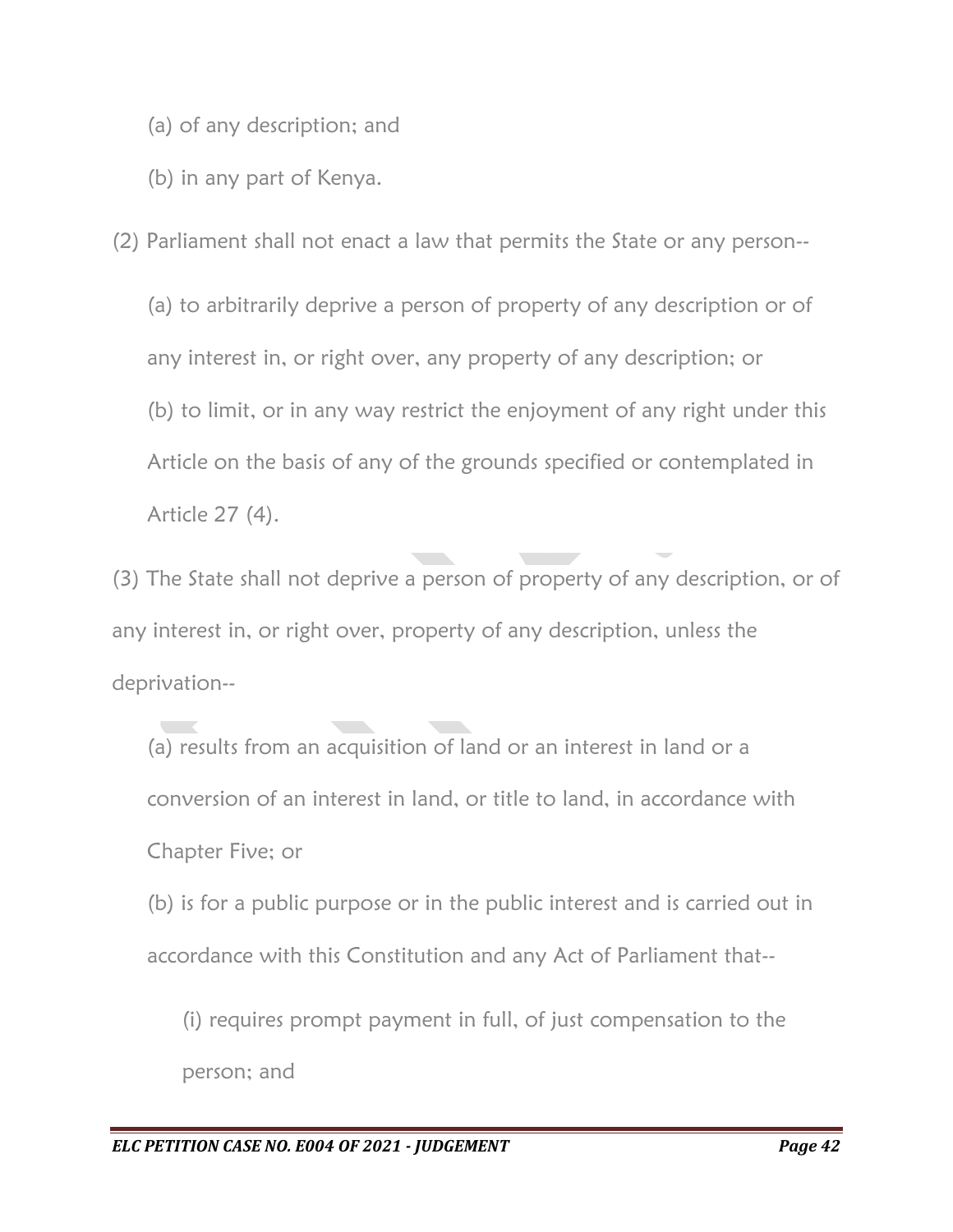(ii) allows any person who has an interest in, or right over, that property a right of access to a court of law.

(4) Provision may be made for compensation to be paid to occupants in good faith of land acquired under clause (3) who may not hold title to the land.

(5) The State shall support, promote and protect the intellectual property rights of the people of Kenya.

(6) The rights under this Article do not extend to any property that has been found to have been unlawfully acquired.

This court further finds that the disputed land was crown land that was alienated by the governor in 1937 to the Nubian Community and therefore the Legal Notice no 440 of 1963 issued under the Kenya (Vesting of Land) Regulations of 1963 for the administration and control of railway and habour services did not apply to the same because it only applied to un-alienated land. I do agree with the petitioners and the interested parties that the land occupied by the petitioners and all family members and heirs to the original licencees to the portion of Kibos Township Crown Land LR NO655, a subdivision of the original LR NO 654/38Riyec.1 never became part of the land vested in the Kenya Railways Corporation as the same had been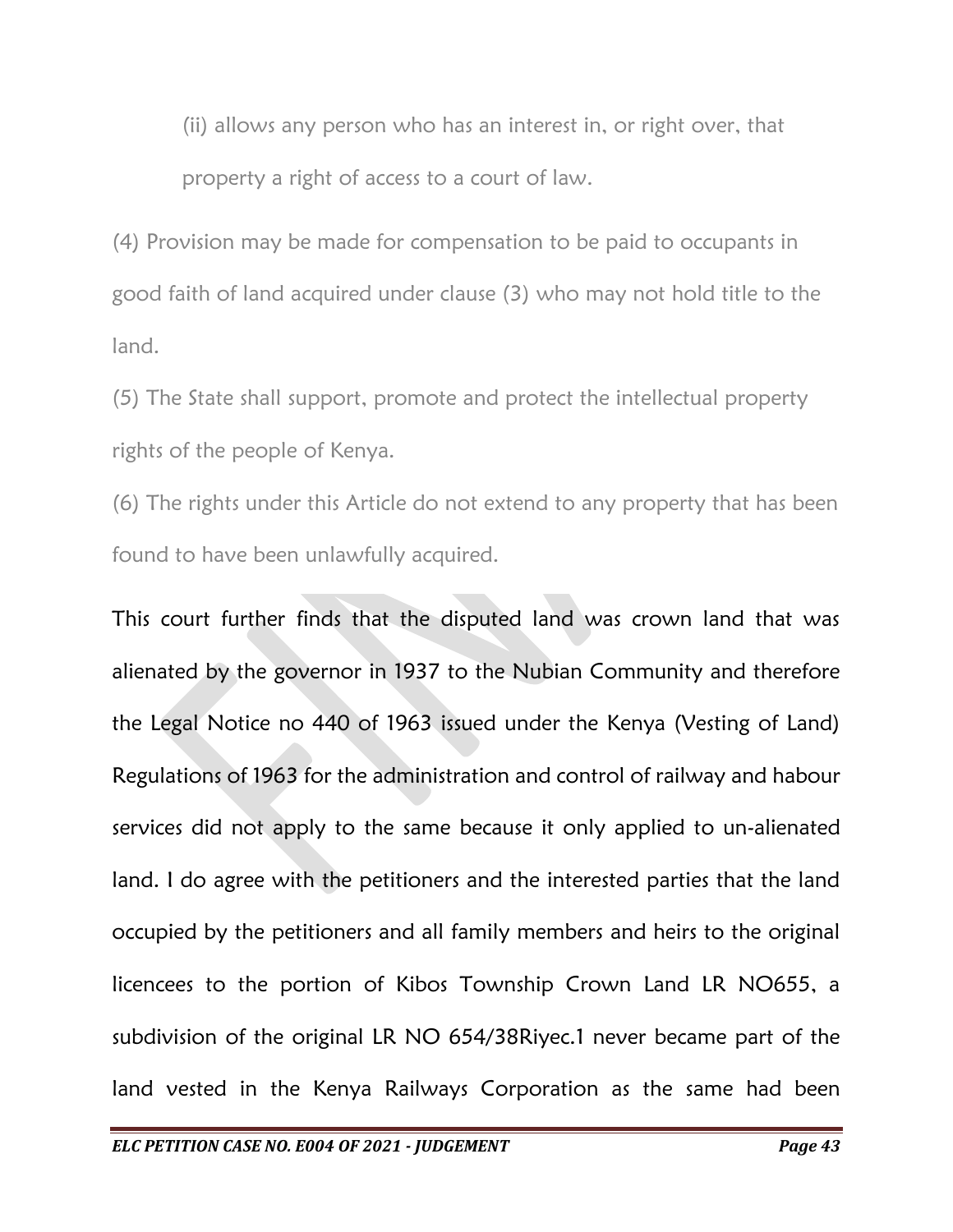alienated in 1937 and therefore the eviction, destruction and demolitions of the petitioner's property was an affront to the petitioner's rights to property. It is an admission by the 1<sup>st</sup> respondent that the demolition of the petitioner's structures was carried out by government agencies including the 1<sup>st</sup> respondent which structures included hospitals, mosques and schools. Houses, water facilities.

The Bill of Rights guaranteed economic and social rights and outlawed all forms of violation of these rights. Vision 2030 was the main framework for achieving economic, social and cultural rights. The justiciability of those rights in Kenyan courts was assured in terms of specific constitutional provisions including Article 43 of the Constitution of Kenya 2010 that provides for the socio economic and cultural rights thus:-

(1) Every person has the right--

(a) to the highest attainable standard of health, which includes the right to health care services, including reproductive health care;

(b) to accessible and adequate housing, and to reasonable standards of sanitation;

(c) to be free from hunger, and to have adequate food of acceptable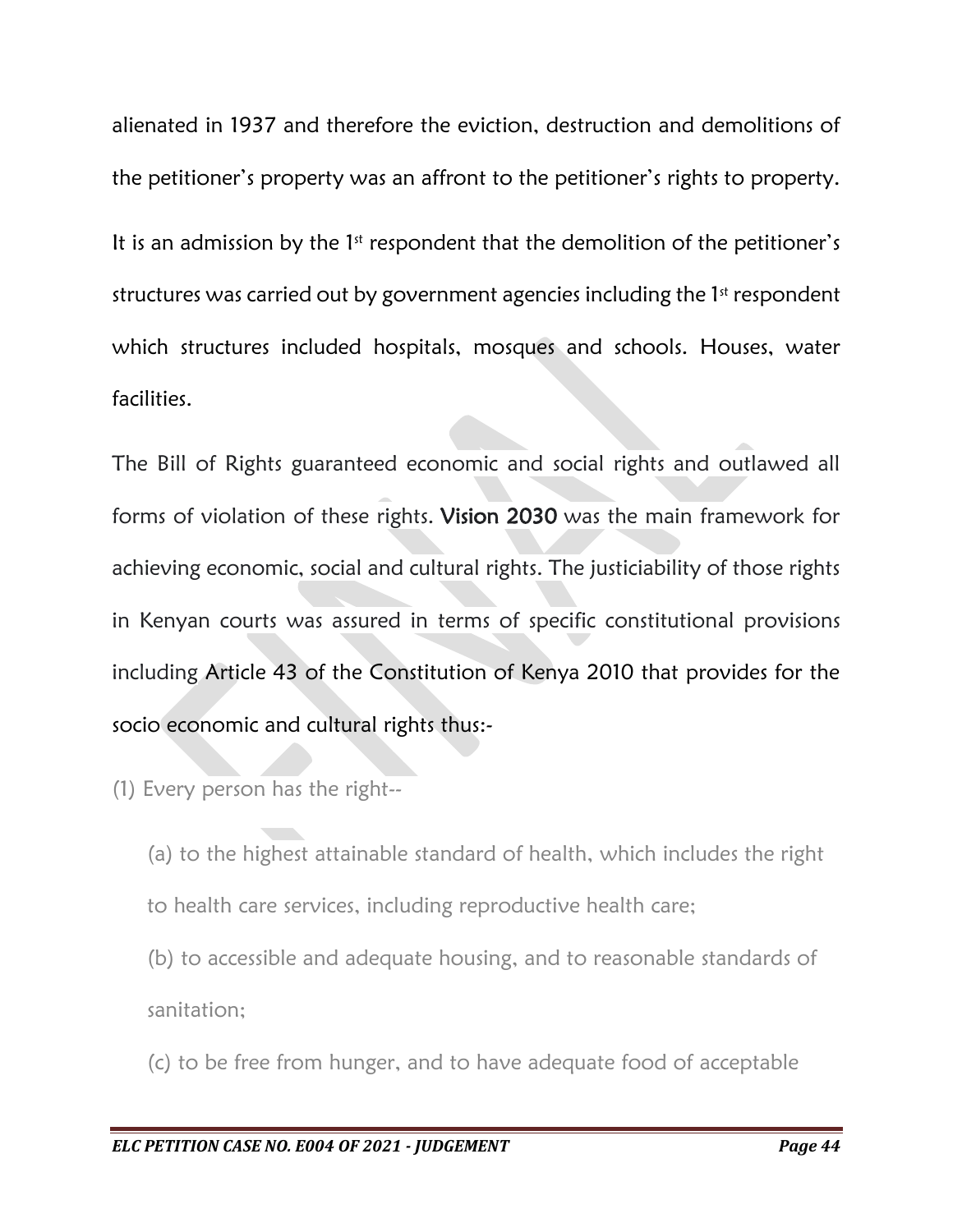quality;

(d) to clean and safe water in adequate quantities;

- (e) to social security; and
- (f) to education.

(2) A person shall not be denied emergency medical treatment.

(3) The State shall provide appropriate social security to persons who are unable to support themselves and their dependants.

By destroying the petitioner's houses, hospitals and Mosques, the  $1<sup>st</sup>$  and  $4<sup>th</sup>$ respondents denied the petitioners their socio economic and cultural Rights under Article 43 of the constitution of Kenya 2010. I do agree with the petitioners, 6<sup>th</sup> respondent and the interested parties that the state has a duty to refrain from interfering directly or indirectly with the petitioners' enjoyment of their socio economic and should instead step in and help them as its citizens. It is a duty of every state organ to observe, respect, protect, promote and fulfil the rights and fundamental freedoms in the bill of rights and not to infringe on the same sa was done by the  $1<sup>st</sup>$  and  $4<sup>th</sup>$  respondents.

The petitioner's contention that the evictions are irregular, illegal and unprocedural finds favour with this court as there was a court order stopping the eviction and that the evictions were conducted contrary to the provisions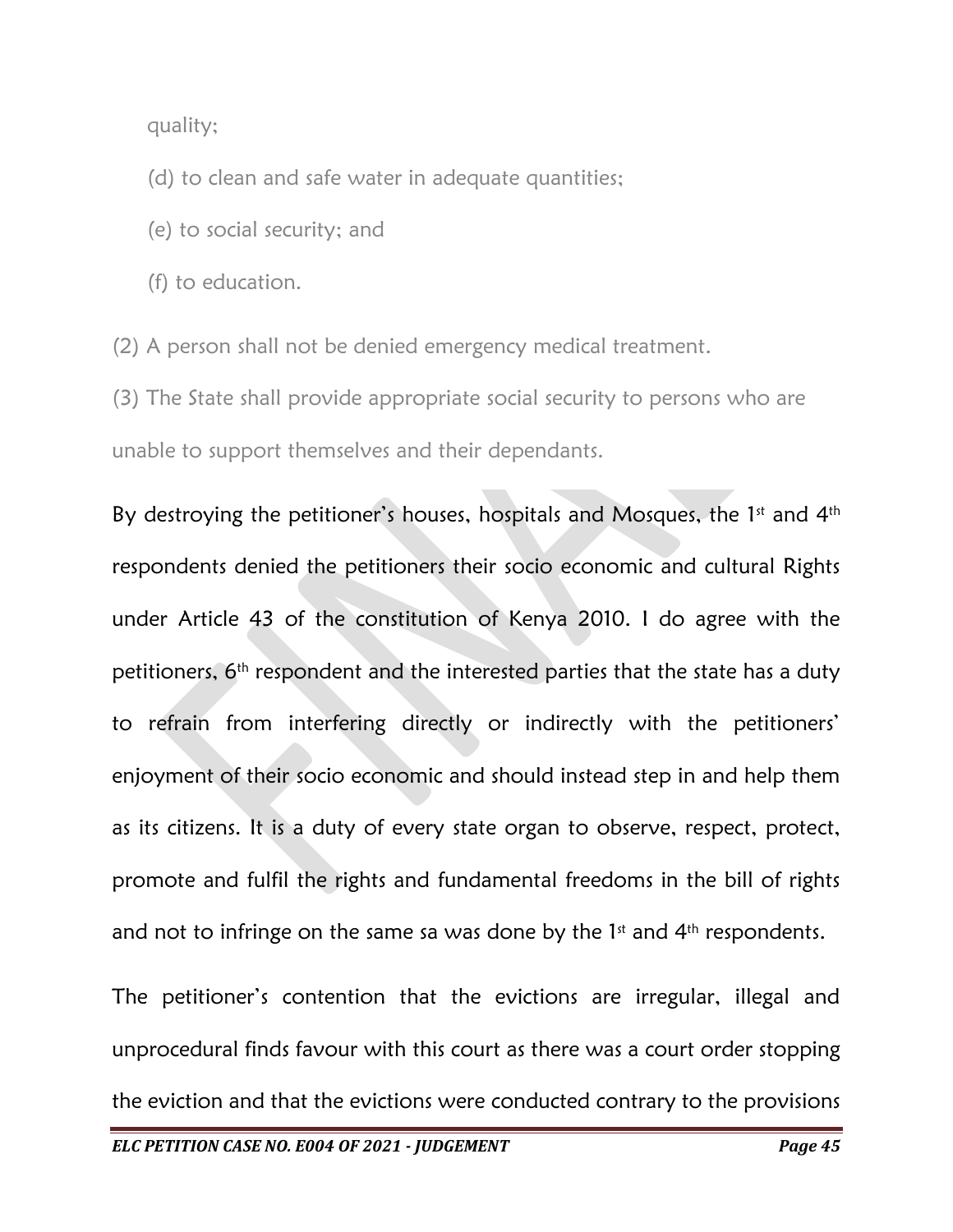of section 152b of the land Act 2012 that provides evictions should be conducted in accordance with the Act thus any unlawful occupant of private, community or public land shall be evicted in accordance with the Act. Section 152 c provides for the eviction of an unlawful occupier of public land thus the National Land Commission shall cause a decision relating to an eviction from public land to be notified to all affected persons, in writing, by notice in the Gazette Notice in one newspaper with circulation nationwide and by radio announcement, in a local language where appropriate at least three months before eviction. The 1<sup>st</sup> and 4<sup>th</sup> respondents never followed the above stated procedure. This also demonstrates that the respondents violated the petitioners' rights to a fair administrative action contrary to Article 47 of the constitution.

In conclusion this court has a duty to protect every individual against the state from the violation of their fundamental rights and guard against state brutality on its citizens and to ensure that each state organ and its officers practice the national values as enshrined in chapter 10 of the constitution of Kenya. I do find that the petitioners are entitled to the following orders and I do grant the same thus: -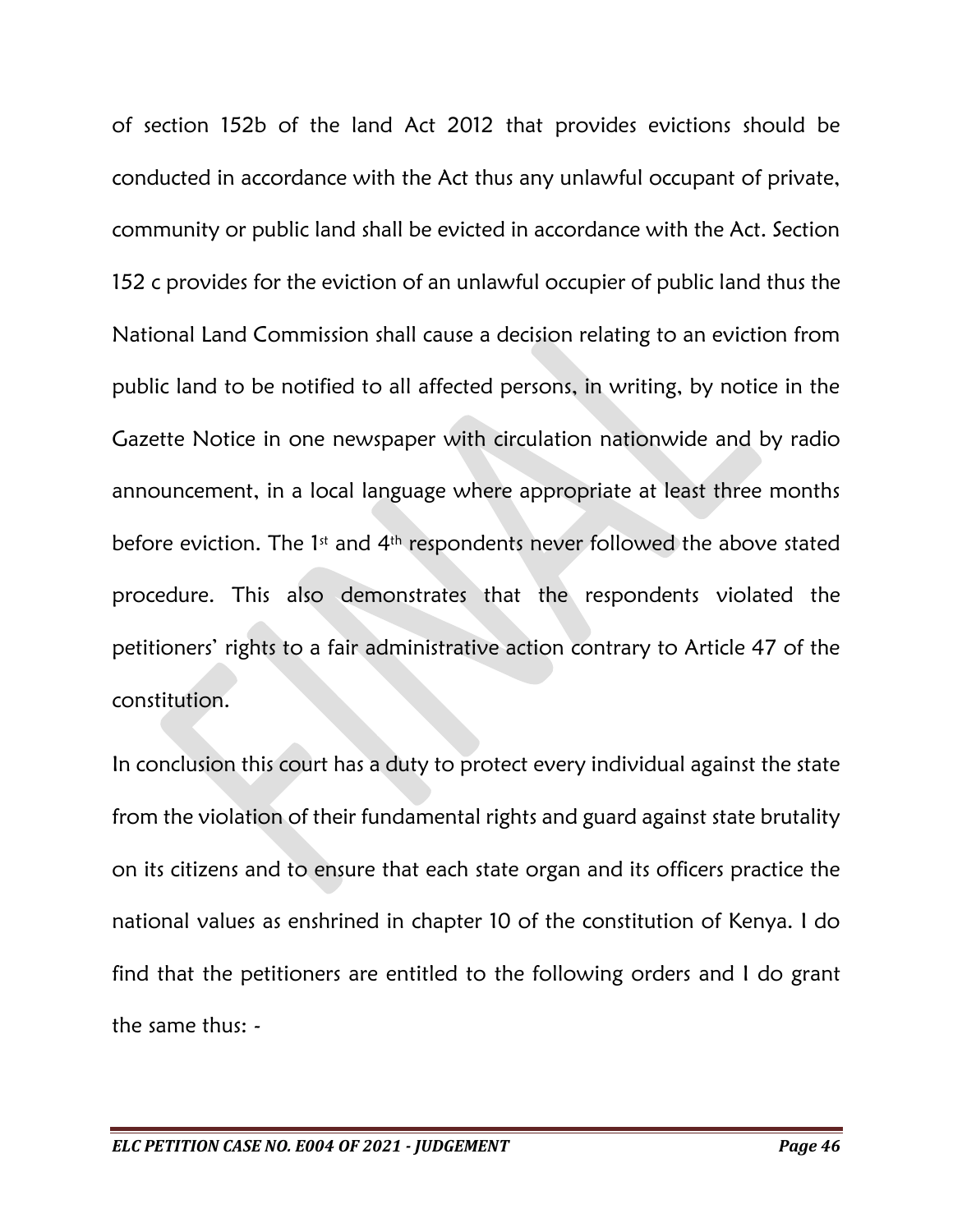- 1. A declaration that any forcible, violent and brutal eviction through demolition of homes of the Petitioners and any other residents of the Kibos Informal Settlement without according them alternative shelter and/or accommodation leaving them to live in the open exposed to the elements and vagaries of nature is a violation of their fundamental right to life guaranteed by article 26 (1) and (3) of the Constitution of Kenya, 2020.
- 2. Moreover, a declaration that any forcible, violent and brutal eviction through demolition of homes of the Petitioners and other residents of the Kibos Informal Settlement, without according them alternative shelter and/or accommodation leaving them to live in the open exposed to the elements and vagaries of nature by the Respondents is unconstitutional contravening the national values and principals of governance that include human dignity, equity, social justice and need to protect the marginalized as enshrined in Article 10 (2) of the constitution of Kenya, 2010.
- 3. Furthermore, I do grant a declaration that any forcible, violent and brutal eviction through demolition of homes of the Petitioners and other residents of the Kibos Informal Settlement, without any warning,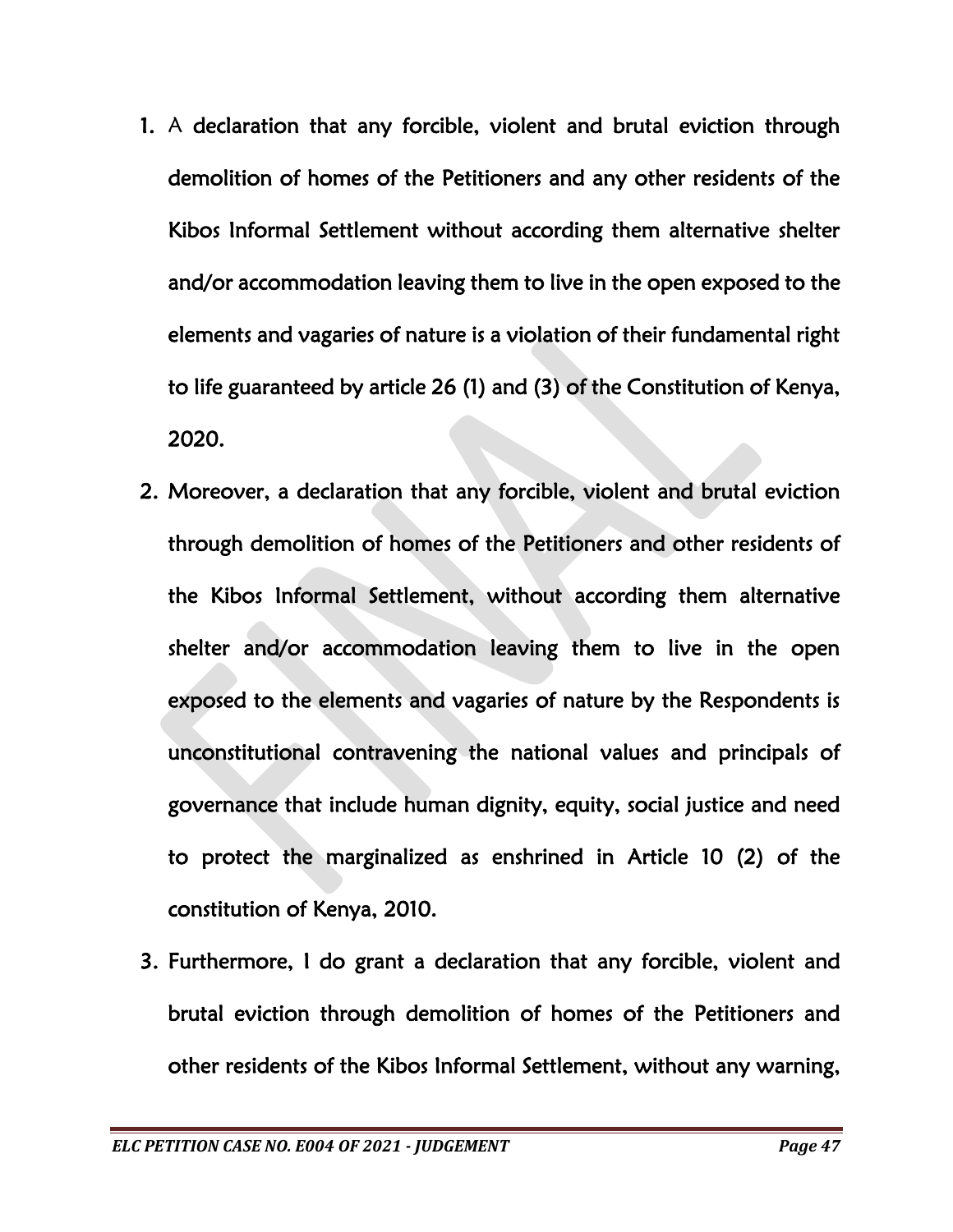Court Orders, any or reasonable notice in writing or availing them information regarding the evictions and without according them alternative shelter and/or accommodation and leaving them to live in the open exposed to the elements and vagaries of nature is a violation of their fundamental rights to inherent human dignity and the security of the person guaranteed by article s 28 and 29 (c) , (d) and (f) of the Constitution of Kenya, 2010.

4. A declaration that any forcible, violent and brutal eviction through demolition of homes of the Petitioners and other residents of the Kibos Informal Settlement, without warning, any or reasonable notice in writing or availing them information regarding the evictions is a violation of their fundamental right of access to information guaranteed by article 35 (1) of the Constitution of Kenya 2010 and that any forcible, violent and brutal eviction through demolition of homes of the Petitioners and other residents of the Kibos Informal Settlement, and the destruction of the building materials and their household goods in the process, without Court order/s and without according them an opportunity to salvage any of their belongings is a violation of their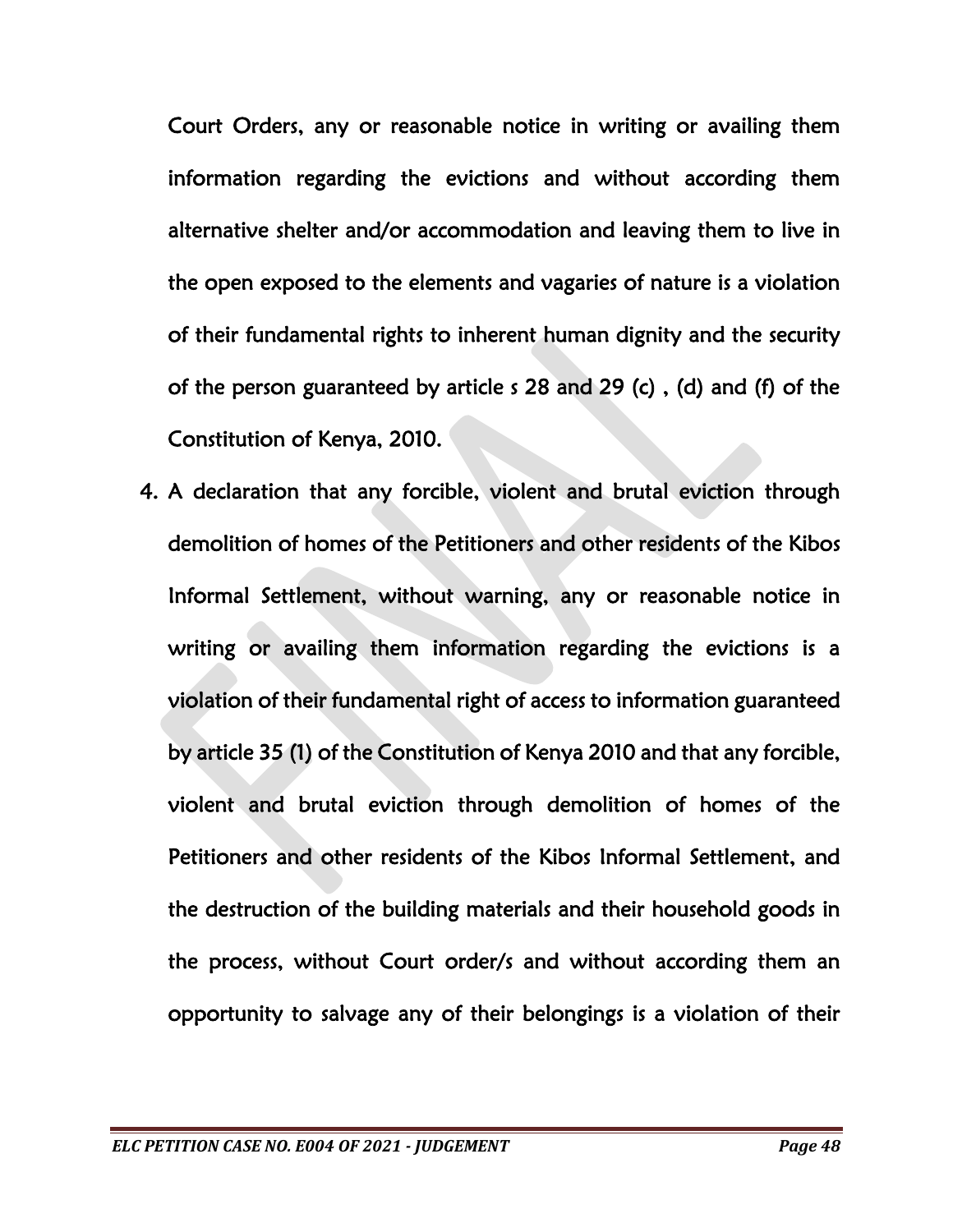fundamental right to protection of property guaranteed by article 40 (1), (3) and (4) as read with article 21 (3) of the Constitution of Kenya.

- 5. That any forcible, violent and brutal eviction through demolition of homes of the Petitioners and other residents of the Kibos Informal Settlement, without according them alternative shelter and or accommodation and leaving them to live in the open exposed to the elements and vagaries of nature is a violation of their fundamental rights to accessible and adequate housing, reasonable standards of sanitation, health care services, freedom from hunger and the right to clean and safe water in adequate quantities guaranteed by article 43 (1) read with articles 20 (5) and 21 (1), (2) and (3) of the Constitution of Kenya 2010 and that any violent and brutal eviction through demolition of homes of the Petitioners and other residents of the Kibos Informal Settlement, without any Court order/s, warning, any or reasonable notice in writing or availing them information and reasons regarding the demolitions and evictions is a violation of their fundamental right to fair administrative action guaranteed by article 47 of the Constitution of Kenya 2010.
- 6. A declaration that any forcible, violent and brutal eviction through demolition of homes of the Petitioners and other residents of the Kibos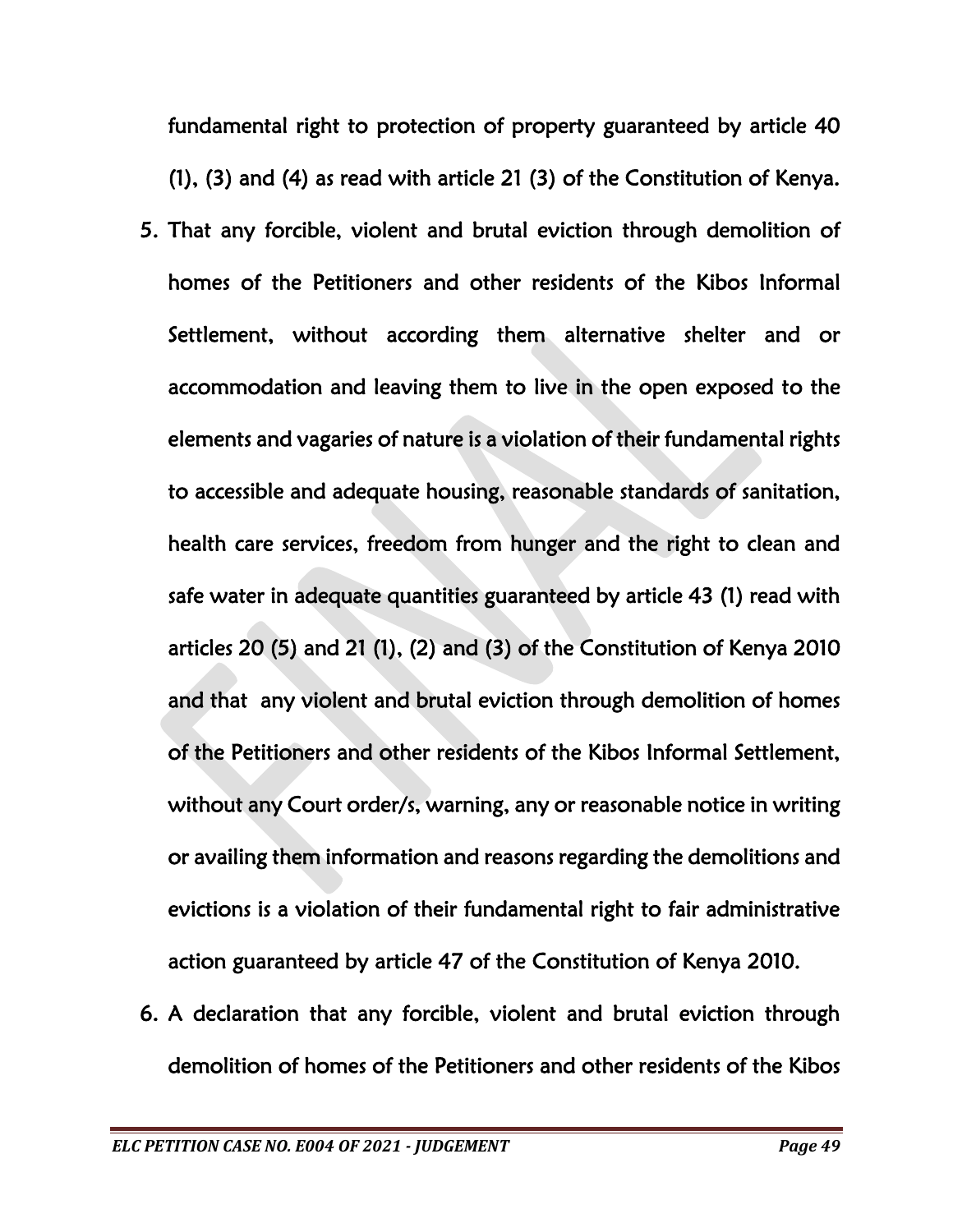Informal Settlement without according them alternative shelter and/or accommodation and leaving to live in the open exposed to the elements and vagaries of nature is a violation of their fundamental rights to physical and mental health, and the fundamental right to physical and moral health of the family.

- 7. A declaration that any forcible, violent and brutal eviction through demolition of homes of the Petitioners without according their children alternative shelter and/or accommodation and leaving the children to live in the open exposed to the elements and vagaries of nature is a violation of the fundamental rights of children to basic nutrition, shelter and healthcare and protection from abuse, neglect and all forms of violence and inhuman treatment and to basic education guaranteed by article 53 (1) (b),  $(c)$ , (d) and (2) read together with article 21 (3) of the Constitution of Kenya 2010 .
- 8. The court further grants a declaration that any forcible, violent and brutal eviction through demolition of homes of the elderly persons among the Petitioners without according them alternative shelter and/or accommodation rendering them to live in the open exposed to the elements and vagaries of nature is a violation of the fundamental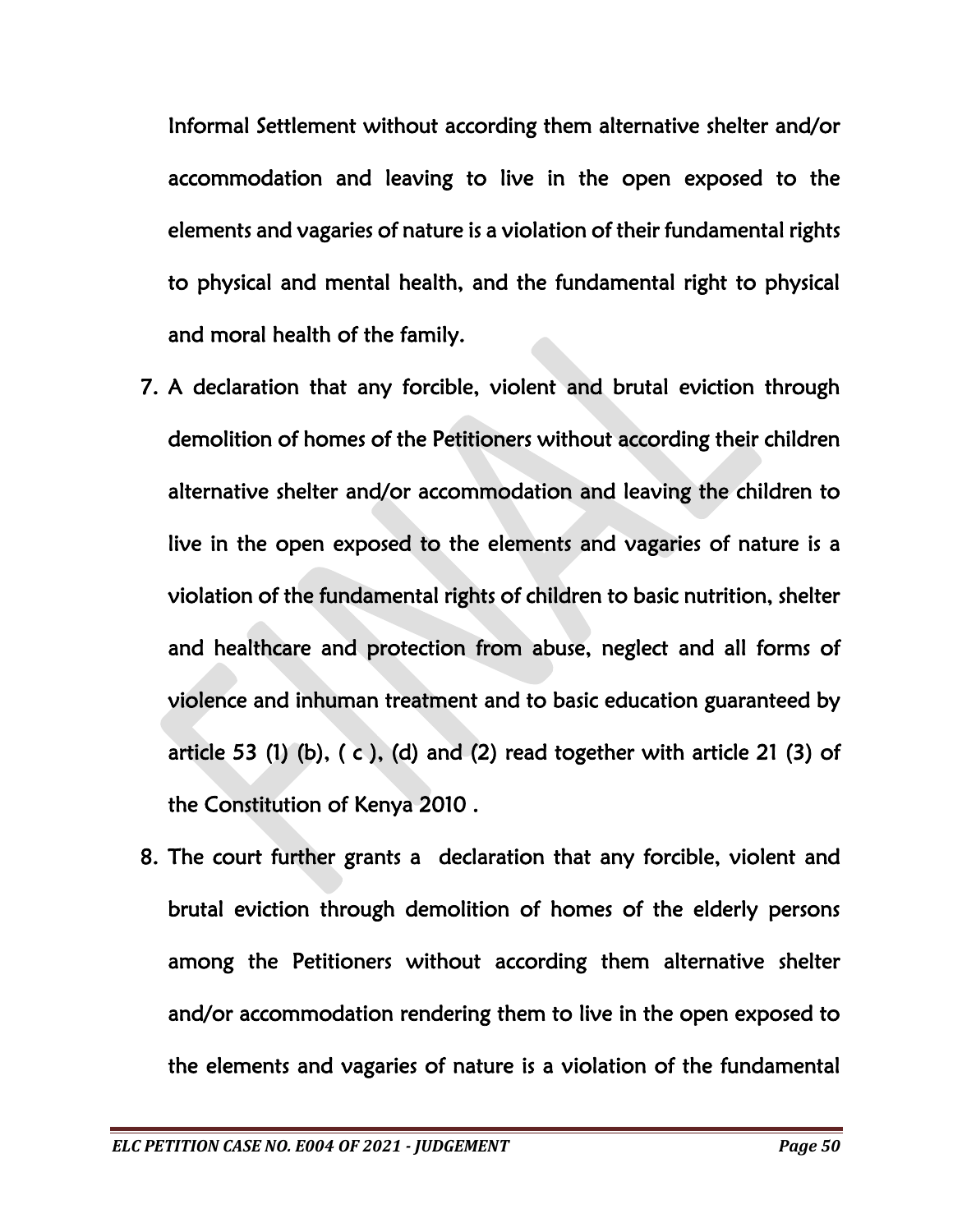rights of the elderly persons to the pursuit or personal development, to live in dignity, respect and freedom from abuse and to receive reasonable are and assistance from the state guaranteed by article 57 (b) (c ) and (d) as read with article 21 (3) of the Constitution of Kenya 2010.

- 9. That any forceful eviction and or demolition without relocation is illegal and violates the rights of the petitioners to property and that the petitioners are entitled to the property or compensation before relocation.
	- 10.This court orders that the petitioners are entitled to the full protection from discrimination which right was violated by the 1st and 4th respondents and therefore the petitioners are entitled to full compensation for the loss suffered during and after the illegal demolition of their structures. However, the petitioners ought to file a separate civil suit for compensation as the damages incurred cannot be ascertained in such petition as the one before me.
	- 11. The petitioners are entitled to the Costs of the petition to be borne by the 1<sup>st</sup> and 4<sup>th</sup> respondents who have been found to have violated the petitioners' rights.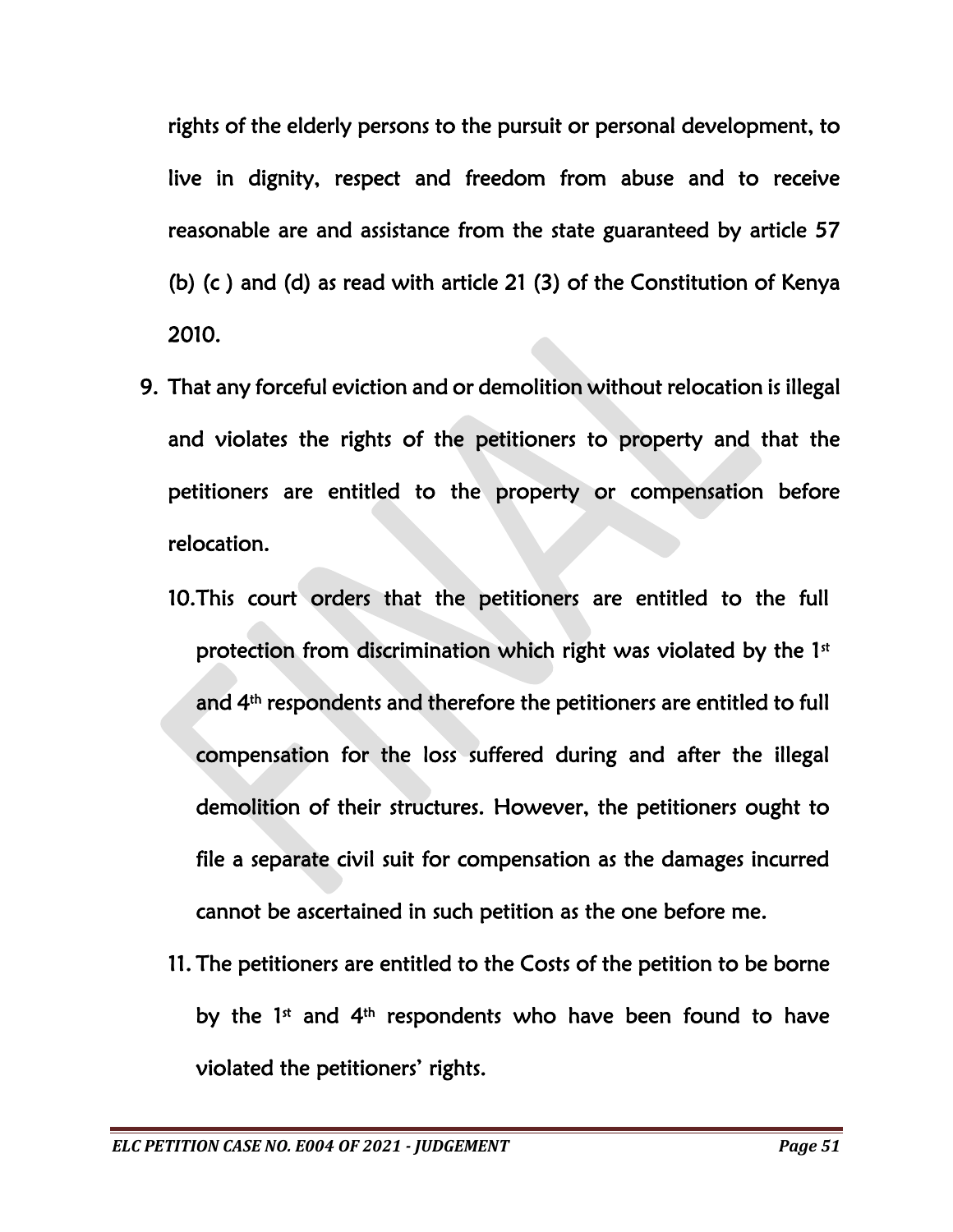12.The interested parties to bear own costs.

DATED, SIGNED AND DELIVERED THIS 27TH DAY OF AUGUST, 2021 AT KISUMU



ANTONY OMBWAYO

JUDGE

This Judgement has been delivered to the parties by electronic mail due to measures restricting court operations due to the COVID-19 pandemic and in the light of the directions issued by his Lordship, the Chief Justice on 15 th March 2019.

ANTONY OMBWAYO

JUDGE